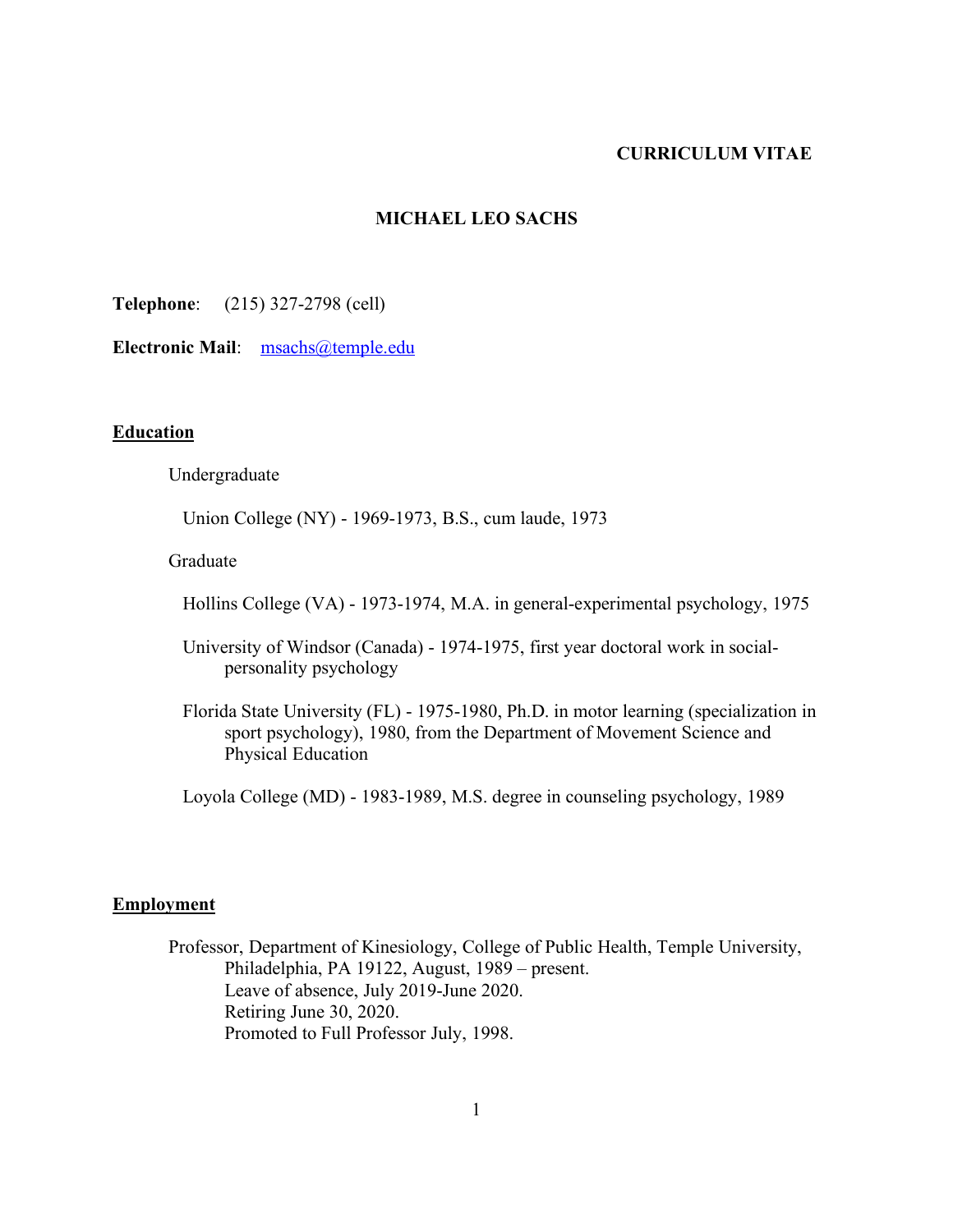Teach, conduct research and perform service within Temple University and the community in the psychology and sociology of exercise and sport. Duties include advising students, serving on committees, and other activities.

Previous positions:

Research Project Coordinator, Applied Research and Evaluation Unit, Developmental Disabilities Program, Department of Pediatrics, University of Maryland School of Medicine, 630 West Fayette Street, Baltimore, MD 21201. 8/83 - 8/89. Coordinated applied public policy and survey research projects in developmental disabilities. Supervised research analysts and other project personnel, managed budgetary aspects of projects, analyzed data, wrote reports.

Assistant professor, Department of Physical Activity Sciences, University of Quebec at Trois-Rivieres,Trois-Rivieres, Quebec, Canada. Specialization in sport psychology/social psychology of physical activity, 8/80-5/83.

#### **Licensure/Certification/Registry**

Licensed psychologist, State of Maryland. License # 2238. (License not currently active)

Certified Consultant, Association for Applied Sport Psychology - # 5. 1991-present.

Member, United States Olympic Committee (USOC) Sport Psychology Registry, 1996-present.

# **Presentations (Academic)**

- Pargman, David, Sachs, Michael L., & Deshaies, Paul. Field dependence-independence and injury in college football players. Paper presented at the annual conference of the North American Society for the Psychology of Sport and Physical Activity, Austin, TX, May 17, 1976.
- Sachs, Michael L. An analysis of aggression in female softball players. Paper presented at the annual conference of the Florida Association for Health, Physical Education, and Recreation, Lake Buena Vista, FL, October 15, 1976.

Sachs, Michael L. The application of data base management systems to sport and the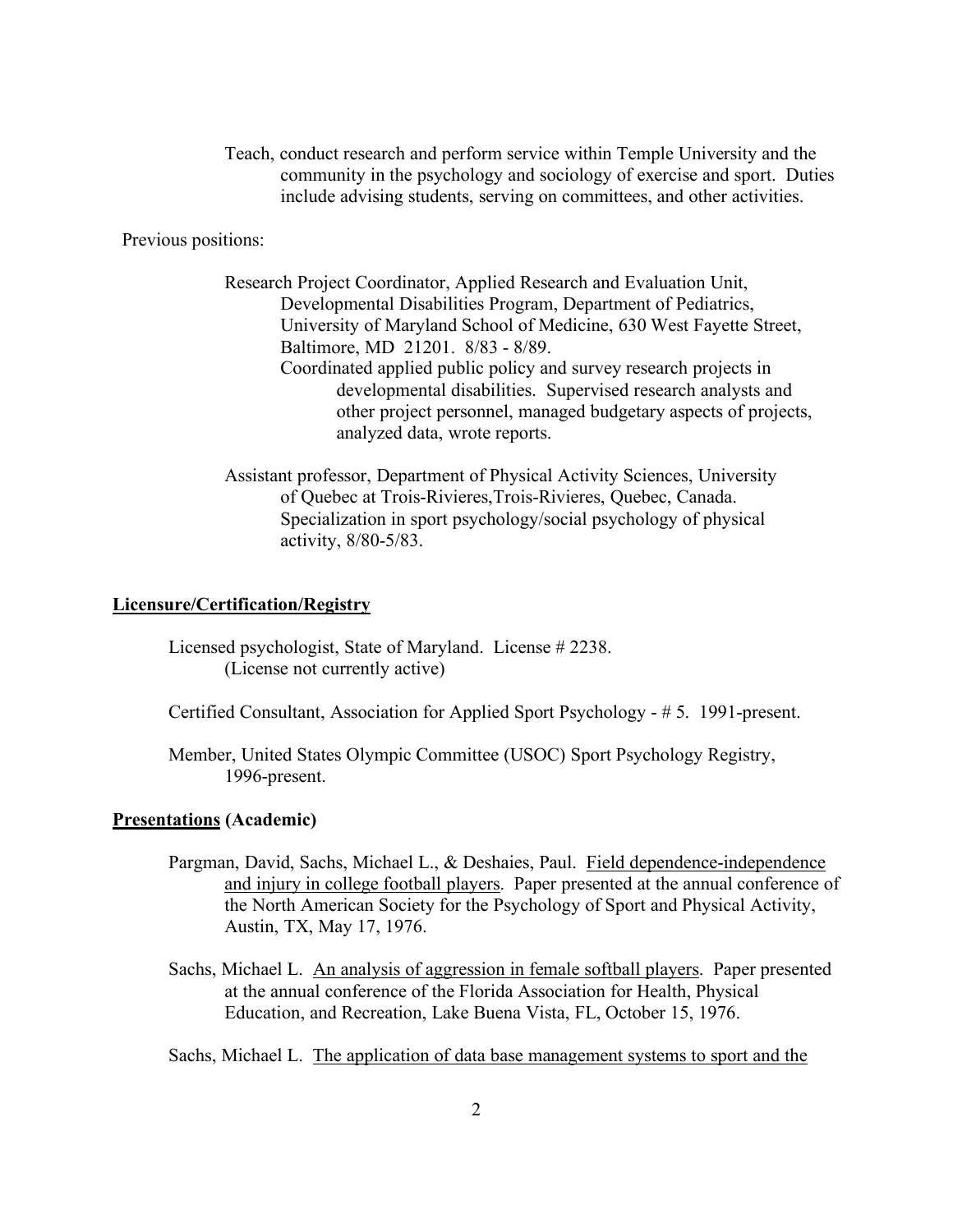sport sciences. Paper presented at the annual convention of the Southern District of the American Alliance for Health, Physical Education, and Recreation, poster presentation of research papers, Atlanta, GA, February 26, 1977.

- Sachs, Michael L., & Abraham, Ansley. Playground basketball: A qualitative, field examination. Paper presented at the annual conference of the Florida Association for Health, Physical Education, and Recreation, Orlando, FL, October 22, 1977.
- Sachs, Michael L. Biorhythms and athletic performance. Paper presented at the annual convention of the Southern District of the American Alliance for Health, Physical Education, and Recreation, Little Rock, AR, February 24, 1978.
- Belowich, David, & Sachs, Michael L. Biorhythms and swimming performance: A comprehensive evaluation. Paper presented at the annual conference of the North American Society for the Psychology of Sport and Physical Activity, poster presentation of research papers, Tallahassee, FL, May 23, 1978.
- Sachs, Michael L., & Pargman, David. Examining exercise addiction: A depth interview approach. Paper presented at the annual conference of the North American Society for the Psychology of Sport and Physical Activity, Tallahassee, Fl, May 24, 1978.
- Sachs, Michael L., & Pargman, David. Commitment and addiction to regular running. Paper presented at the annual convention of the American Alliance for Health, Physical Education, and Recreation, New Orleans, LA, March 19, 1979.
- Sachs, Michael L., & Pargman, David. Personality and the addicted runner. Paper presented at the International Congress of Physical Education (including the annual conference of the North American Society for the Psychology of Sport and Physical Activity), Universite du Quebec a Trois-Rivieres, Trois-Rivieres, Quebec, Canada, June 28, 1979.
- Sachs, Michael L., & Pargman, David. Addiction to running: Phenomenon or pseudophenomenon. Paper presented at the International Congress of Physical Education (including the annual conference of the North American Society for the Psychology of Sport and Physical Activity), Universite du Quebec a Trois-Rivieres, Trois-Rivieres, Quebec, Canada, June 28, 1979.
- Sachs, Michael L. Running addiction. Invited paper presented at the Second Annual Psychology of Running Seminar, Cornell University Medical College, New York, NY, October 19, 1979.
- Sachs, Michael L. Running addiction. Invited paper presented at the pre-convention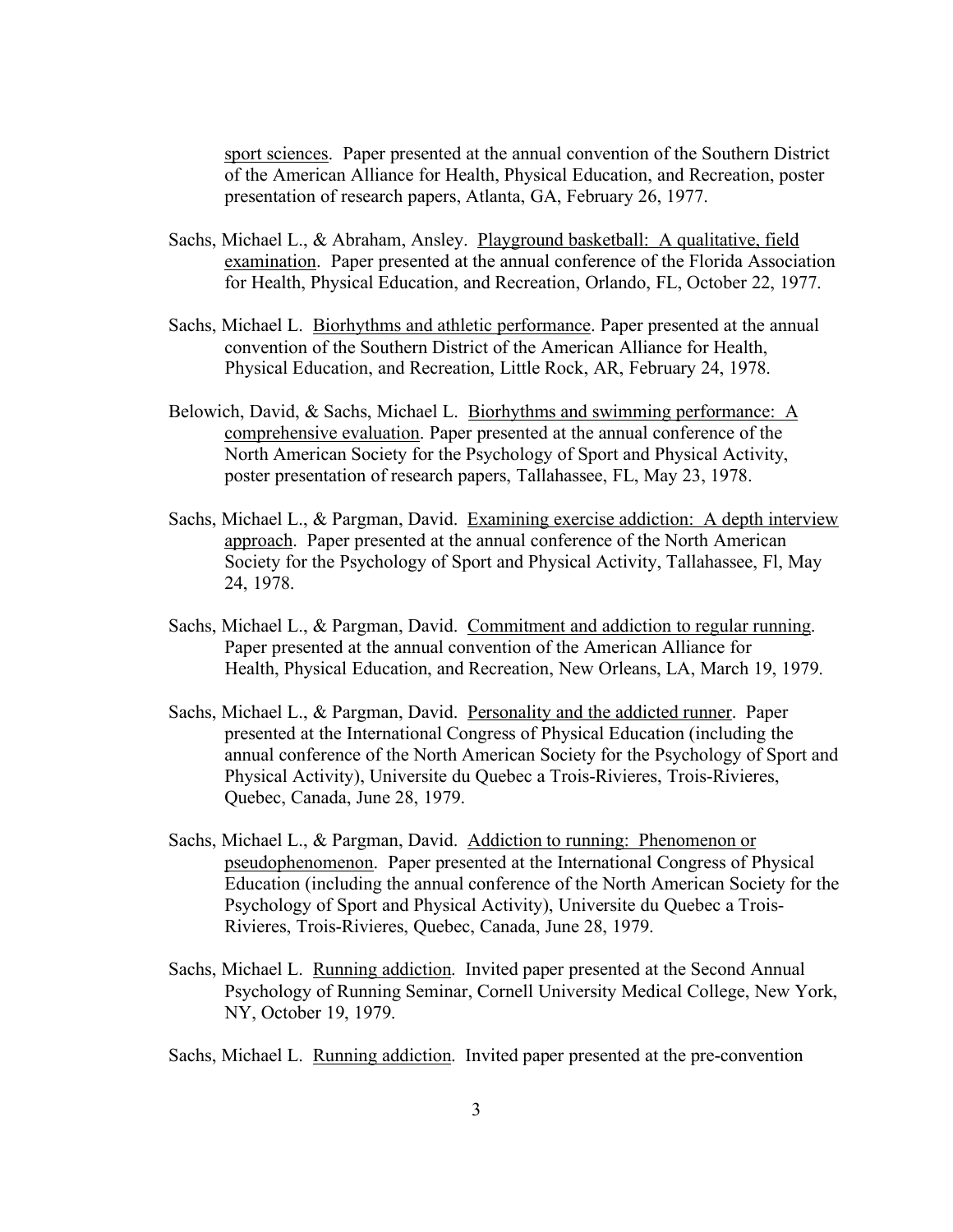symposium on "What Sport Psychology Research Tells the Coach-Teacher." Symposium of the Sport Psychology Academy of the National Association of Sport and Physical Education, American Alliance for Health, Physical Education, Recreation, and Dance, Detroit, MI, April 10, 1980.

- Sachs, Michael L., & Pargman, David. On the trail of the runner's high. Paper presented at the annual conference of the American Alliance for Health, Physical Education, Recreation, and Dance, Detroit, MI, April 14, 1980.
- Sachs, Michael L. The runner's high. Invited paper presented at the conference on "Long Distance Running: The Individual in Society," State University College at Buffalo, Buffalo, NY, May 22, 1980.
- Sachs, Michael L., & Pargman, David. Effects of manipulation of association/dissociation cognitive strategies in regular runners. Paper presented at the annual conference of the North American Society for the Psychology of Sport and Physical Activity, interactive communication session, Boulder, CO, May 27, 1980.
- Sachs, Michael L. The runner's high. Invited paper presented at the Third Annual Psychology of Running Seminar, Cornell University Medical College, New York, NY, October 24, 1980.
- Sachs, Michael L. Compliance and addiction to exercise. Invited paper presented at the annual meeting of the New England Chapter of the American College of Sports Medicine, Danvers, MA, November 21, 1980.
- Sachs, Michael L. On the trail of the runner's high Characteristics of an elusive phenomenon. Invited presentation, Department of Health, Physical Education, and Recreation, Michigan State University, East Lansing, MI, May 21, 1981.
- Pelletier, Donald, & Sachs, Michael L. La motivation et la preparation psychologique du marathonien. Paper Market Place presentation, Fifth World Sport Psychology Congress, International Society of Sport Psychology, Ottawa, Ontario, Canada, August 30, 1981.
- Sachs, Michael L. Positive and negative addiction to running: Working with the addicted runner. Paper presented at the Fifth World Sport Psychology Congress, International Society of Sport Psychology, Ottawa, Ontario, Canada, August 31, 1981.
- Sachs, Michael L. Change agents in the psychology of running. Paper presented at the annual meeting of the New England Chapter of the American College of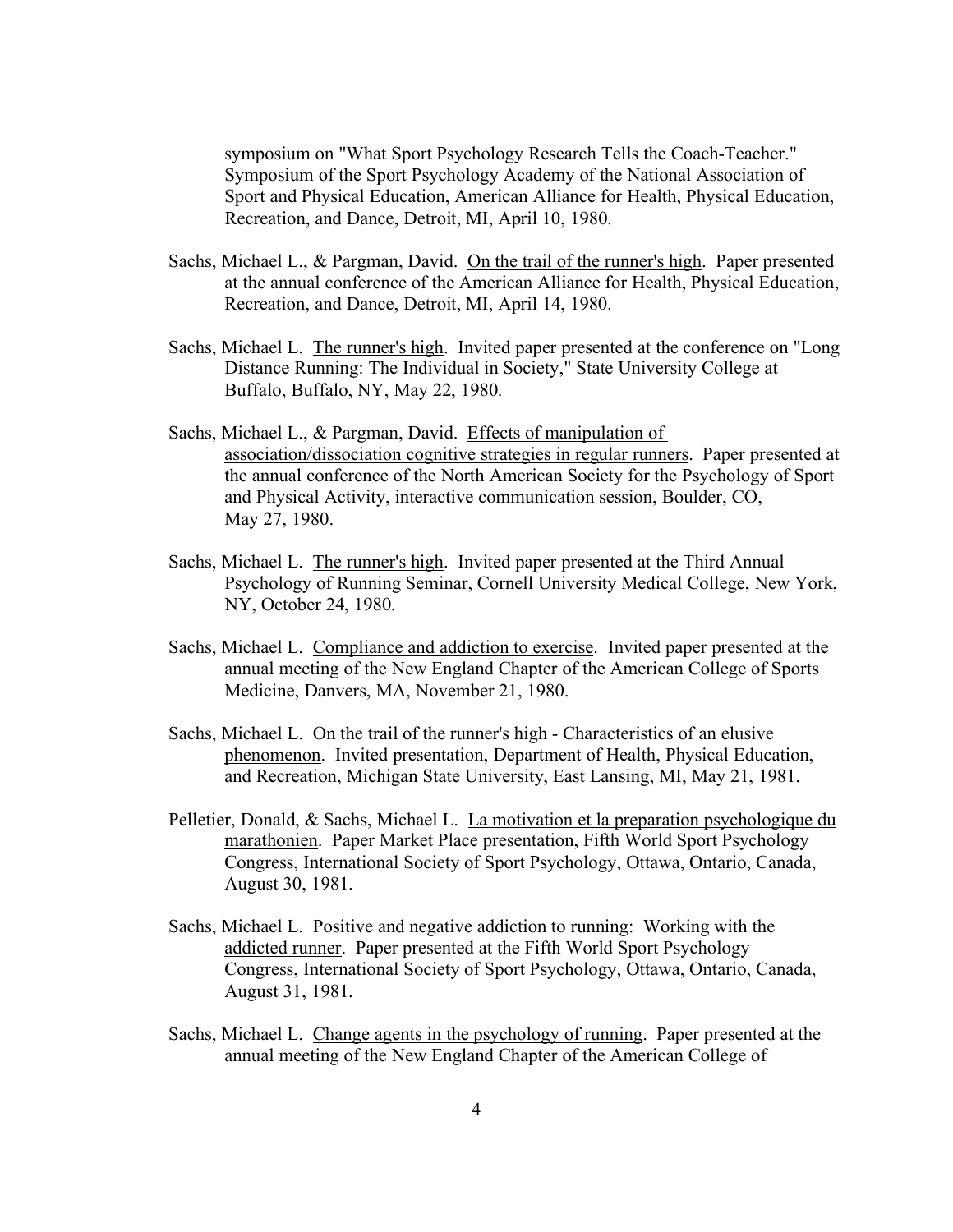Sports Medicine, Boxboro, MA, November 20, 1981.

- Sachs, Michael L. Hooked on running. Paper presented at the annual conference of the New York State Association for Health, Physical Education, and Recreation, Albany, NY, January 22, 1982.
- Sachs, Michael L. Running psychology: The runner's high and other enticing phenomena. Invited presentation, Department of Physical Education, Brooklyn College, Brooklyn, NY, February 24, 1982.
- Sachs, Michael L. Exercise addiction: Models and treatments. Invited paper presented at the Midwest Symposium on Exercise and Mental Health, Lake Forest College, Lake Forest, IL, April 24, 1982.
- Sachs, Michael L. Aspects psychologiques du marathon. Invited paper presented at the annual meeting of l'ACFAS, the French-Canadian Association for the Advancement of Science, Montreal, Quebec, Canada, May 12, 1982.
- Sachs, Michael L. Self-development through running. Invited paper presented at the 18th World Convention of AIESEP, l'Association Internationale des Ecoles Superieures d'Education Physique, Boston University, Boston, MA, August 24, 1982.
- Bigras, Chantal, & Sachs, Michael L. Dependance au basketball chez des joueurs de categorie juvenile. Poster presentation, annual meeting of la Societe Quebecoise pour la Recherche en Psychologie, Universite du Quebec a Trois-Rivieres, Trois-Rivieres, Quebec, Canada, November 20, 1982.
- Sachs, Michael L. Exercise addiction: Models and treatments. Invited presentation, Seminar, Graduate Program in Physical Education, York University, Downsview, Ontario, Canada, November 26, 1982.
- Dion, Helene, Sachs, Michael L., & Brisson, Guy R. Androgynie et engagement sportif chez l'adepte feminine de la course a pied. Poster presentation, annual meeting of l'ACFAS, the French-Canadian Association for the Advancement of Science, Trois-Rivieres, Quebec, Canada, May 27, 1983.
- Sachs, Michael L. L'effet anxiolytique et anti-depressif de l'activite physique. Invited presentation, meeting of La Federation des Medecins Omnipraticiens du Quebec, Trois-Rivieres, Quebec, Canada, June 9, 1983.
- Sachs, Michael L. Exercise and mental health. Invited presentation, Sport Psychology Institute, University of Southern Maine, Portland, ME, August 9, 1985.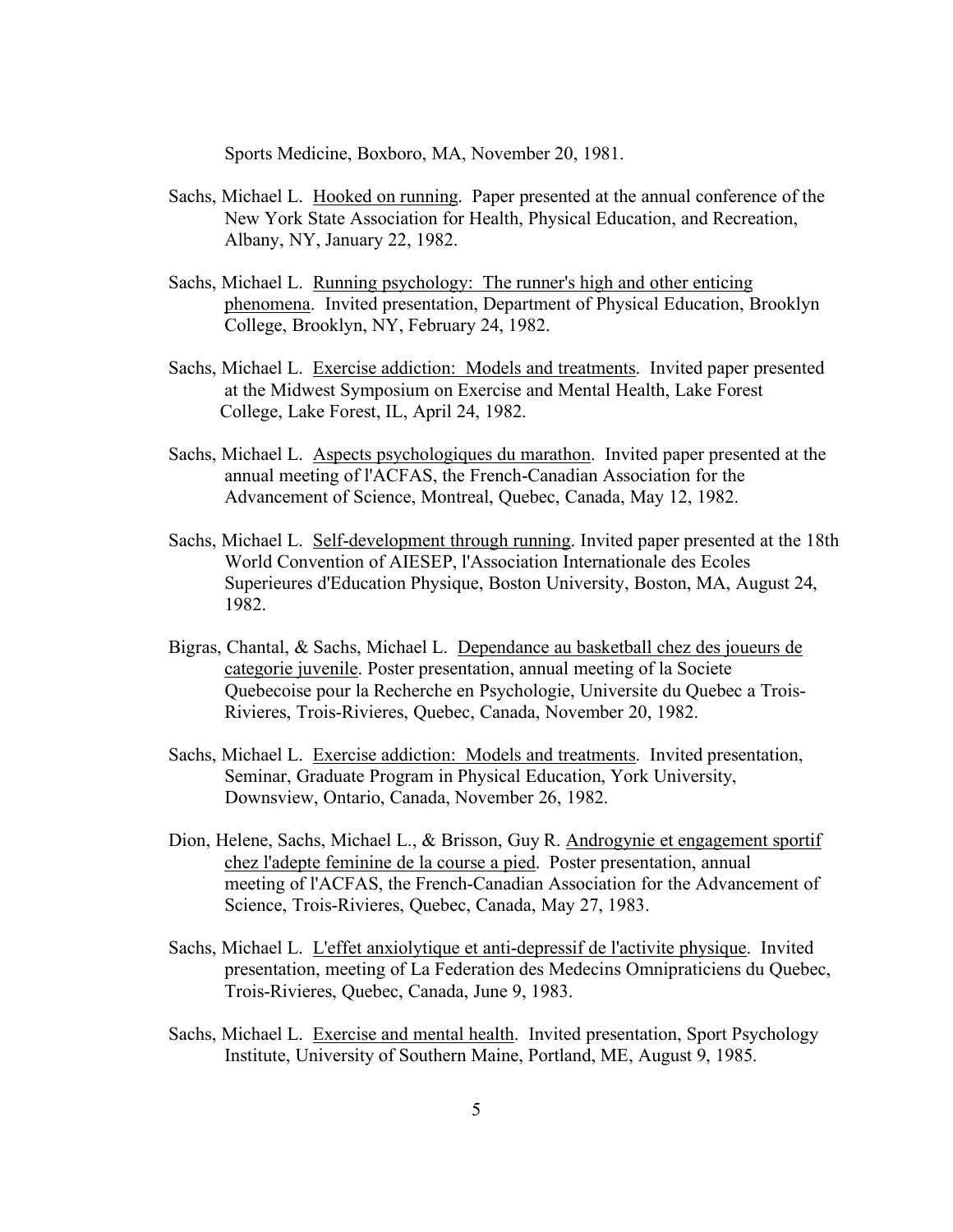- Picard, Martin, Sachs, Michael L., Pellerin, Andre, & Brisson, Guy R. Dependance et extraversion-introversion dans la typologie du coureur a pied. Poster presentation at the annual meeting of the Societe Quebecoise pour la Recherche en Psychologie, Montreal, Quebec, Canada, November 8-9, 1985.
- Picard, Martin, Pellerin, Andre, Sachs, Michael L., & Brisson, Guy R. Dependance et anxiete chez le coureur a pied de longues distances. Poster presentation at the annual meeting of l'ACFAS, the French-Canadian Association for the Advancement of Science, Montreal, Quebec, Canada, May 12-16, 1986.
- Sachs, Michael L. Special Olympics: A sport psychological perspective. Paper presented at the annual conference of the American Association on Mental Deficiency, Denver, CO, May 28, 1986.
- Sachs, Michael L. Three invited presentations at the Ninth Annual Sport Psychology Conference, University of Virginia, Charlottesville, VA, June 23-28, 1986. Presentations on: The Runner's High, Running as Therapy, and Running Addiction.
- Sachs, Michael L. Sport psychology: Perspectives on Special Olympics and sport for persons with mental retardation. Paper presented at the annual conference of the Association for the Advancement of Applied Sport Psychology, Newport Beach, CA, September 18, 1987.
- Sachs, Michael L. Aerobic exercise. Paper presented as part of a symposium entitled "Within Us and Between Us: Conflict Resolution and Stress Reduction" at the International Child and Youth Care Conference, Washington, DC, March 25, 1988.
- Sachs, Michael L. Overview of sports psychology in athletic training. Paper presented as part of a symposium at the annual meeting of the National Athletic Trainers Association, Baltimore, MD, June 13, 1998.
- Sachs, Michael L. Psychology of rehabilitation of the injured athlete. Paper presented as part of a symposium at the annual meeting of the National Athletic Trainers Association, Baltimore, MD, June 14, 1998.
- Sachs, Michael L. Exercise and sport: Change agents for self image and self concept. Invited lecture, University of Nebraska, Lincoln, Steinhart Foundation Lecture series, November 2, 1988.
- Sachs, Michael L. Exercise and sports as change agents for self-esteem. Invited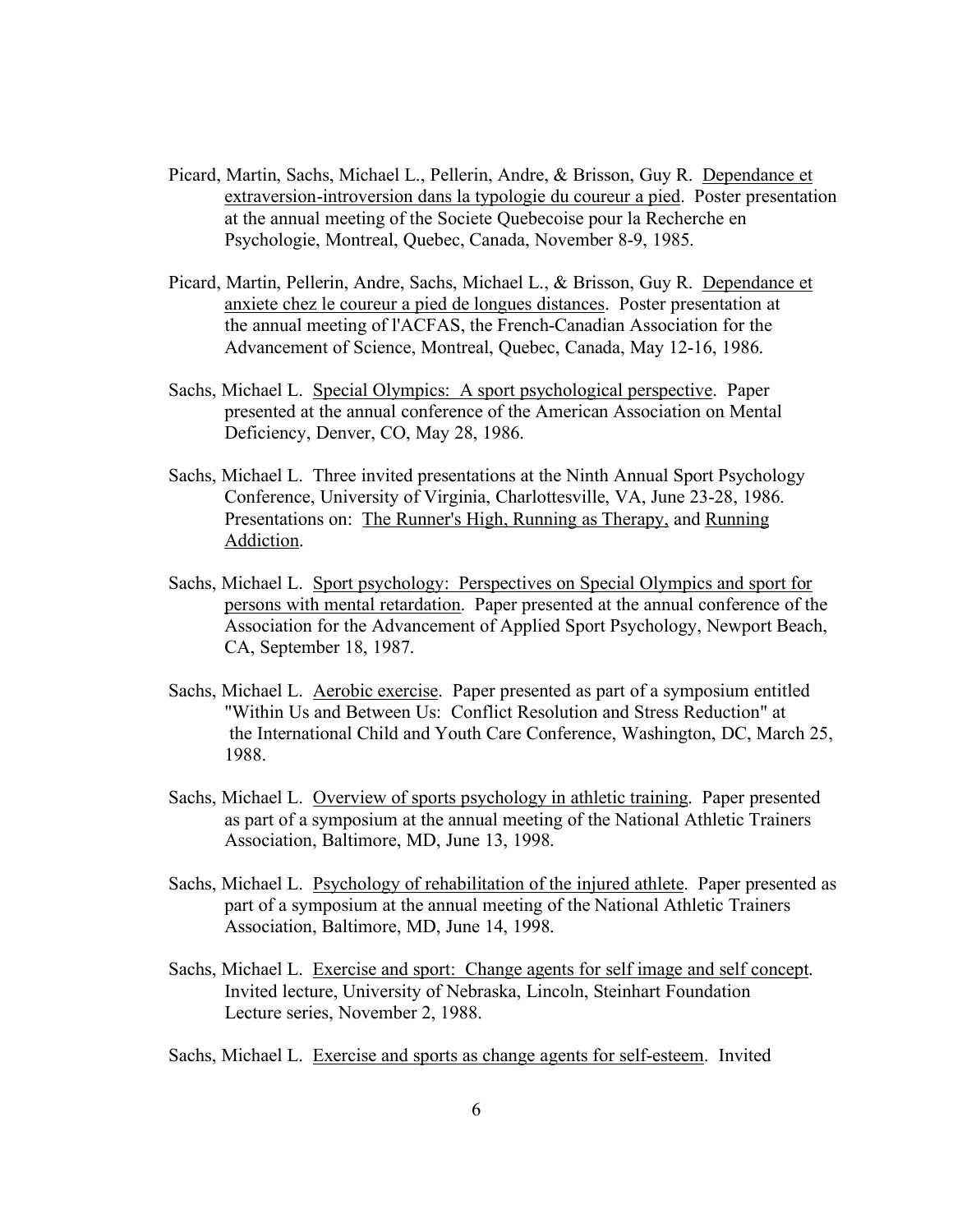colloquium, psychology department, University of North Carolina, Charlotte, NC, December 8, 1988.

- Sachs, Michael L. SPORTPSY on BITNET. Poster presentation at the annual conference of the American Alliance for Health, Physical Education, Recreation, and Dance, New Orleans, LA, March 31, 1990.
- Sachs, Michael L. Sport sciences and persons with developmental disabilities: Applications for the 1990s. Paper presented and symposium organized for the Young Adult Institute's annual conference, New York, NY, April 19, 1990.
- Greenberg, Doreen L., & Sachs, Michael L. Motivation for participation in adolescent and masters runners. Poster presentation at the annual conference of the American Psychological Association, Boston, MA, August 12, 1990.
- Clark, Rebecca A., & Sachs, Michael L. Challenges and opportunities in evaluating psychological skills in athletes who are deaf. Paper presented and symposium organized entitled Sport Psychology and Athletes with Disabilities: Bridging the Gap Between Health Psychology and Performance Enhancement, annual conference of the Association for the Advancement of Applied Sport Psychology, San Antonio, TX, September 13, 1990.
- Travis, Cheryl A., & Sachs, Michael L. Application of sport psychology to performance enhancement of athletes with mental retardation. Paper presented and symposium organized entitled Sport Psychology and Athletes with Disabilities: Bridging the Gap Between Health Psychology and Performance Enhancement, annual conference of the Association for the Advancement of Applied Sport Psychology, San Antonio, TX, September 13, 1990.
- Sachs, Michael L. SPORTPSY on BITNET/CREN: The potential of electronic mail. Paper presented and symposium organized entitled To Boldly Go Where No Sport Psychologist Has Gone Before: Technology and Sport Psychology in the 1990's, annual conference of the Association for the Advancement of Applied Sport Psychology, San Antonio, TX, September 14, 1990.
- Armstrong III, David W., Salitsky, Paul, & Sachs, Michael L. Body weight management: Self-concept, locus of control, and body composition in female varsity volleyball athletes. Poster presentation at the annual conference of the Association for the Advancement of Applied Sport Psychology, San Antonio, TX, September 15, 1990.
- Sachs, Michael L., & Oglesby, Carole A. Scientific considerations and practical perspectives of eating disorders in dance. Paper presented at the national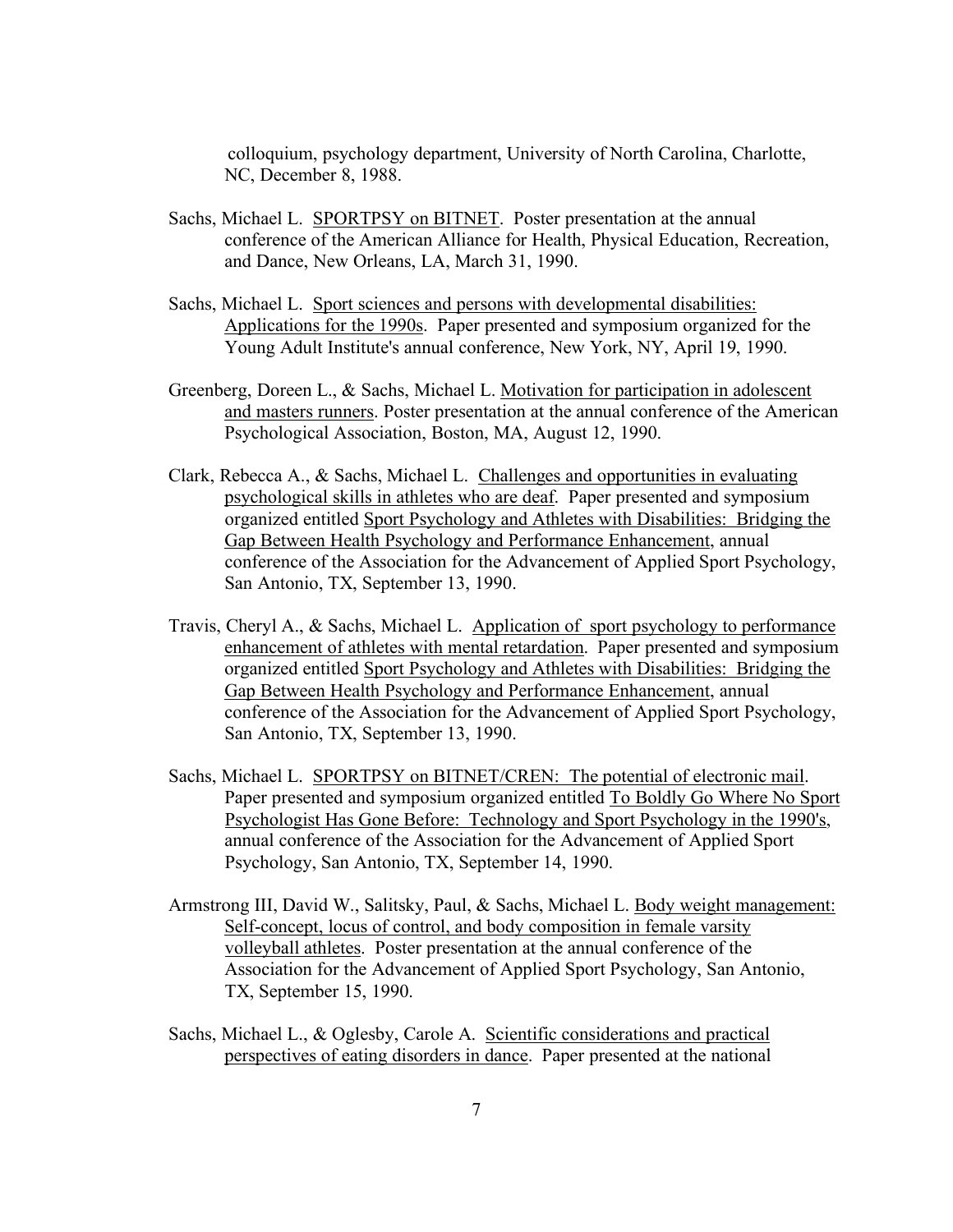symposium on The Science and Somatics of Dance, Philadelphia, PA, February 2, 1991.

- Sachs, Michael L. Sport psychology: An Overview. Invited workshop conducted at the Sixth University of Scranton Psychology Conference, University of Scranton, Scranton, PA, February 23, 1991.
- Sachs, Michael L., & Travis, Cheryl A. Sport sciences and persons with developmental disabilities. Paper presented and symposium organized for the Region IX American Association on Mental Retardation Annual Conference, Princeton, NJ, October 4, 1991.
- Travis, Cheryl A., & Sachs, Michael L Psychological skills training and persons with mental retardation: Opportunities and challenges. Paper presented at the Region IX American Association on Mental Retardation Annual Conference, Princeton, NJ, October 4, 1991.
- Sachs, Michael L., Sitler, Michael R., & Schwille, Gerry. Injuries, physical factors, and Psychological characteristics in intercollegiate athletes: A counseling/prediction model. Paper presented at the annual conference of the Association for the Advancement of Applied Sport Psychology, Savannah, GA, October 26, 1991.
- Wingate, Catherine F., & Sachs, Michael L. Demographic and individual differences in motivation and commitment to karate training. Paper presented at the Eastern District Association Convention of the American Alliance for Health, Physical Education, Recreation, and Dance, Baltimore, MD, February 20, 1992.
- Cardinal, Bradley J., & Sachs, Michael L. The readability of exercise promoting literature. Paper presented at the National Convention of the American Alliance for Health, Physical Education, Recreation, and Dance, Indianapolis, IN, April 10, 1992.
- Wingate, Catherine F., & Sachs, Michael L. Emotional stability and self-esteem as motivation for karate training. Paper presented at the annual meeting of the American Psychological Association, Washington, D.C., August 14, 1992.
- Ciervo, Rob, & Sachs, Michael L. Competitive state anxiety and performance in high School runners. Paper presented at the annual meeting of the American Psychological Association, Washington, D.C., August 15, 1992.
- Burke, Kevin L., & Sachs, Michael L. Selecting the appropriate applied sport psychology graduate program. Symposium presented at the annual conference of the Association for the Advancement of Applied Sport Psychology, Colorado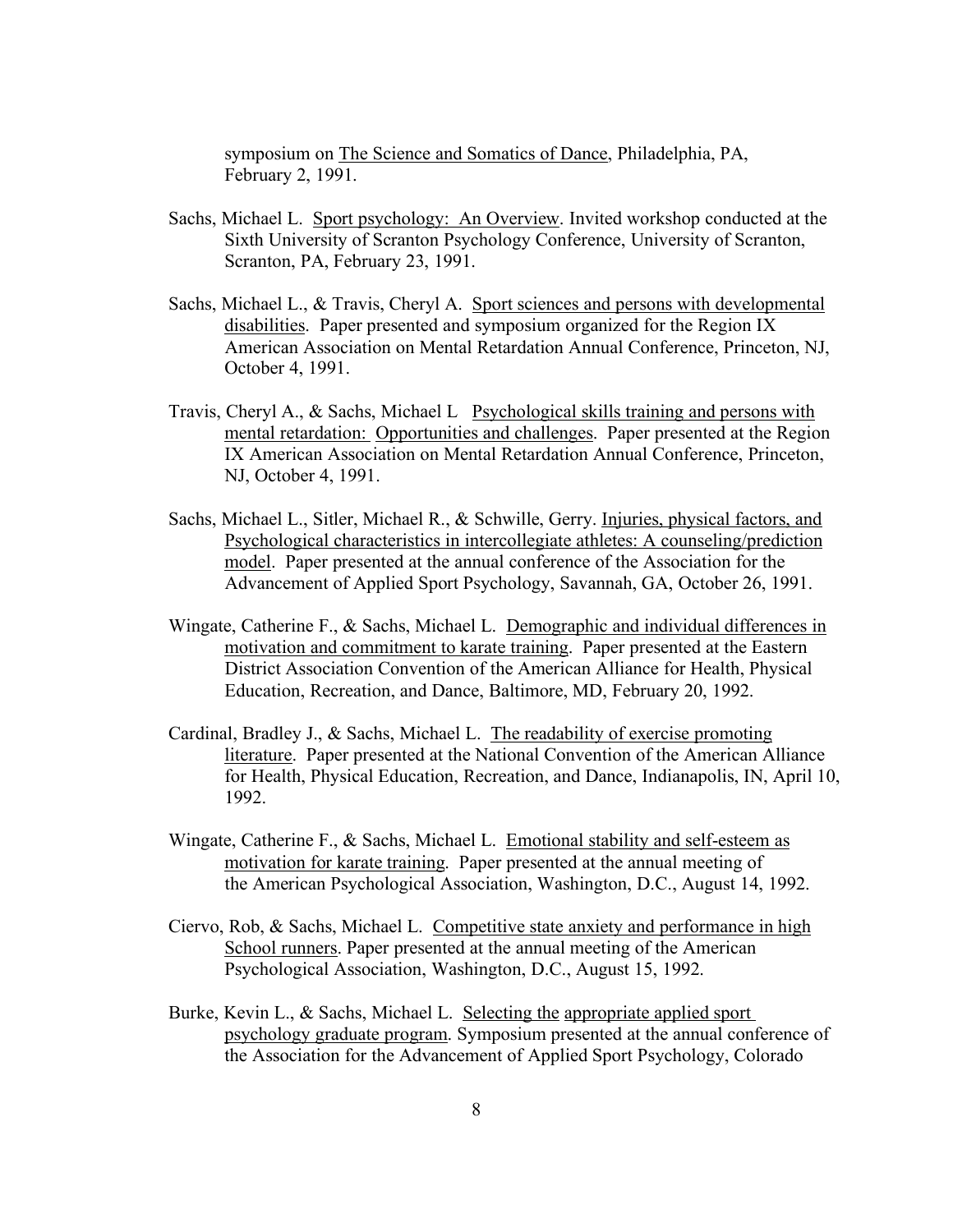Springs, CO, October 29, 1992.

- Wingate, Catherine F., & Sachs, Michael L. Commitment, dependence, and perceived benefits among karate practitioners. Poster presented at the annual conference of the Association for the Advancement of Applied Sport Psychology, Colorado Springs, CO, October 30, 1992.
- Sachs, Michael L. Sport psychology in the year 2000. Presidential address presented at the annual conference of the Association for the Advancement of Applied Sport Psychology, Colorado Springs, CO, October 31, 1992.
- Sachs, Michael L. What's new in sport psychology? Symposium presented at the annual meeting of the Pennsylvania Association for Health, Physical Education, Recreation, and Dance, Lancaster, PA, December 4, 1992.
- Burke, Kevin L., Sachs, Michael L., & Salitsky, Paul B. Selecting the appropriate applied sport psychology graduate program. Symposium presented at the annual conference of the Association for the Advancement of Applied Sport Psychology, Montreal, Quebec, Canada, October 15, 1993.
- Smith, Gilbert A., Smith, Elinor A., & Sachs, Michael L. Persuasive communication, motivation, and performance: Impact on minority athletes. Workshop presented at the annual conference of the Association for the Advancement of Applied Sport Psychology, Montreal, Quebec, Canada, October 16, 1993.
- Sachs, Michael L. Research and the practitioner: Strange bedfellows? Invited presentation, Research Section Keynote Speaker, Eastern District Association, American Alliance for Health, Physical Education, Recreation, and Dance, Philadelphia, PA, March 10, 1994.
- Irwin, Patricia, Sachs, Michael, & Jackson, Michael. Gender coach preference of female collegiate track and field athletes. Poster presentation, Research Section, Eastern District Association, American Alliance for Health, Physical Education, Recreation, and Dance, Philadelphia, PA, March 10, 1994.
- Cardinal, Bradley J., & Sachs, Michael. Increasing physical activity using the stages of change model and mail-delivered exercise programs. Poster presentation, Research Consortium, American Alliance for Health, Physical Education, Recreation, and Dance annual convention, Denver, CO, April 14, 1994.
- Cardinal, Bradley J., Zhu, W., & Sachs, Michael L. Effects of three formats of physical activity and exercise behavior change programs on female adults' 7-month physical activity behavior. Poster presentation, American College of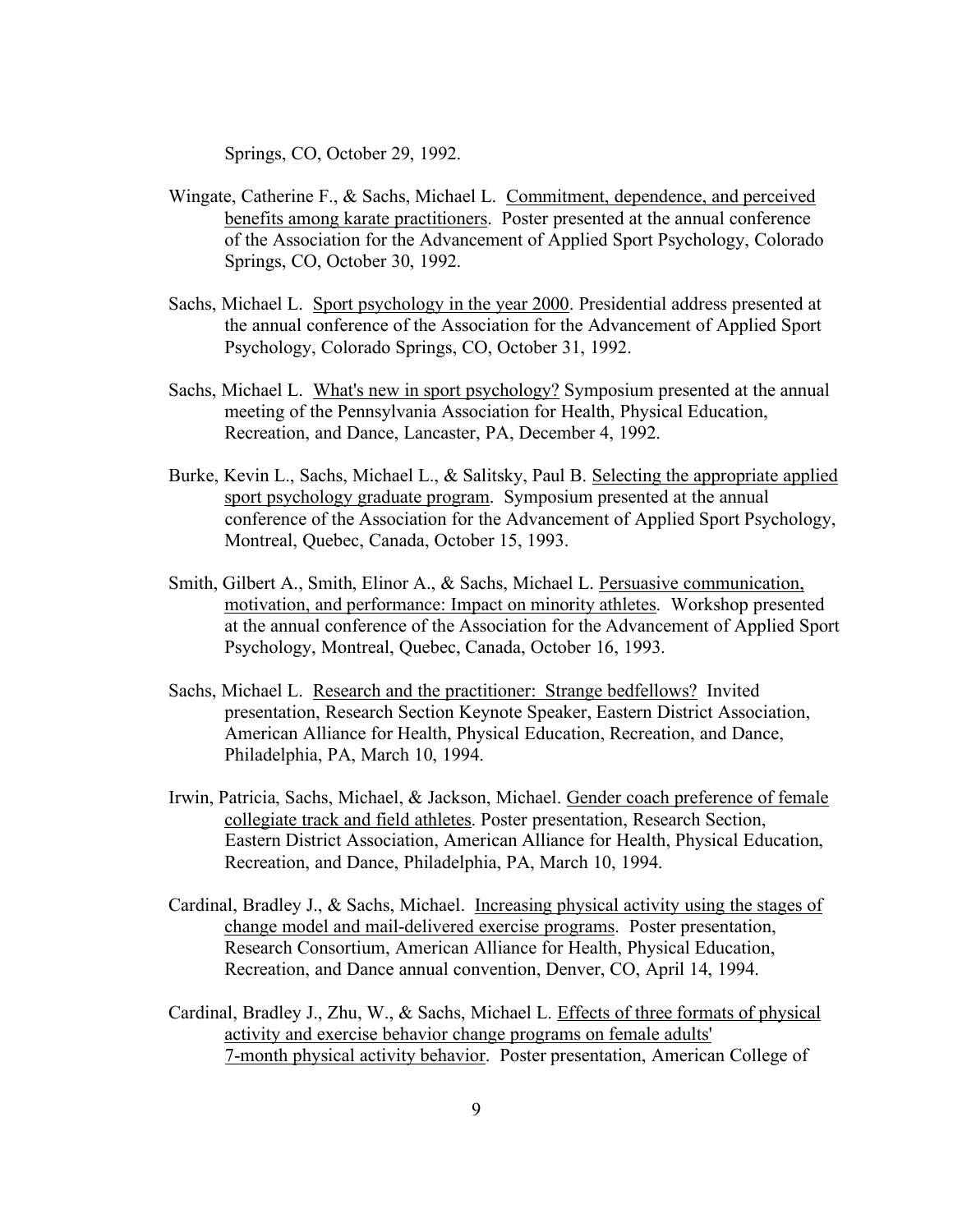Sports Medicine annual conference, Indianapolis, IN, June 2, 1994.

- Burke, Kevin L., & Sachs, Michael L. Selecting the appropriate applied sport psychology graduate program. Colloquium presented at the annual conference of the Association for the Advancement of Applied Sport Psychology, Lake Tahoe, NV, October 6, 1994.
- Morrow, J., Sachs, Michael L., & Harvey, Philip. Exercise dependence: An intervention strategy workshop. Workshop presented at the annual conference of the Association for the Advancement of Applied Sport Psychology, Lake Tahoe, NV, October 8, 1994.
- Cardinal, Bradley J., & Sachs, Michael. Using self-instructional, written exercise materials to prospective analysis. Paper Presented, Research Consortium, American Alliance for Health, Physical Education, Recreation, and Dance annual convention, Portland, OR, March 31, 1995.
- Burke, Kevin L., & Sachs, Michael L. Selecting the appropriate applied sport psychology graduate program. Colloquium presented at the annual conference of the Association for the Advancement of Applied Sport Psychology, New Orleans, LA, September 30, 1995.
- Pero, Suzanne F., & Sachs, Michael L. Development, implementation, and evaluation of an educational program in sport psychology for athletic trainers. Paper presented at the annual conference of the Association for the Advancement of Applied Sport Psychology, New Orleans, LA, September 30, 1995.
- Cardinal, Bradley J., & Sachs, Michael L. Effects of mail-mediated, stage-matched exercise: Strategies for increasing female adults' weekly leisure-time exercise behavior. Poster presented at the annual Art and Science of Health Promotion Conference, Colorado Springs, CO, March, 1996.
- Sachs, Michael L. Graduate training and career possibilities in exercise and sport psychology. Paper presented at the annual conference of the Eastern Psychological Association, Philadelphia, PA, March 31, 1996.
- Cardinal, Bradley J., Martin, Jeffrey J., & Sachs, Michael L. Informed consent: An oxymoron in exercise and sport psychology research? Paper presented at the annual convention of the American Alliance for Health, Physical Education, Recreation, and Dance, Atlanta, GA, April 17, 1996.
- Titlebaum, Peter, Crow, R. Brian, and Sachs, Michael L. Sports careers. Paper presented at the annual conference of the North American Society for Sports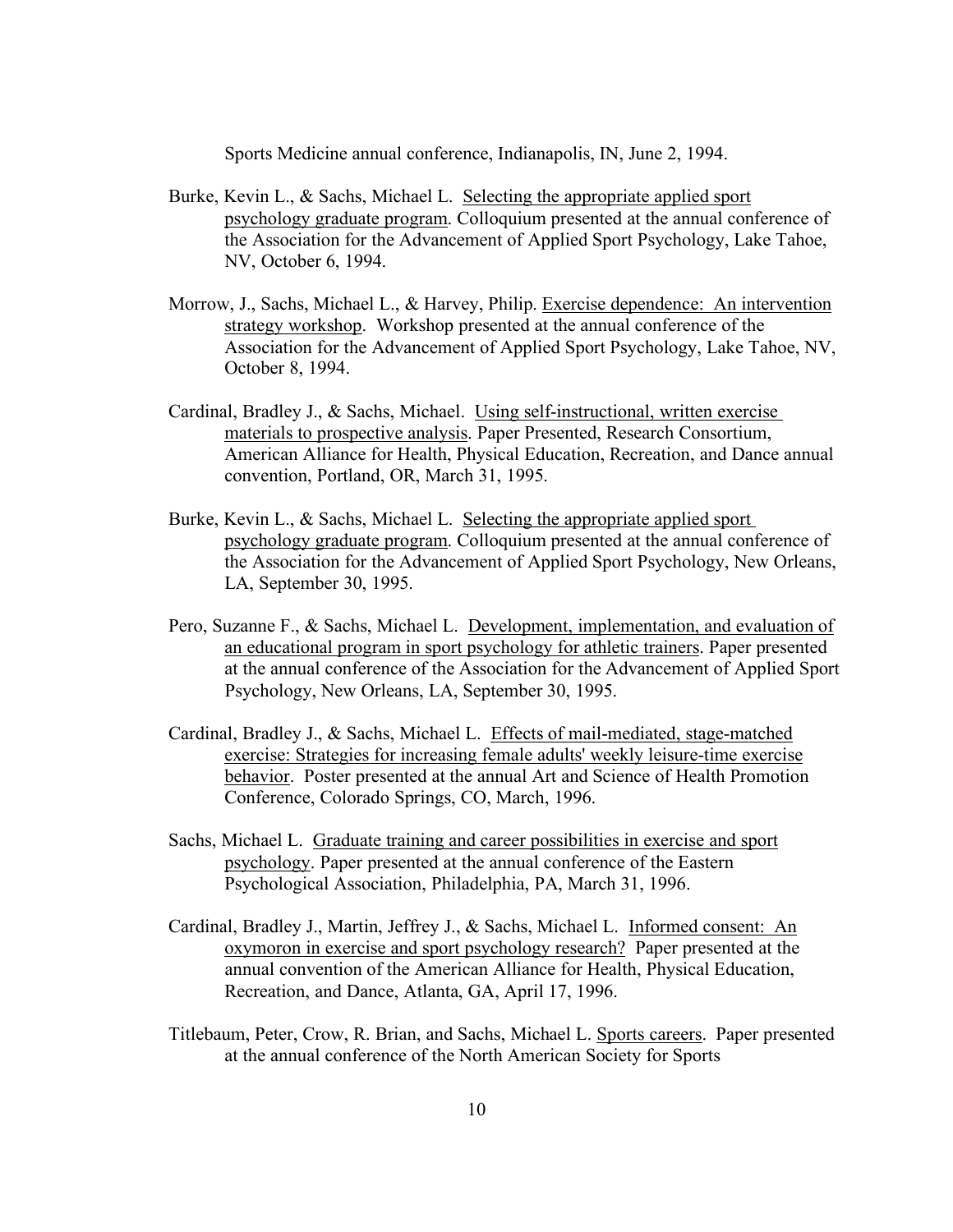Management, New Brunswick, Canada, May 29, 1996.

- Burke, Kevin L., & Sachs, Michael L. Selecting the appropriate sport psychology graduate program. Colloquium presented at the annual conference of the Association for the Advancement of Applied Sport Psychology, Williamsburg, VA, October 19, 1996.
- Gassner, Gregory J., & Sachs, Michael L. A comparison of three different types of imagery on performance outcome in strength-related tasks. Poster presented at the annual conference of the Association for the Advancement of Applied Sport Psychology, Williamsburg,VA, October 19, 1996.
- Elliott, Lynn, & Sachs, Michael L. Investigation of motivation in amateur bodybuilders. Paper presented at the annual conference of the Association for the Advancement of Applied Sport Psychology, Williamsburg, VA, October 20, 1996.
- Milham, Donald, & Sachs, Michael L. Mental readiness in college football players. Poster presented at the annual conference of the Association for the Advancement of Applied Sport Psychology, San Diego, CA, September 26, 1997.
- Simon, Stacy, & Sachs, Michael L. Psychological factors associated with t-shirts and runners. Poster presented at the annual conference of the Association for the Advancement of Applied Sport Psychology, San Diego, CA, September 26, 1997.
- Burke, Kevin L., & Sachs, Michael L. Selecting the appropriate sport psychology graduate program. Colloquium presented at the annual conference of the Association for the Advancement of Applied Sport Psychology, San Diego, CA, September 27, 1997.
- Sachs, Michael L. Effective teaching in exercise and sport psychology. Invited presentation to the annual meeting of the Mid-Atlantic Association of High School Psychology Teachers, Beaver College, Glenside, PA, October 25, 1997.
- Sachs, Michael L. The mental edge: Exercise and sport psychology information you can use. Paper presented at the annual meeting of the Eastern District Association, American Alliance for Health, Physical Education, Recreation, and Dance, Baltimore, MD, February 21, 1998.
- Sachs, Michael L. Applied sport psychology: A new frontier. Invited presentation to the Monmouth-Ocean County Psychological Association, Spring Lake, NJ, March 13, 1998.
- Burke, Kevin L., & Sachs, Michael L. Selecting the appropriate sport psychology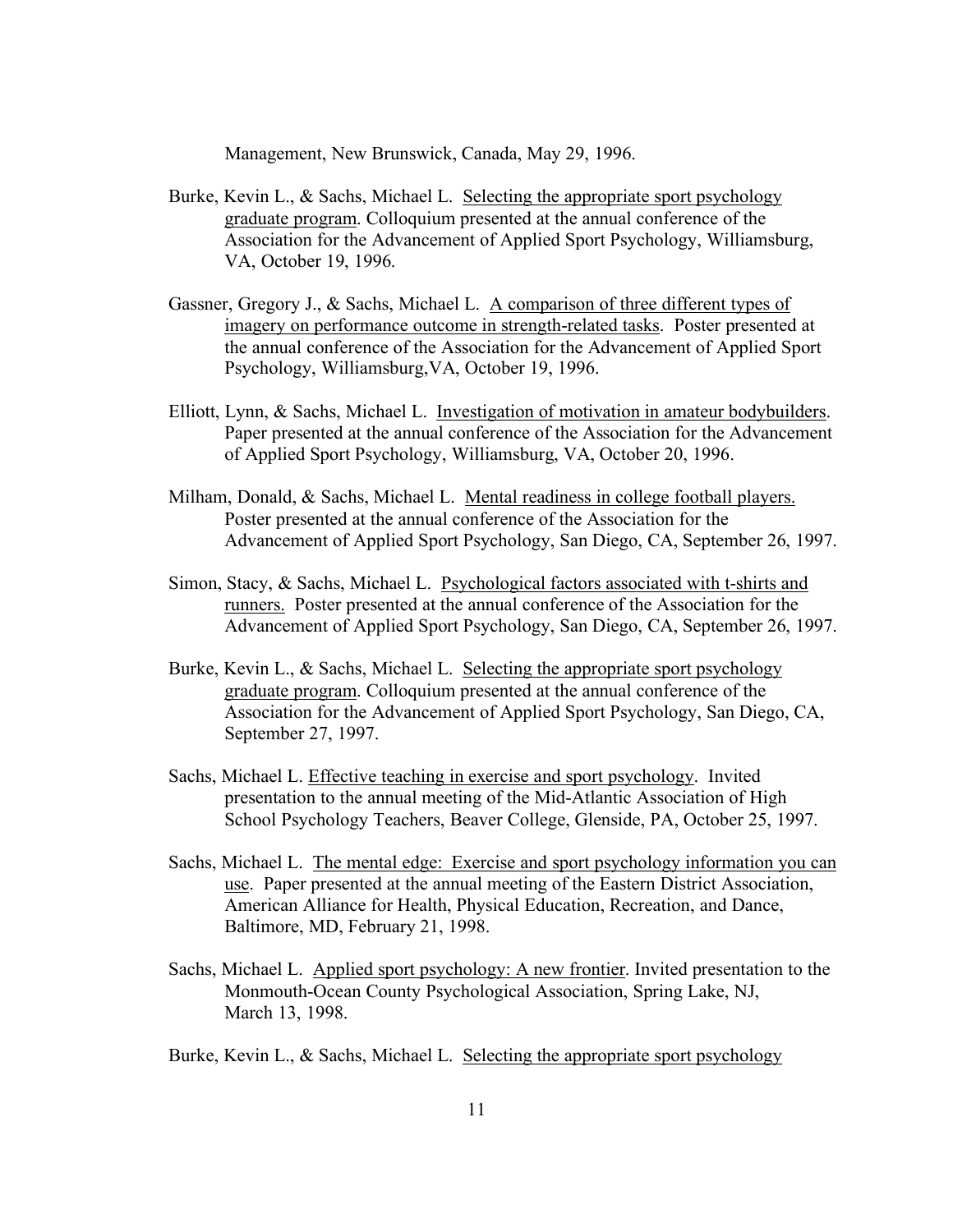graduate program. Colloquium presented at the annual conference of the Association for the Advancement of Applied Sport Psychology, Hyannis, MA, September 24, 1998.

- Powers, Joseph M., Woody, George, E., & Sachs, Michael L. The effects of exercise and sport on a population defined by their high risk of exposure to HIV. Poster presentation, annual conference of the Association for the Advancement of Applied Sport Psychology, Hyannis, MA, September 25, 1998.
- Sachs, Michael L. Applied sport psychology: A new frontier. Invited workshop to the New Jersey Psychological Association, Iselin, NJ, October 24, 1998.
- Powers, Joseph M., Woody, George, E., & Sachs, Michael L. The effects of exercise and sport on a population defined by their high risk of exposure to HIV. Presentation, annual conference of the Temple Education Research Association, Philadelphia, PA, May 5, 1999.
- Burke, Kevin L., Sachs, Michael L., & Gomer, Shawn. Selecting the appropriate sport psychology graduate program. Colloquium presented at the annual conference of the Association for the Advancement of Applied Sport Psychology, Banff, Alberta, Canada, September 24, 1999.
- Sachs, Michael L., & Cohen, Bruce. Excusercise, The meaning of excuses for not participating in exercise. Paper presented as part of a symposium on "Diverse Personal Meanings in Physical Activity: Multiple Perspectives," at the annual conference of the Association for the Advancement of Applied Sport Psychology, Banff, Alberta, Canada, September 25, 1999.
- Sachs, Michael L. Exercise as a treatment for depression. Invited presentation, Greater New York Regional Chapter, American College of Sports Medicine, New York, NY, November 20, 1999.
- Sachs, Michael L., & Cohen, Bruce. Excusercise, The meaning of excuses for not participating in exercise. Workshop presented at the Eastern District Association of the American Alliance for Health, Physical Education, Recreation, and Dance annual meeting, Philadelphia, PA, February 25, 2000.
- Cherubini, Jeffrey, & Sachs, Michael L. Developing a base of knowledge and practice in applied exercise psychology. Paper presented as part of a symposium on "Applying Sport Psychology Theory and Concepts in Exercise Settings" at the annual conference of the Association for the Advancement of Applied Sport Psychology, Nashville, TN, October 19, 2000.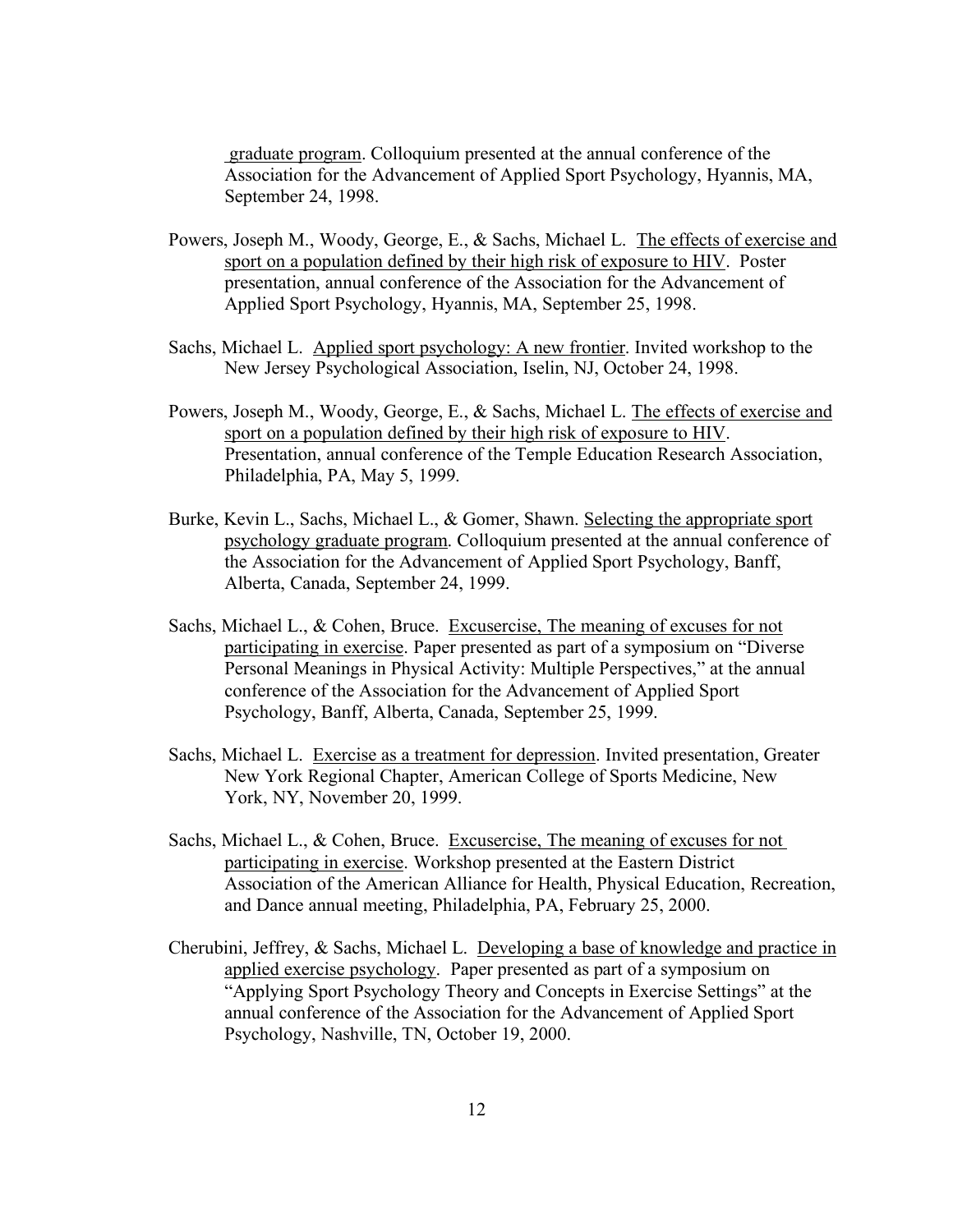- Burke, Kevin L., Sachs, Michael L., & Schrader, Diana. Selecting the appropriate sport psychology graduate program. Colloquium presented at the annual conference of the Association for the Advancement of Applied Sport Psychology, Nashville, TN, October 20, 2000.
- Cherubini, Jeffrey M., Riley, Devin, Bundy, Gary, Lee, Jennifer, Peiper, Kellie, Sachs, Michael L., & Oglesby, Carole A. The X-Factor: Development of a sport psychology newsletter and consulting opportunities with intercollegiate athletes. Poster presentation presented at the annual conference of the Association for the Advancement of Applied Sport Psychology, Orlando, FL, October 4, 2001.
- Burke, Kevin L., Sachs, Michael L., & Schrader, Diana. Selecting the appropriate sport psychology graduate program. Colloquium presented at the annual conference of the Association for the Advancement of Applied Sport Psychology, Orlando, FL, October 5, 2001.
- Covassin, Tracey, Swanik, Charles Buz, & Sachs, Michael L. Prevalence, severity and gender differences of concussions among intercollegiate athletes. Presentation at the annual conference of the Temple Education Research Association, Philadelphia, PA, May 7, 2002.
- Covassin, Tracey, Swanik, Charles Buz, & Sachs, Michael L. Prevalence, severity and gender differences of concussions among intercollegiate athletes. Presentation at the annual conference of the National Athletic Trainers' Association, Dallas, TX, June 17, 2002.
- Sachs, Michael L. Exercise addiction. Invited presentation, California Society of Addiction Medicine, Newport Beach, CA, October 12, 2002.
- McKeever, Cathy, Covassin, Tracey, Schatz, Phillip, Zillmer, Eric, and Sachs, Michael L. Determining a schedule for serial post-concussion assessments: The Philadelphia Sports Concussion Project. Poster presentation, annual conference of the National Academy of Neuropsychology, Miami, FL, October 12, 2002.
- Burke, Kevin L., Sachs, Michael L., & Schrader, Diana. Selecting the appropriate sport psychology graduate program. Colloquium presented at the annual conference of the Association for the Advancement of Applied Sport Psychology, Tucson, AZ, November 2, 2002.
- Burke, Kevin L., & Sachs, Michael L. Selecting the appropriate sport psychology graduate program. Presentation at the annual conference of the Association for the Advancement of Applied Sport Psychology, Philadelphia, PA, October 10,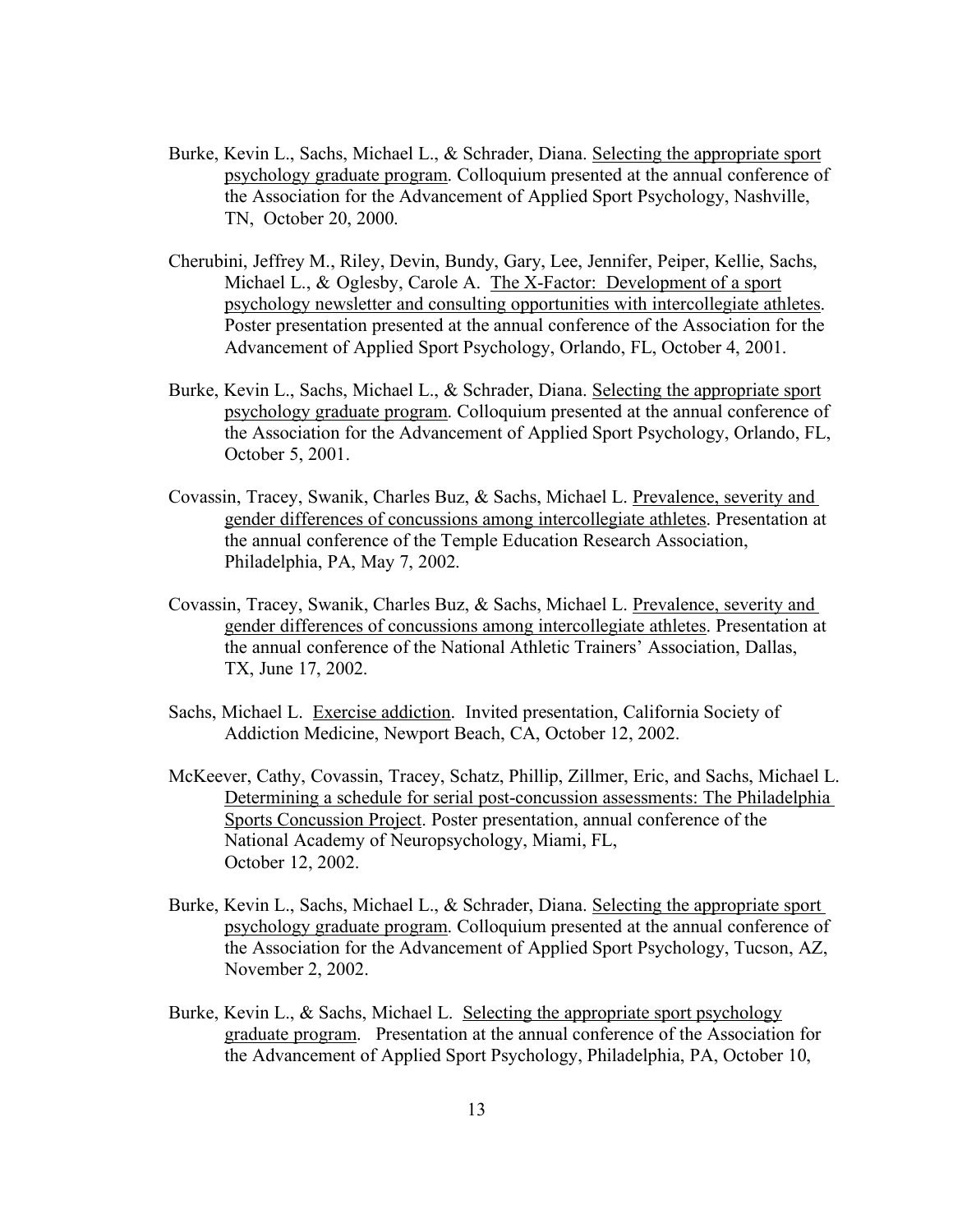2003.

- Covassin, Tracey, McKeever, Catherine, Sachs, Michael L., Schatz, Philip, & Zillmer, Eric. Implementation of the Philadelphia Sport Concussion Project: A model for neuropsychologists and certified athletic trainersin the rehabilitation of sport concussions. Poster presentation at the annual conference of the Association for the Advancement of Applied Sport Psychology, Philadelphia, PA, October 11, 2003.
- McKeever, C., Covassin, T., Schatz, P., Zillmer, E., & Sachs, M. Determining a schedule for serial post-concussion assessments: The Philadelphia Sports Concussion Program. Poster presentation at the 22<sup>nd</sup> annual conference of the National Academy of Neuropsychology, Miami, FL, October, 2002.
- McKeever, C., Schneider, J., Covassin, T., Sachs, M., Neva, C., Kendzior, S., Schatz, P., & Zillmer, E. The assessment of baseline neuropsychological functioning among collegiate athletes: The relevance of concussion history and concussion severity. Poster presentation at the 23<sup>rd</sup> annual conference of the National Academy of Neuropsychology, Dallas, TX, October, 2003.
- Schatz, P., Covassin, T., McKeever, C., Palumbo, J., Zillmer, E., & Sachs, M. History of concussion and baseline test performance for collegiate club sport versus varsity athletes. Poster presentation at the 23rd annual conference of the National Academy of Neuropsychology, Dallas, TX, October, 2003.
- Schneider, J., McKeever, C., Covassin, T., Sachs, M., Wait,S., Clayborne, J., Schatz, P., & Zillmer, E. The evaluation of pre- and post-measures of emotional indices associated with sports-related concussion. Poster presentation at the 23<sup>rd</sup> annual conference of the National Academy of Neuropsychology, Dallas, TX, October, 2003.
- Yanelli, Stephanie, Nguyen, Sheila, Sachs, Michael L., & Roper, Emily. The Asian American athlete: Some issues sport psychologists and sociologists must address as the face of sports changes. Poster presentation at the annual conference of the Association for the Advancement of Applied Sport Psychology, Philadelphia, PA, October 11, 2003.
- McKeever, C. K., Schatz, P., Covassin, T., Sachs, M. L., Schneider, J., Heydt, J., & Zillmer, E. A. (2003, February). Sports-related concussions in collegiate athletes: Gender differences across neuropsychological test performances. Poster presented at the 32nd annual meeting of the International Neuropsychological Society, Baltimore, MD.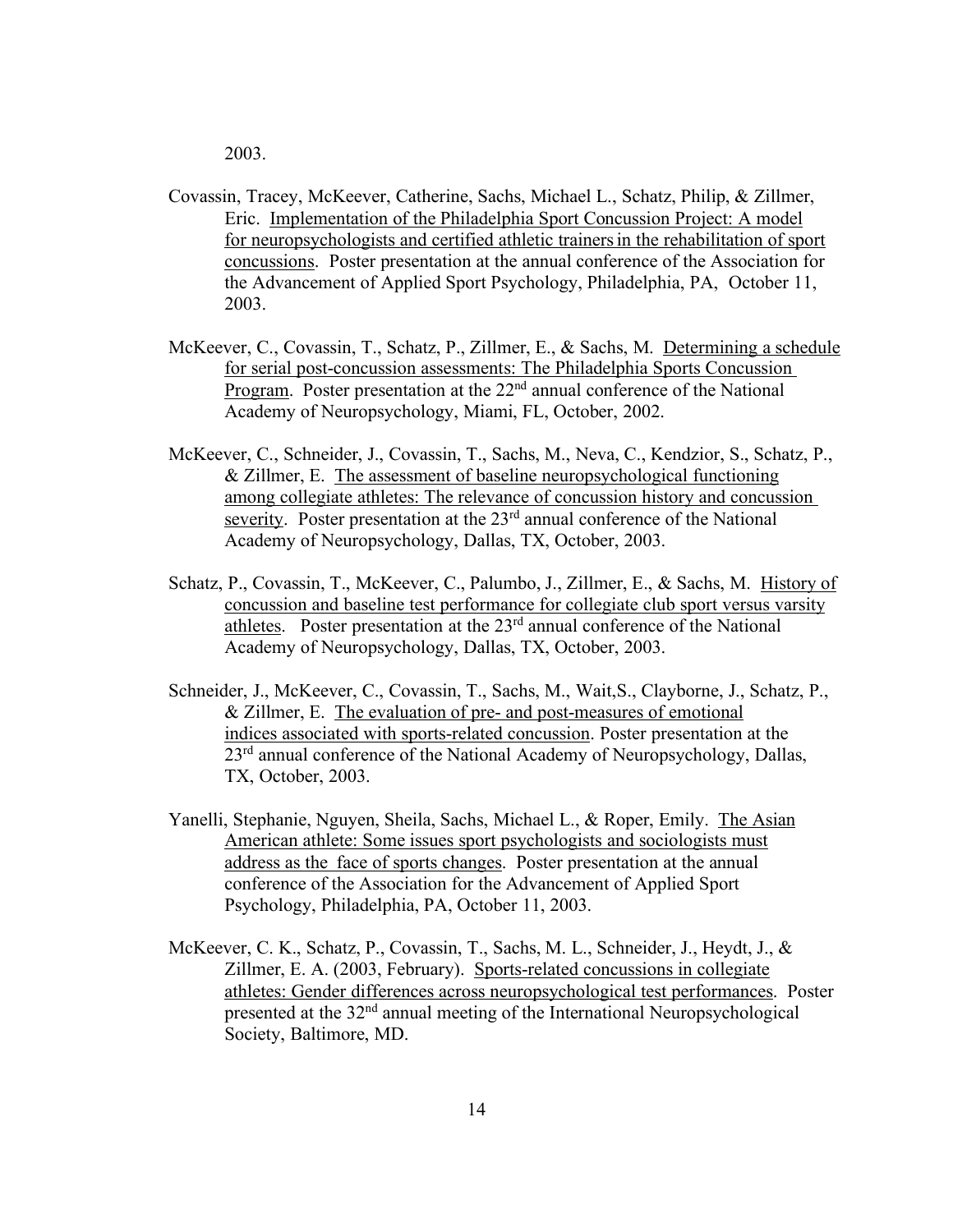- Sachs, Michael L. (2004, May 12). Invited presentation on Psychological cases for the Sports Medicine Lecture Series, Crozer-Keystone Primary Care Sports Medicine Fellowship program, Healthplex Sports Medicine Institute, Springfield, PA.
- Covassin, T., Swanik, C., Sachs, M. L., Kendrick, Z., Schatz, P., Zillmer, E. A., & McKeever, C. K. (2004,June). Sex differences, post-concussion symptoms, and neuropsychological recovery of concussions among collegiate athletes. Paper presented at the annual conference of the National Athletic Trainers' Association, Indianapolis, IN.
- Sachs, Michael L. (2005, August 18). *Carpe diem et carpe viam: Personal perspectives on education and training in exercise and sport psychology*. Invited address: Distinguished Contributions to Education and Training in Exercise and Sport Psychology award from Division 47, the Division of Exercise and Sport Psychology of the American Psychological Association, Washington, DC.
- Ingram, Y., & Sachs, M. L. (2006, January). *Prevalence of eating disorder behaviors in NCAA female athletes*. Poster presentation at the annual conference of the Eastern Athletic Trainers' Association.
- Burke, Kevin L., Sachs, Michael L., & Loughren, Elizabeth S*electing the appropriate sport psychology graduate program*. Presentation at the annual conference of the Association for the Advancement of Applied Sport Psychology, Miami, FL, September 28, 2006.
- Sanchez, C. M., Sachs, M. L., & Waggoner, J. P. *Mini BUD/S screener training performance and mental skills*. Poster presentation at the annual conference of the Association for the Advancement of Applied Sport Psychology, Miami, FL, September 29, 2006.
- Wood, N. J., & Sachs, M. L. *Just a soccer friend: The influence of peer relationships on athlete withdrawal in elite youth soccer*. Poster presentation at the annual conference of the Association for the Advancement of Applied Sport Psychology, Miami,FL, September 29, 2006.
- Sachs, Michael L. (2007, March 6). *Everything you wanted to know about sport psychology ... but were afraid to ask.* Invited presentation to the Psychology Club of McDaniel College, Westminster, MD.
- Sachs, Michael L. (2007, October 3). *Sport psychology*. Invited presentation to Dr. Patricia Reger's class at Eastern University, St. Davids, PA.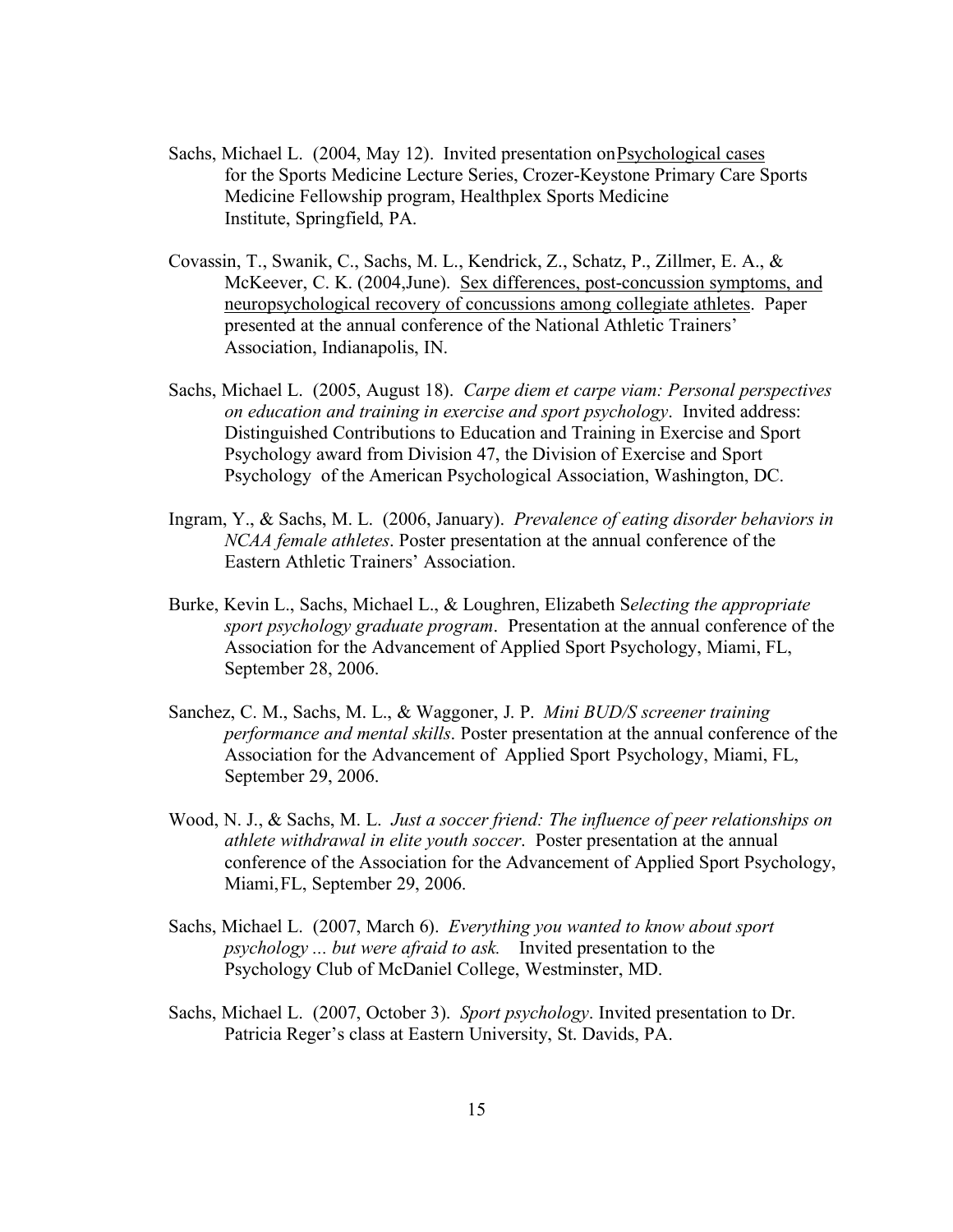- Napolitano, Melissa A., & Sachs, Michael L. (2007). *Getting the word out - effective Communication in facilitating motivation and adherence*. Presentation at the annual conference of the Association for Applied Sport Psychology, Louisville, KY, October 26, 2007.
- Sachs, Michael L. (2008, March 30). *Competitive stress and intercollegiate athletes*. Invited presentation as part of NCAA CHAMPS/Life Skills program, Marywood University, Scranton, PA.
- LaGrotte, Caitlin A., & Sachs, Michael L. (August 14, 2008). *Red Sox/Yankees: Intense rivalries and baseball stadium environments*. Poster presentation at the annual convention of the American Psychological Association, Boston, MA.
- DeLollo, Victoria, & Sachs, Michael L. (September 26, 2008). *Christian athletes: Integration of Christian faith into psychological skills and enhanced performance*. Poster presentation at the annual convention of the Association for Applied Sport Psychology, St. Louis, MO.
- Hayes, Chad, & Sachs, Michael L. (September 27, 2008). *Interpersonal influences within the pitcher/catcher dyad in NCAA baseball*. Poster presentation at the annual convention of the Association for Applied Sport Psychology, St. Louis, MO.
- Loughren, Elizabeth, & Sachs, Michael L. (September 27, 2008). *Development of the exercise enjoyment scale (ESS).* Poster presentation at the annual convention of the Association for Applied Sport Psychology, St. Louis, MO.
- Sachs, Michael L. (September 26, 2008). *Using* a*utobiographies in exercise and sport Psychology classes*. Paper presented as part of a symposium on "Teaching sport and exercise psychology: Creative activities, approaches, and techniques," at the annual convention of the Association for Applied Sport Psychology, St. Louis, MO.
- Kim, Bryan, Sachs, Michael L., Newton, Roberta, & Glutting, Joseph. (August, 2009). *Effects of exercise imagery for adults with fear of falling*. Paper presented at the annual convention of the American Psychological Association, Toronto, Ontario, Canada.
- Moore, Nicole, Ross, Aaron, Schweighardt, Sherry, & Sachs, Michael L. (November 21, 2009). *The psychology of coaching: Keys to success*. Symposium presented at the annual conference of the PennsylvaniaState Association for Health, Physical Education, Recreation, and Dance, King of Prussia, PA.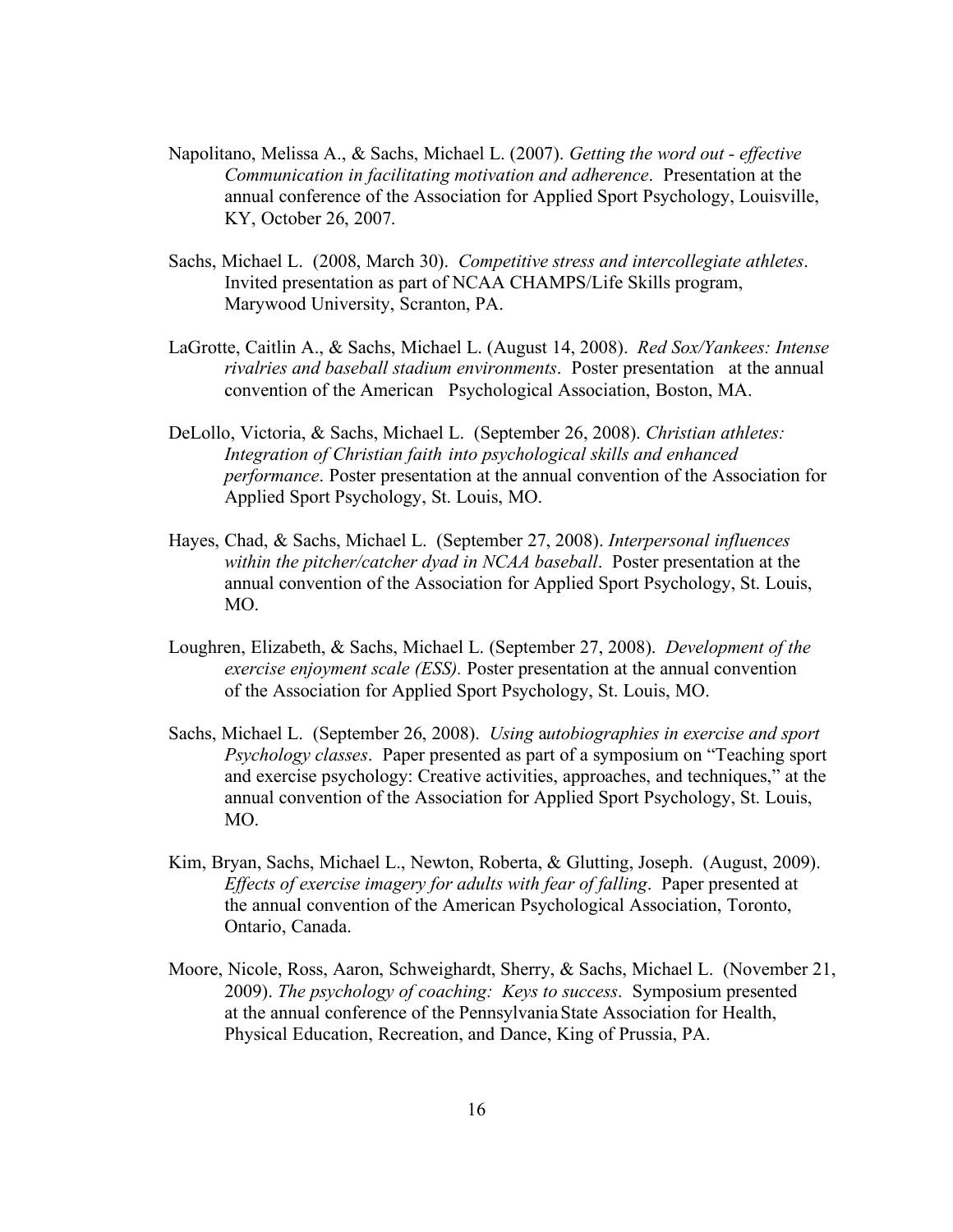- Loughren, Elizabeth A., & Sachs, Michael L. (April, 2010). *Gender differences in motivation of first time marathoners in adherence to marathoning*. Poster presentation at the British Psychological Society Annual Conference, Stratford-upon-Avon, England.
- Sachs, Michael L. (April 20, 2010). *Everything you wanted to know about sport psychology ... but were afraid to ask.* Invited presentation to the Psychology Club of McDaniel College, Westminster, MD.
- Sachs, Michael L. (August 12, 2010). *Carpe diem et carpeviam: On the trail of an exercise and sport psychologist*. Presidential address, Division 47, the Division of Exercise and Sport Psychology of the AmericanPsychological Association, San Diego, CA.
- Shore, Stuart, & Sachs, Michael L. (August 15, 2010). *Effective interventions for promoting exercise adherence*. Paper presented at the annual convention of the American Psychological Association, San Diego, CA.
- Sachs, Michael L. (October 27, 2010). *Celebrating 25 Years of AASP: How did we get here and where are we going?* Keynote presentation as part of Coleman Roberts Griffith Lecture panel, annual conference of the Association for Applied Sport Psychology, Providence, RI.
- Kim, Bang Hyun, Loughren, Elizabeth A., Park-Perin, Gloria, & Sachs, Michael L. (October 29, 2010). *Temple University Web Access Linking Kinetics and Imagery (TU WALKI)*. Poster presented at the annual conference of the Association for Applied Sport Psychology, Providence, RI.
- Loughren, Elizabeth A., & Sachs, Michael L. (October 30, 2010). *Charity versus noncharity marathon runners: Does running for a cause impact marathon adherence*. Poster presented at the annual conference of the Association for Applied Sport Psychology, Providence, RI.
- Perkins, Amanda M., Ross, Aaron E., Feairheller, Deborah,& Sachs, Michael L. (October 30, 2010). *Perceptions of mood states during martial arts promotion examinations.* Poster presented at the annual conference of the Association for Applied Sport Psychology, Providence, RI.
- Sachs, Michael L. (November 9, 2010). *Everything you wanted to know about sport psychology ... but were afraid to ask.* Invited presentation to the Psychology Club of Haverford College, Haverford, PA.

Sachs, Michael L. (December 1, 2010). *Sport psychology and Haverford College: A*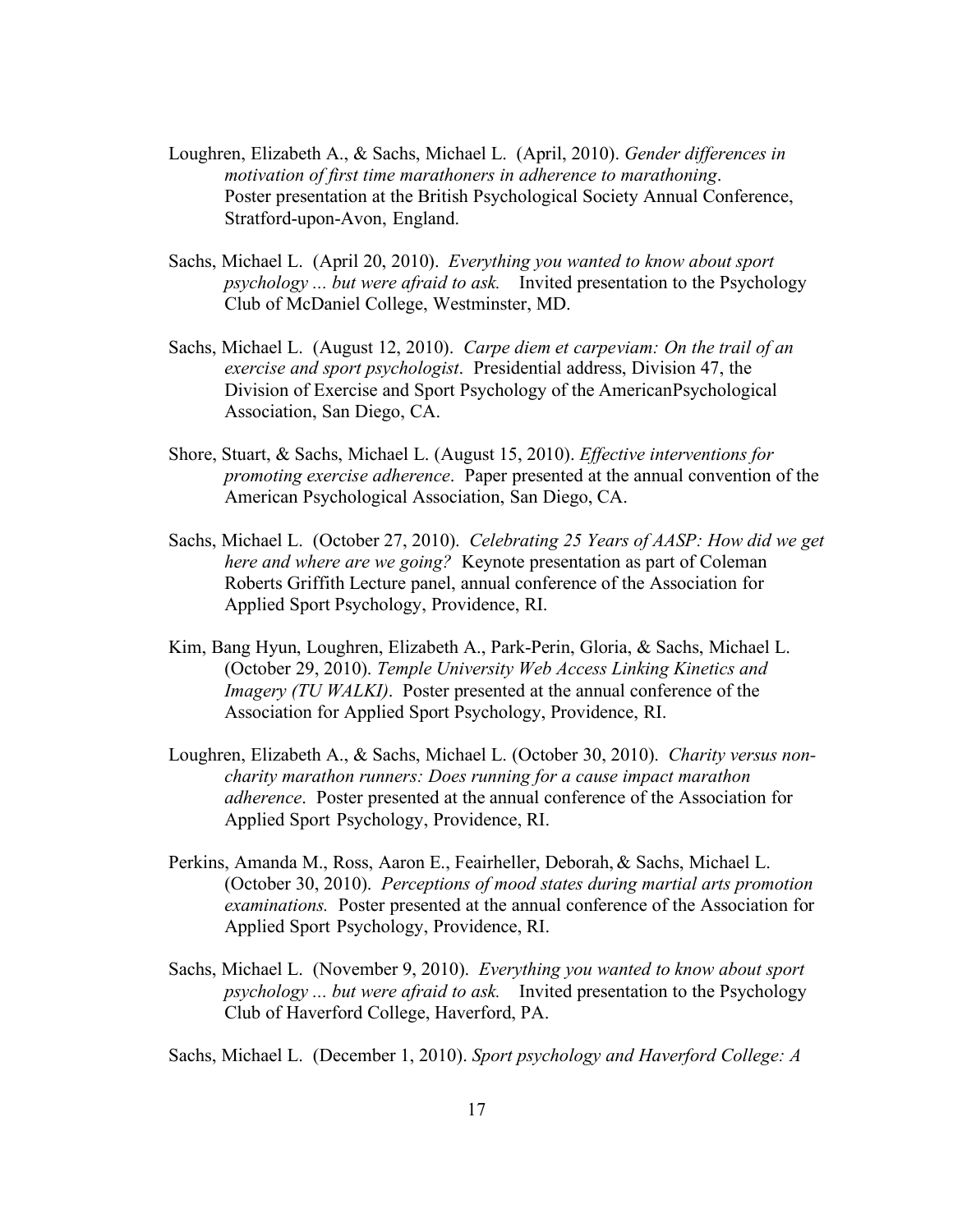*winning team. I*vited presentation to the Coaches meeting, Department of Athletics, Haverford College, Haverford, PA.

- Perkins, Amanda, Sachs, Michael L., Appelbaum, Meredith, Block, Graham, Charny, David, Hoffman, Michael, Jaeschke, Anna-Marie, McPherson, Tyesha, Ruggieri, Jason, Sturgeon, Katie, & Brown, Michael. (2011). *Fit 4 Life Exercise Adherence Team (FLEAT): A Graduate Student Experience*. Paper presented at the annual meeting of the Southeast Regional AASP Conference, Tallahassee, FL.
- Perkins, Amanda M., Sachs, Michael L., Sturgeon, Kathleen M., Feairheller, Deborah L., & Brown, Michael D. (June 4, 2011). *The development of F.L.E.A.T. - Adherence coaching for African Americans enrolled in a 6-month exercise intervention*. Paper presented at the annual meeting of the American College of Sports Medicine, Denver, CO.
- Sachs, Michael L. (July 24, 2011). *Head injury in amateur athletes: When sports and public health collide. Ethical, legal, and societal implications*. Invited talk, Penn Conference on Clinical Neuroscience and Society, the University of Pennsylvania, Philadelphia, PA.
- Perkins, Amanda, Sachs, Michael L., Appelbaum, Meredith, Block, Graham, Charny, David, Hoffman, Michael, Jaeschke, Anna-Marie, McPherson, Tyesha, Ruggieri, Jason, Sturgeon, Katie, & Brown, Michael. (August 6, 2011). *FLEAT: Fit 4 Life Exercise Adherence Team*. Poster presented at the annual convention of the American Psychological Association, Washington, DC.
- Litchfield, Bradley C., Carter, Leeja M., Sachs, Michael L., & Menin, M. Scott. (August 6, 2011). *Exercise and sport psychology: Missing in action in introductory textbooks in psychology?* Poster presented at the annual conventionof the American Psychological Association, Washington, DC.
- Carter, Leeja M., Horvat, Erin, & Sachs, Michael L. (August 7, 2011). *Role of communication on flow states and team cohesion in wheelchair rugby athletes.* Poster presented at the nnual convention of the American Psychological Association, Washington, DC.
- Sachs, Michael L., Cohen, Bruce, & Ives, Allison. (September 24, 2011). *My dog ate my running shoes: Challanges of excuses for not exercising.* Poster presented at the annual conference of the Association for Applied Sport Psychology, Honolulu, HI.
- Sachs, Michael L. (October 18, 2011). *Defeating the sedentariness epidemic: Challenges for exercise and sport psychology*. Invited talk as part of the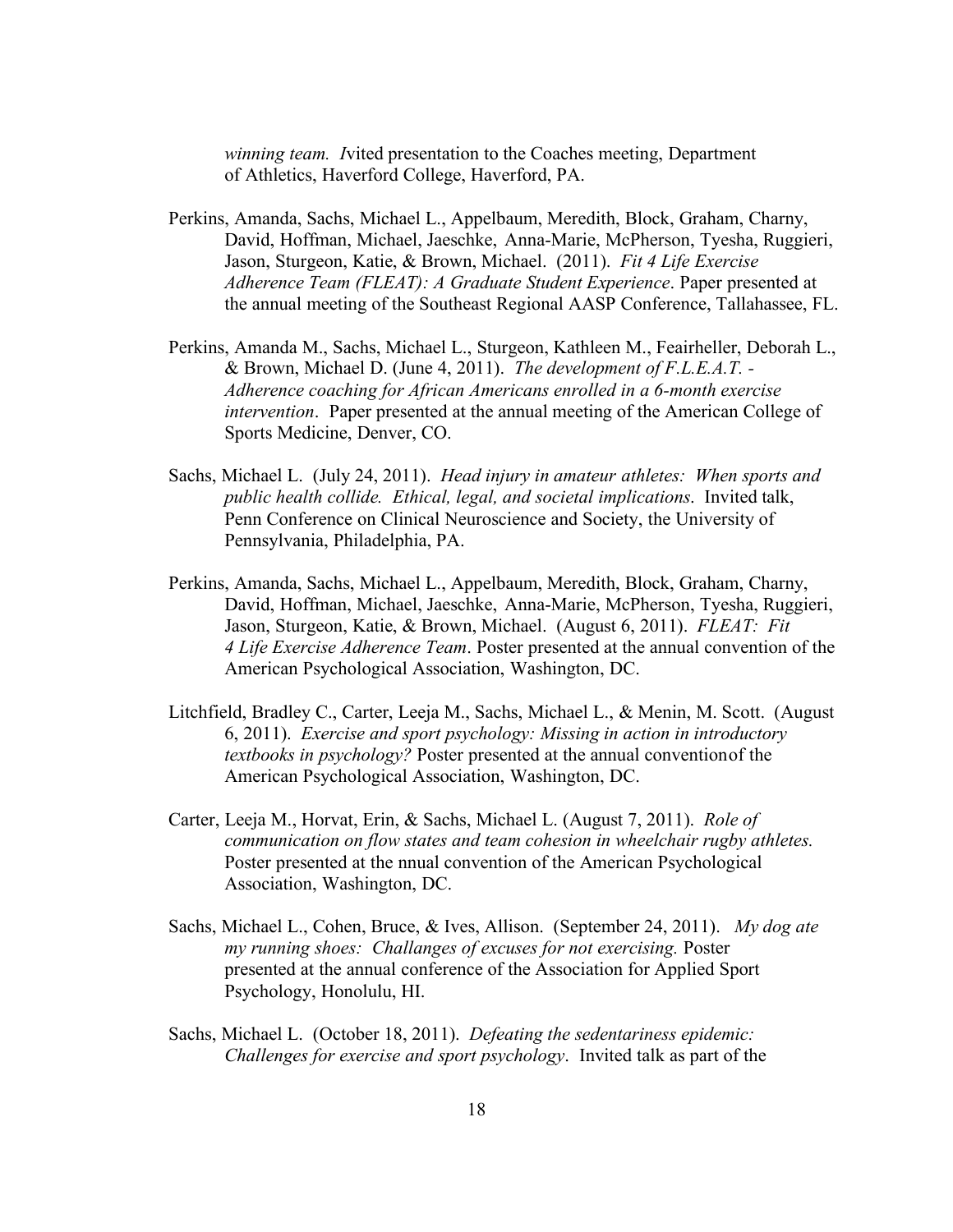University of Maryland Department of Kinesiology Honors Speaker Series, College Park, MD.

- Carter, Leeja, Sachs, Michael L., & Magee, Marren. (December 6, 2011). *The effects of concentration on flow in elite triathletes*. Poster presented at the Student Poster Session of the Rutgers University, Camden, Psychology Department Symposium.
- Ives, Allison, & Sachs, Michael L. (March 2012). *Examination of self-talk and exercise adherence*. Poster scheduled to be presented at the annual conference of the American Alliance for Health, Physical Education, Recreation, and Dance, Boston, MA. Due to cancellation of conference due to a snowstorm was made be available on web site.
- Sachs, Michael L. (March 22, 2012). *Everything you wanted to know about sport psychology ... but were afraid to ask.* Invited presentation to the undergraduate sport psychology class for A.J. Barnold, Muhlenberg College, Allentown, PA.
- Sachs, Michael L. (October 4, 2012). *Battling the sedentariness epidemic - Can technology save us?* Presentation as part of symposium on Promoting Physical Activity in an Obesogenic Environment: May The Force Be With You, to be presented at the annual conference of the Association for Applied Sport Psychology, Atlanta, GA.
- Sachs, Michael L. (October 16, 2012). *Sport psychology*. Invited member of Alumni Series panel at Union College, Schenectady, NY.
- Carter, Leeja, Sachs, Michael L., & Shuda, Ryan. (July 31, 2013). *In the mood: Flow, mood, and the marathon*. Poster presentation at the annual conference of the American Psychological Association, Honolulu, HI.
- Sachs, Michael L. (March 30, 2015). *Educational and clinical sport psychology*. Invited keynote presentation to the Sport Psychology SIMposium, Wellspan Sports Medicine, York, PA.
- Longshore, Kathryn, & Sachs, Michael L. (August 8, 2015). M*indfulness training for coaches*. Poster presented at the annual conference of the American Psychological Association, Toronto, Ontario, Canada.
- Etzel, Ed, Harris, Brandonn, Sachs, Michael L., & Watson II, Jack. (October 17, 2015). *Ethical considerations in teaching and mentorship for faculty and students*. Workshop presented at the annual conference of the Association for Applied Sport Psychology (AASP), Indianapolis, IN.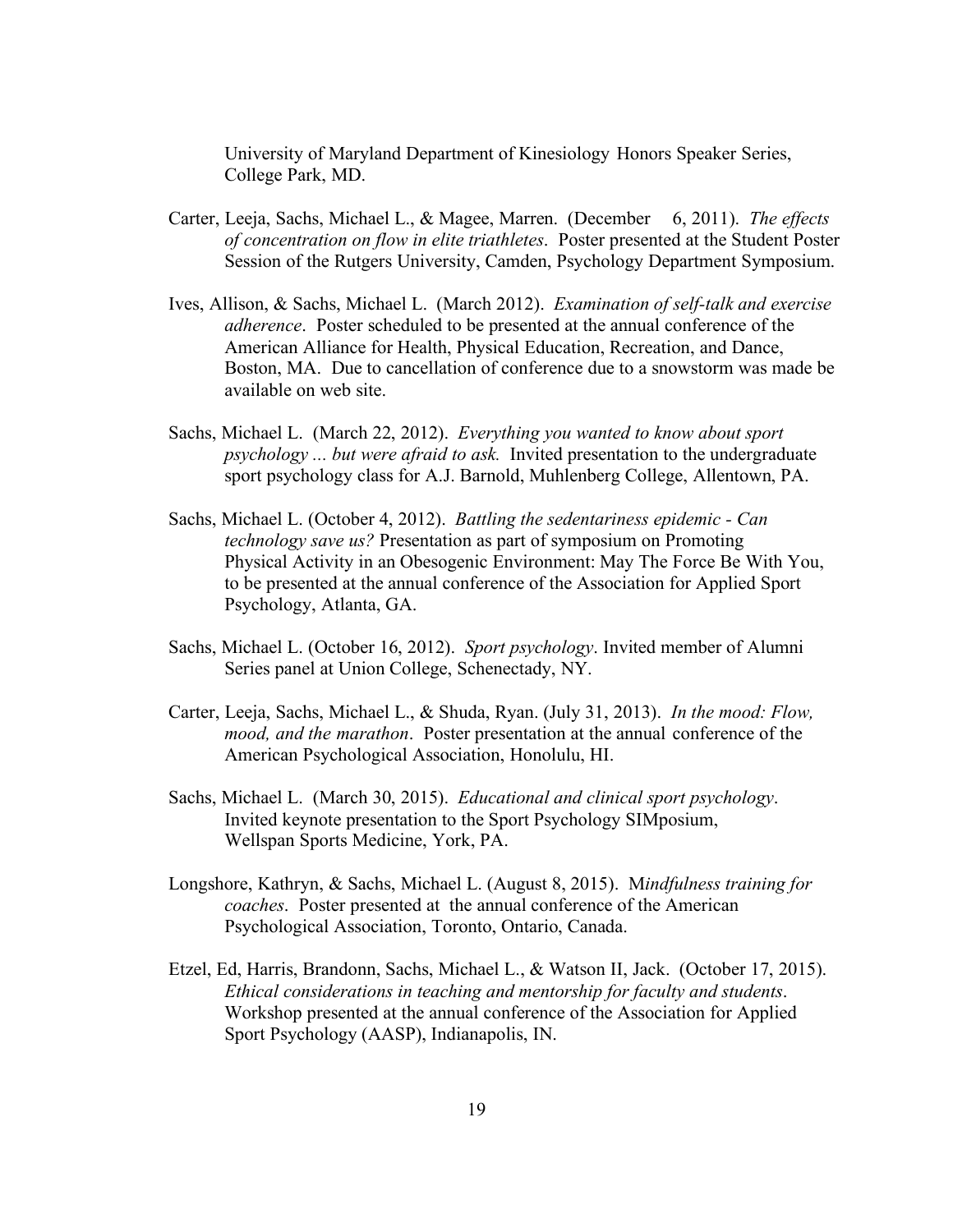- Longshore, Kathryn, & Sachs, Michael L. (October 17, 2015). *Helping coaches help themselves: Mindfulness training for coaches*. Paper presented at the annual conference of the Association for Applied Sport Psychology (AASP), Indianapolis, IN.
- Sappington, Ryan, Fink, Cristina, & Sachs, Michael L. (October 16, 2015). *Nuances in the coach-athlete relationship: Findings form a program evaluation in a youth soccer academy*. Poster presented at the annual conference of the Association for Applied Sport Psychology (AASP), Indianapolis, IN.
- Tibbetts, Erica, & Sachs, Michael L. (October 15, 2015). *Understanding incarcerated women's motivation to exercise*. Paper presented at the annual conference of the Association for Applied Sport Psychology (AASP), Indianapolis, IN.
- Merrill, M., Sachs, M. L., & Brooks, N. (February 27, 2016) *The glass ceiling has turned to concrete: Upward mobility perceptions of women of color in senior level college athletic administration positions*. Poster presented at the Midwest Regional meeting of the Association for Applied Sport Psychology, Chicago, IL.
- Sachs, Michael L. (March 28, 2016). *Educational and clinical sport psychology*. Invited keynote presentation to the Sport Psychology SIMposium, Wellspan Sports Medicine, York, PA.
- Wright, A., & Sachs, M. L. (April 2, 2016). *The development, implementation, and evaluation of an exercise psychology workshop for personal fitness trainers: A mixed methods approach*. Poster presented at the annual meeting of the Northeast Atlantic Sport Psychology conference, Philadelphia, PA.
- Sachs, Michael L. (March 30, 2017). *Everything you wanted to know about sport psychology … But were afraid to ask*. Presentation to the Advanced Placement classes in Psychology at Millville High School, Millville, NJ.
- Sachs, Michael L., Barlow, Madeline, & Berestetska, Ksenia. (March 23, 2017). *Athletic identity to exercise identity*. Presented at the Academic Consortium of the American Athletic Conference, Philadelphia, PA.
- Bhimla, Aisha, Salvatore, Gabrielle, Trout, Julia, Sachs, Michael L., & Ma, Grace. (March 31, 2017). *An exploratory study of the utilization of activity trackers and exercise motivation to increase exercise participation among Filipino women*. Presented at the annual Northeast Atlantic Sport Psychology conference, Philadelphia, PA.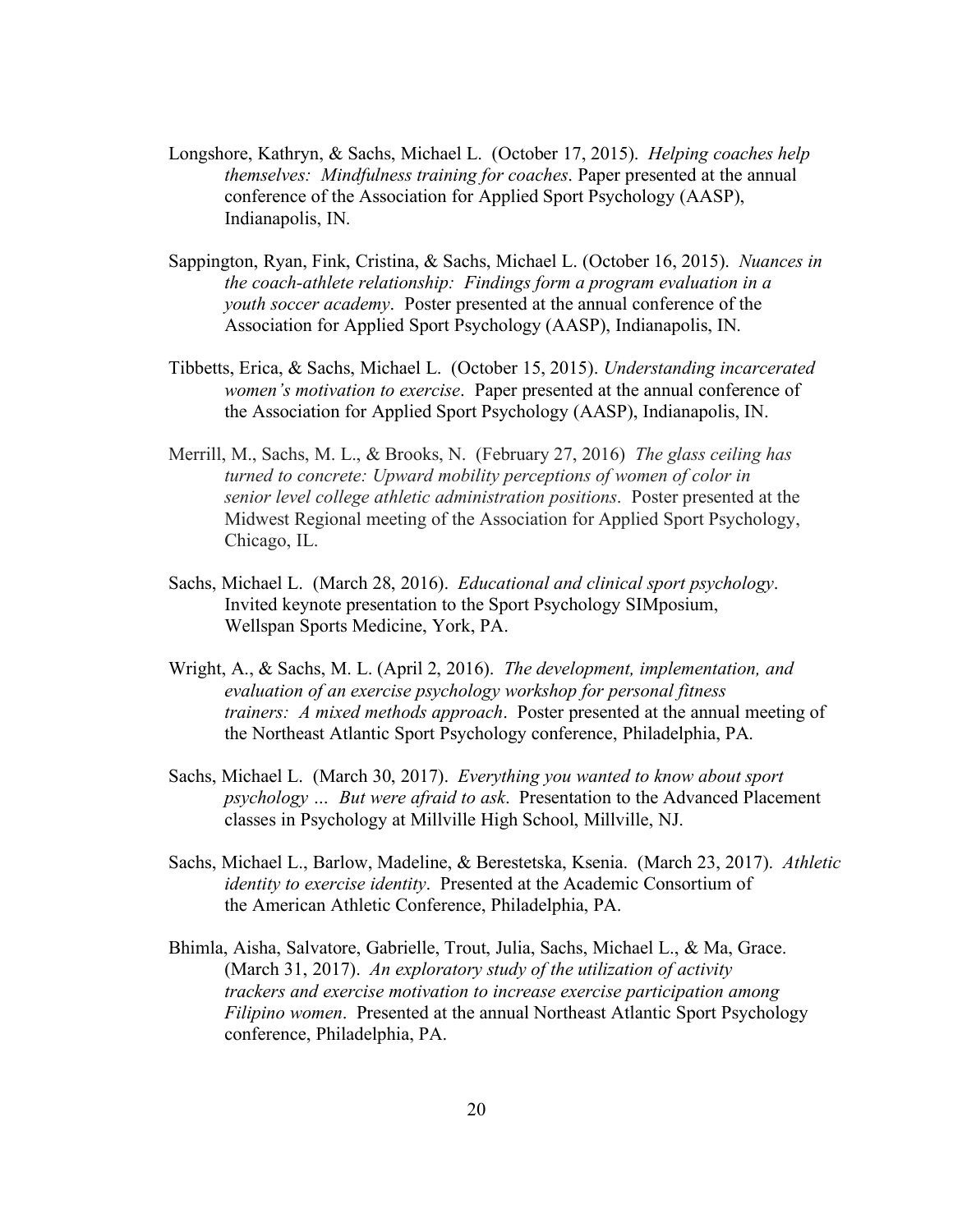- Sachs, Michael L. (April 22, 2017*). Exercise and sport psychology: To infinity and beyond*. Keynote address to the Association for Applied Sport Psychology regional conference at the John F. Kennedy University, Orinda, CA.
- Sachs, Michael L. (June 2, 2017). *Ethical practice in a diverse world: The challenges of sports professionals working with differences and the psychological consequences for NCAA college student-athletes*. Invited address as American College of Sports Medicine/American Psychological Association Exchange Lecturer, annual conference of the American College of Sports Medicine, Denver, CO.
- Bhimla, A., Sachs, M. L., Ma, G. X., Salvatore, G., & Trout, J. (June 2017). A qualitative assessment of physical activity motivation, barriers, and participation among middle-aged Filipino women living in the Greater Philadelphia Area. Presented at the annual conference of the North American Society for the Psychology of Sport and Physical Activity Conference, San Diego, CA.
- Tomlinson, Rachel, Jaeschke, Anna-Marie, & Sachs, Michael L. (July 2017). *100,000 miles closer to defining mental toughness: The use of the phenomenological approach*. Paper presented at the International Society for Sport Psychology conference, Sevilla, Spain.
- Bhimla, Aisha, Salvatore, Gabrielle, Trout, Julia, Sachs, Michael L., & Ma, Grace. (October 20, 2017). *An exploratory study of the utilization of activity trackers and exercise motivation to increase exercise participation among Filipino women*. Poster presented at the annual conference of the Association for Applied Sport Psychology (AASP), Orlando, FL.
- Bhimla, Aisha, Salvatore, Gabrielle, Trout, Julia, Sachs, Michael L., & Ma, Grace. (November 6, 2017). Developing a culturally tailored physical activity program for middle-aged Filipino women: A pilot study. Presented at the annual conference of the American Public Health Association (APHA), session 3329.0, Physical Activity Assessment Studies and Tools.
- Sachs, Michael L. (March 2, 2018). *Sport psychology*. Keynote talk to be presented at the Hot Topics in Sports Medicine CME event, WellSpan, York Hospital, York, PA.
- Barlow, Madeline, Warner, Stacy, & Sachs, Michael L. (October 4, 2018). *Life after collegiate sport: From athlete to exerciser*. Poster presented at the annual conference of the Association for Applied Sport Psychology (AASP), Toronto, Ontario, Canada.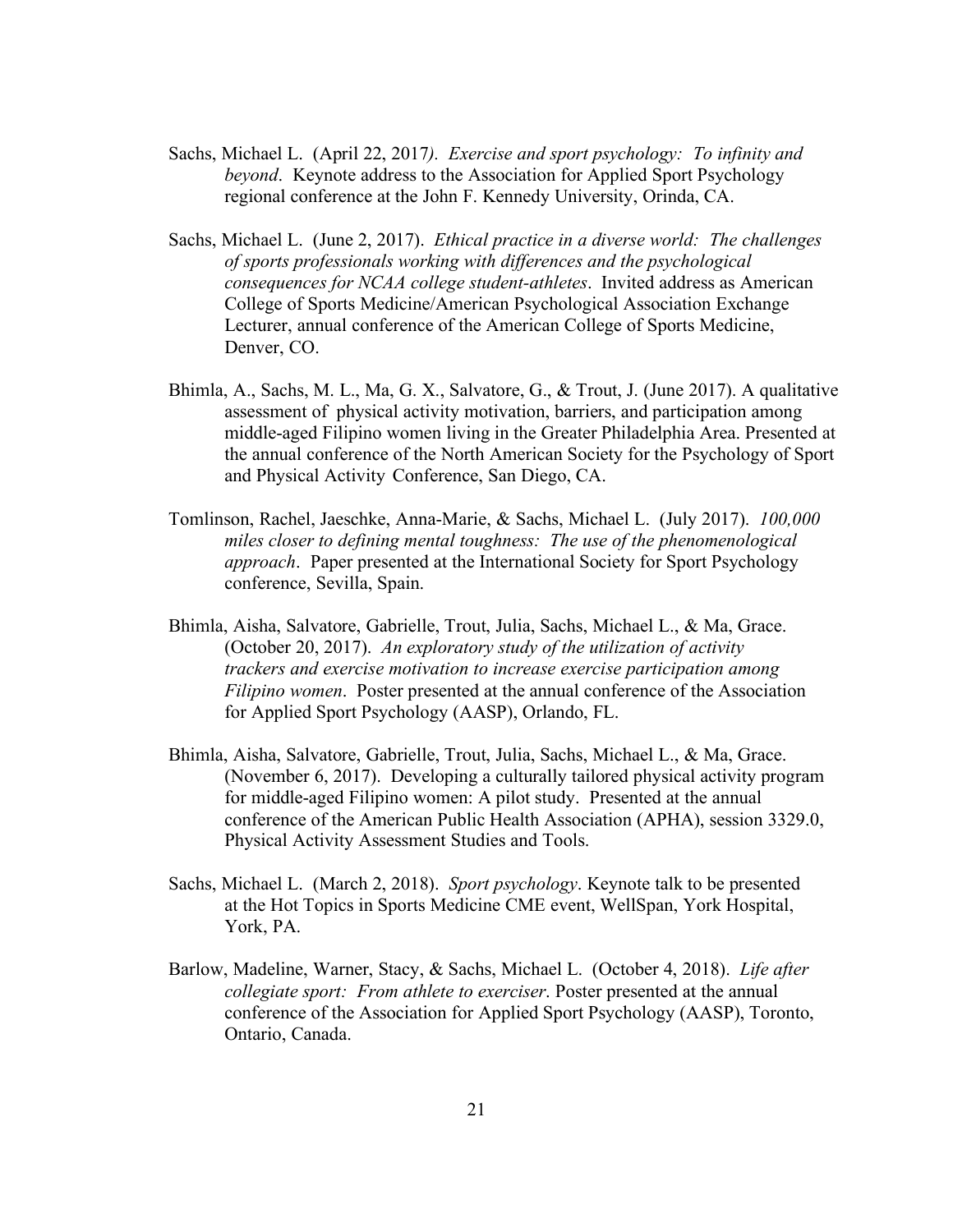- Berestetska, Ksenia, & Sachs, Michael L. (November 2, 2018). *Hooked on exercise: Beyond participation and adherence, the relationship between exercise adherence and exercise addiction in Division I collegiate athletes*. Paper presented at MARC/ACSM, the annual conference of the Mid-Atlantic Region of the American College of Sport Medicine.
- Bhimla, Aisha, Berestetska, Ksenia, Bermudez, Allegra, Aragoncillo, Cynthia, Bondad, Diana, Magpantay, Jonathan, Fong-Deleon, Elizabeth, Tagle, Sylvia, Estella, Frances, San Juan, Nicholas J., Dinh, Jessica, & Sachs, Michael L. (March 30, 2019). *Evaluating psychosocial changes following GET PHIT: A physical activity community program to enhance participation among Filipino Americans in the greater Philadelphia area*. Poster presented at the annual Northeast Atlantic Sport Psychology conference, Philadelphia, PA.
- Sachs, Michael L. (October 23, 2019). *Oh, the places you'll go!* Paper presented as part of a symposium on Personal Journeys: Reflections From Sport and Exercise Psychologists Contemplating Life Transitions, at the annual conference of the Association for Applied Sport Psychology, Portland, OR.

## Upcoming:

Bhimla, Aisha, Berestetska, Ksenia, Bermudez, Allegra, Aragoncillo, Cynthia, Bondad, Diana, Magpantay, Jonathan, Fong-Deleon, Elizabeth, Tagle, Sylvia, Estella, Frances, San Juan, Nicholas J., Dinh, Jessica, & Sachs, Michael L. (November, 2019). *Evaluating psychosocial changes following GET PHIT: A physical activity community program to enhance participation among Filipino Americans in the greater Philadelphia area*. Oral presentation to be presented at the annual American Public Health Association conference, Philadelphia, PA.

#### **Panel Member/Reactor - Symposia/Round Tables**

- Hart, Elizabeth A., Morrow, Julian, Sachs, Michael, & Pargman, David. Exercise dependence: A research, clinical and practical concern. Member, Round Table presented at the annual conference of the Association for the Advancement of Applied Sport Psychology, Colorado Springs, CO, October 28, 1992.
- Pargman, David, Berger, Bonnie, Makarowski, Lou, Heyman, Steven, Sachs, Michael, & Singer, Robert. Ethical considerations in sport psychology. Member, Round Table presented at the annual conference of the Association for the Advancement of Applied Sport Psychology, Colorado Springs, CO, October 29, 1992.
- Kenow, Laura, Pargman, David, Perry, Clark, & Sachs, Michael. Psychological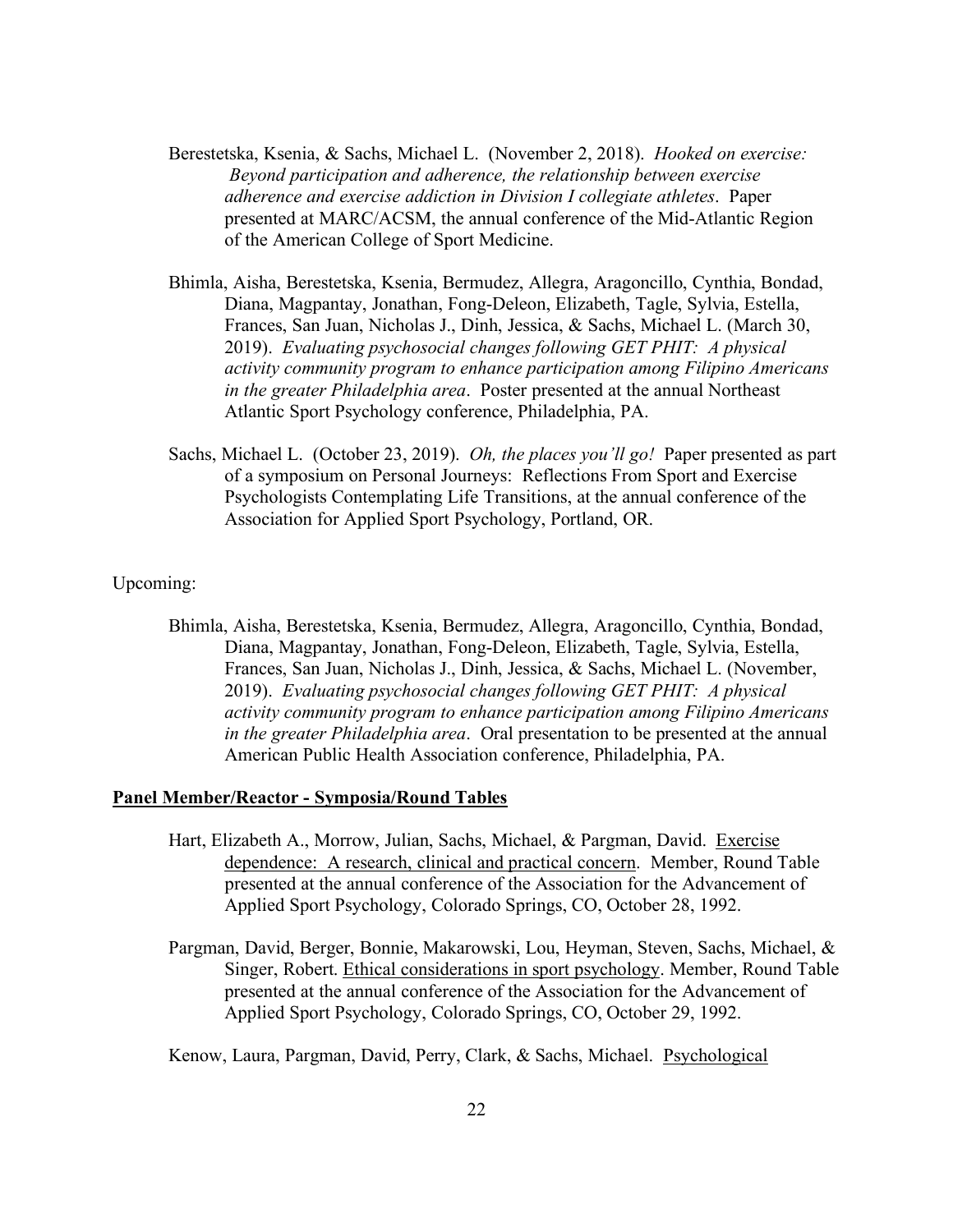perspectives on sport injury: Issues, questions, and answers. Member, symposium presented at the annual conference of the Association for the Advancement of Applied Sport Psychology, Montreal, Quebec, Canada, October 16, 1993.

- Acevedo, Ed, Jambor, Liz, Lewthwaite, Rebecca, Newburg, Doug, McGowan, Robert, & Sachs, Michael L. Alternative careers in sport psychology: Within and beyond academic settings. Member, invited student symposium presented at the annual conference of the Association for the Advancement of Applied Sport Psychology, Lake Tahoe, NV, October 6, 1994.
- Andersen, Mark, Petrie, Trent, Oglesby, Carole, & Sachs, Michael L. Supervision: Theoretical, developmental, ethical and practical considerations for applied sport psychology training and practice. Reactor, symposium presented at the annual conference of the Association for the Advancement of Applied Sport Psychology, Lake Tahoe, NV, October 6, 1994.
- Carr, Christopher, Connelly, Deidre, Sachs, Michael L., Singer, Robert N., & Yukelson, David. Sport Psychology and the NCAA: An ongoing perspective. Symposium presented at the annual conference of the Association for the Advancement of Applied Sport Psychology, New Orleans, LA, September 30, 1995.
- Cogan, Karen D., Harmison, Robert, Peterson, Kirsten, Sachs, Michael L., & Etzel, Ed. Is it live or memorex? Supervision of an actual sport psychology consultation. Invited workshop presented at the annual conference of the Association for the Advancement of Applied Sport Psychology, Banff, Canada, September 23, 1999.
- Hale, Bruce D., Smith, David, Rhea, Deborah, Lantz, Christopher, Fisher, Leslee, & Sachs, Michael L. Does mental illness drive bodybuilders? Exercise dependence and muscle dysmorphia in male and female bodybuilders. Symposium presented at the annual conference of the Association for the Advancement of Applied Sport Psychology, Orlando, FL, October 4, 2001.
- Reel, Justine J., Singer, Robert, Carron, Albert V., Ostrow, Andrew, Van Raalte, Judy, Sachs, Michael L., Williams, Jean, & Gould, Daniel. Publishing sport and exercise psychology: The nuts and bolts of writing and editing books. Symposium presented at the annual conference of the Association for the Advancement of Applied Sport Psychology, Orlando, FL, October 5, 2001.
- Sachs, Michael L. Panel member of discussion on "Danger Off The Field" as part of the Fourth Annual Economics of Sports Conference - Sports: Risking Danger for Dollars, Temple University, Philadelphia, PA, March 26, 2003.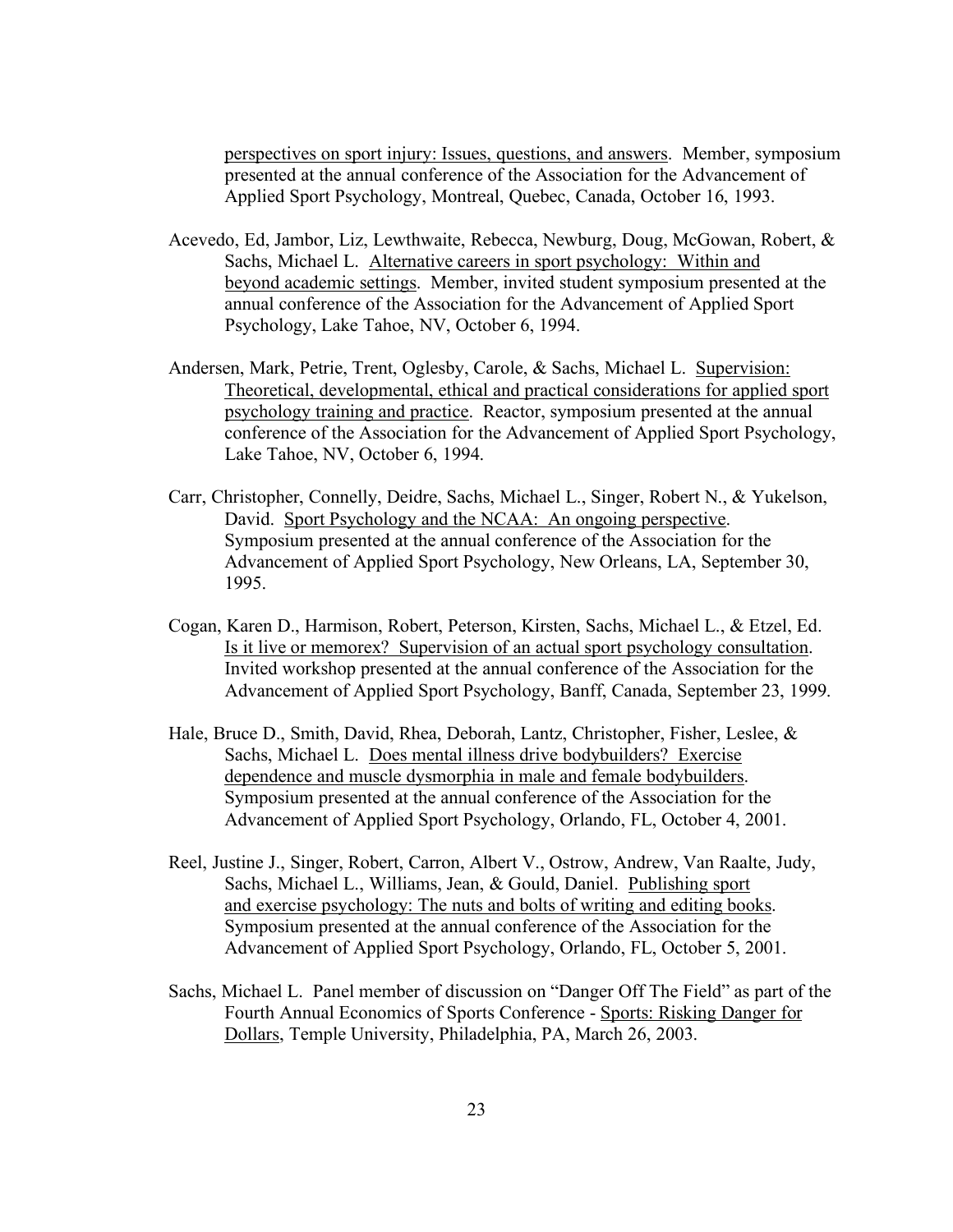- Mork, Suzannah, Wiese-Bjornstal, Diane, Burke, Kevin, Petrie, Trent, Sachs, Michael, Van Raalte, Judy, & Weiss, Maureen. Applying to sport psychology graduate programs: A faculty panel discussion of admission criteria and responses to common prospective student questions. Symposium presented at the annual conference of the Association for the Advancement of Applied Sport Psychology, Minneapolis, MN, September30, 2004.
- Naylor, Sarah, Lesyk, Jack J., Cogan, Karen, Cremades, Gualberto, & Sachs, Michael L. (September 26, 2008). *Developing competent consultants: The basics of excellence in the mentoring/supervision process*. Symposium presented at the annual conference of the Association for Applied Sport Psychology, St. Louis, MO.
- Sachs, Michael L. (August 15, 2010). Discussant, symposium On *Meeting the challenges of coaching the reset generation - new coaching paradigms and effective strategies*, coordinated by Sherry Schweighardt, American Psychological Association annual convention, San Diego, CA.
- Sachs, Michael L. (October 28, 2011). Discussant, symposium on *Exercise and quality of life: A 25-year, integrative review of research and practice*, coordinated by Bonnie Berger, presented at the annual conference of the Association for Applied Sport Psychology, Providence, RI.
- Sachs, Michael L. (October 29, 2011). Discussant, Symposium on *Physical activity as positive institution: An examination of the body in positive psychology*, coordinated by Gloria Park-Perin, presented at the annual conference of the Association for Applied Sport Psychology, Providence, RI.
- Sachs, Michael L. (August 4, 2012). Chaired symposium, Presidential Program, on *Expanding Performance in Exercise and Sport Psychology*. Annual convention of The American Psychological Association, Orlando, FL.

### **Other**

- Sachs, Michael L. (August 2, 2012). Presented on sport psychology as part of panel for APAGS on "Alternative Career Paths in Psychology," annual convention of the American Psychological Association, Orlando, FL.
- Invited participant/mentor in President Suzanne Bennett Johnson's Speed Mentoring event, August 3, 2012, annual convention of the American Psychological Association, Orlando, FL.

Invited member for Meet the Professionals session, October 5, 2012, Association for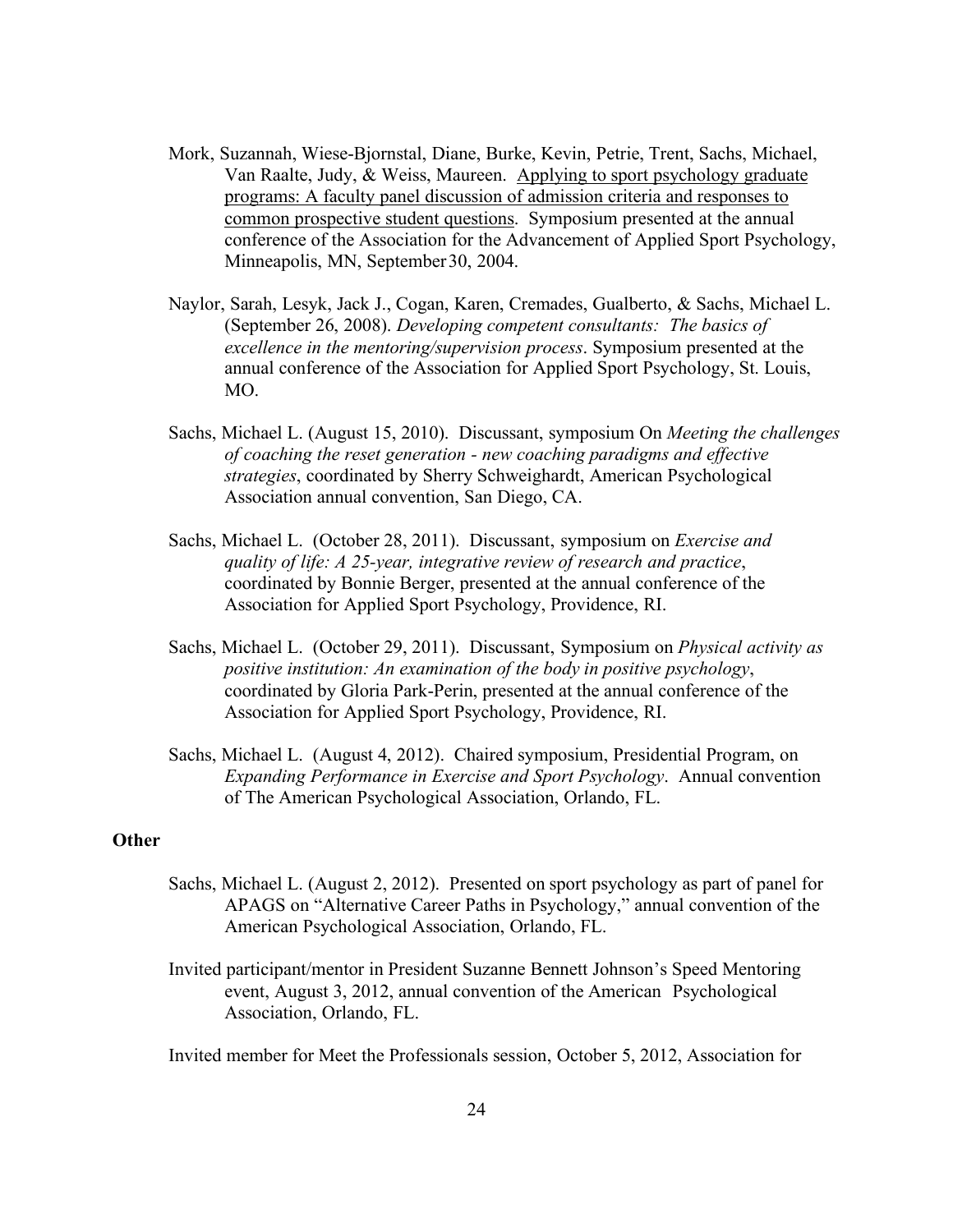Applied Sport Psychology Annual conference, Atlanta, GA.

Invited member, Networking Events of Psi Chi, Temple University, April 16, 2013; April 17, 2014; March 19, 2015.

## **Presentations (Running clinics, workshops, clubs)**

- Sachs, Michael L. Selected psychological considerations in running. Running Clinic (sponsors: Gulf Winds Track Club, the Athletic Attic, and the Temple Israel Brotherhood), Tallahassee, FL, August 8, 1978.
- Sachs, Michael L. Psychological and physiological aspects of running. Running Clinic (sponsors: Gulf Winds Track Club and the American Heart Association), Tallahassee, FL, April 28, 1979.
- Sachs, Michael L. Personality and the addicted runner. Member, panel on "The Role of Running in Your Life: A Positive Addiction or a Negative Addiction?" Running Clinic Series, New York Road Runners Club, New York, NY, March 25, 1980.
- Sachs, Michael L. Les facteurs psycho-sociaux de la course sur route. La Semaine de l'Activite Physique, Universite du Quebec a Trois-Rivieres, Quebec, Canada, February 17, 1981.
- Sachs, Michael L. Certains aspects psychologiques relies a la course a pied. MILPAT running club, Trois-Rivieres, Quebec, Canada, December 15, 1981.
- Sachs, Michael L. Running addiction: Psychological considerations for adult fitness. Keynote speaker, Lake County Heart Marathon Pre-Race Symposium, Lake County, IL, April 24, 1982.
- Sachs, Michael L. Running addiction. Baltimore Road Runners Club, Baltimore, MD, February 4, 1986.
- Sachs, Michael L. Ten tips for psyching up for a race. Maryland Marathon Symposium, Baltimore, MD, November 21, 1987.
- Sachs, Michael L. Sport Psychology and Cycling. Invited presentation at the Baltimore Rider Development Clinic. The Clinic was cosponsored by Bicycling magazine and the United States Cycling Federation. Baltimore, MD, January 6, 1990.
- Sachs, Michael L. Goal Setting: Developing S.M.A.R.T Goals and What Should We Be Looking At? Concentration and Attentional Style. Presentations as part of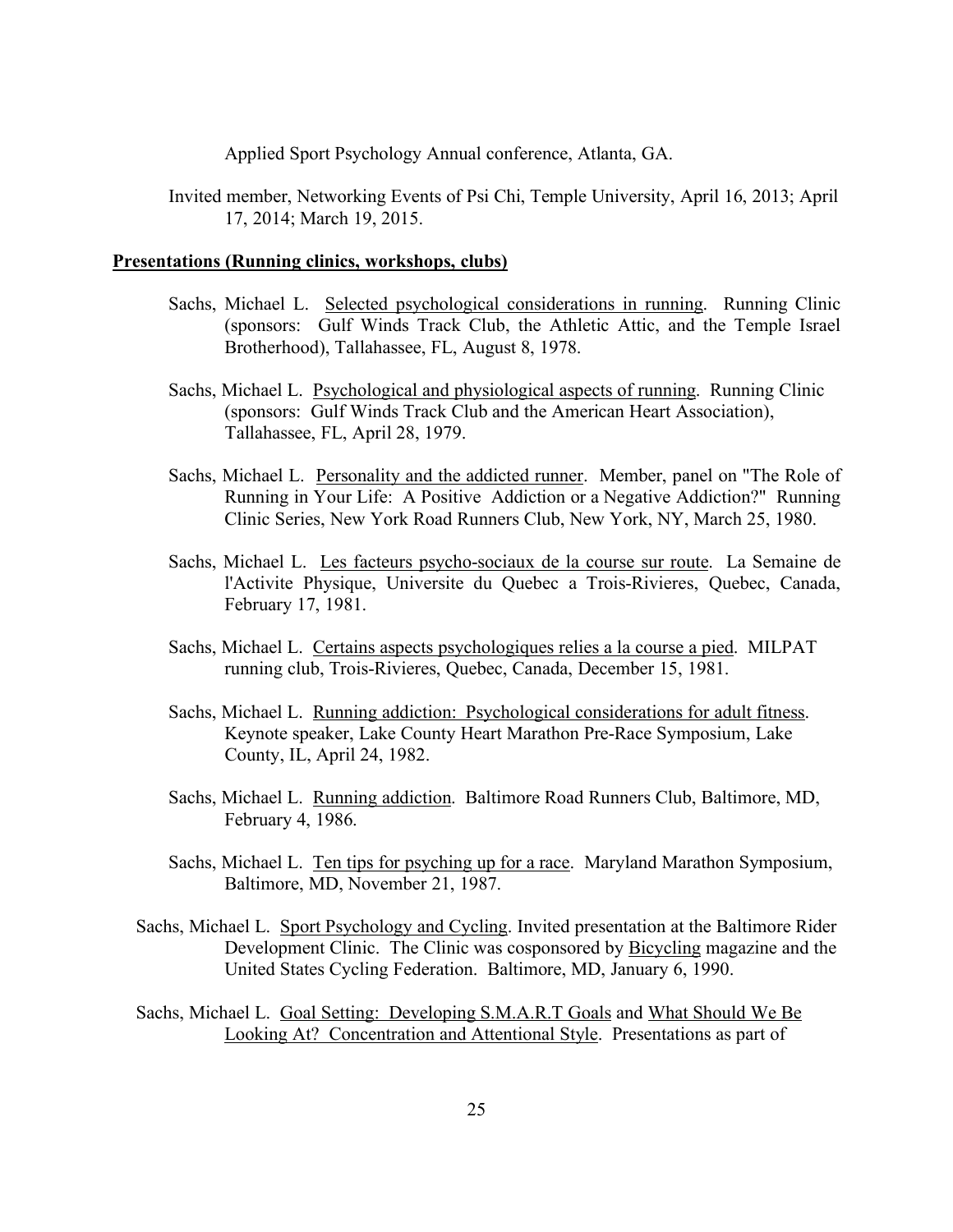Psychological Skills Training Conference/Workshop for Coaches entitled "Sport Psychology & Performance Enhancement, conducted with Dr. Carole Oglesby and Dr. Celeste De Bease, Ambler, PA, July 28, 1990.

- Sachs, Michael L. Youth Sport: How Much is Too Much? Invited presentation as part of the Fathers' Forum series, Parents' Network, Ambler, PA, January 9, 1992.
	- Sachs, Michael L. Two presentations on Youth Sports to DuPont Chemical Company employees as part of the DuPont Work and Family Groups series, Wilmington and Newark, DE, June 5 and June 19, 1992.
	- Sachs, Michael L. Sport psychology and tennis. Dennis Tennis Academy, Philadelphia, PA, June 28, 1994.
	- Sachs, Michael L. Diversifying your practice: Exercise and sport psychology. Presentation to the Sport Psychology Task Force of the New Jersey Psychological Association, Princeton, NJ, May 4, 1997.
	- Sachs, Michael L. SMART goals. Touch for Life Basketball Camp, Sicklerville, NJ, July 1, 1998.
	- Sachs, Michael L., & Young, Geanie. Sport psychology. Invited presentation, USA Triathlon Level 1 Coaching Clinic, Northfield, NJ, October 6, 2002.
- Consulting Optimal Performance Associates

Team Building Group leader, AT&T Kickoff, Atlantic City, NJ, January 18, 1999.

- Team Building Group leader, Middle School teachers, Beck's Middle School, Cherry Hill, NJ, February 1, 1999.
- Youth Sport Parenting Workshop entitled "Riding the Parental Rollercoaster: A Parent's Guide to Success in Youth Sports," Voorhees, NJ, March 9, 1999 (with Keith Waldman).
- Youth Sport Parenting Workshop entitled "Riding the Parental Rollercoaster: A Parent's Guide to Success in Youth Sports," E.T. Hamilton School, Voorhees, NJ, June 26, 1999 (with Keith Waldman).
- Youth Sport Parenting Workshop entitled "Riding the Roller Coaster of Youth Sports: A Parent's Guide to Success in Youth Sports." Williamstown School District, Williamstown, NJ, January 22, 2003.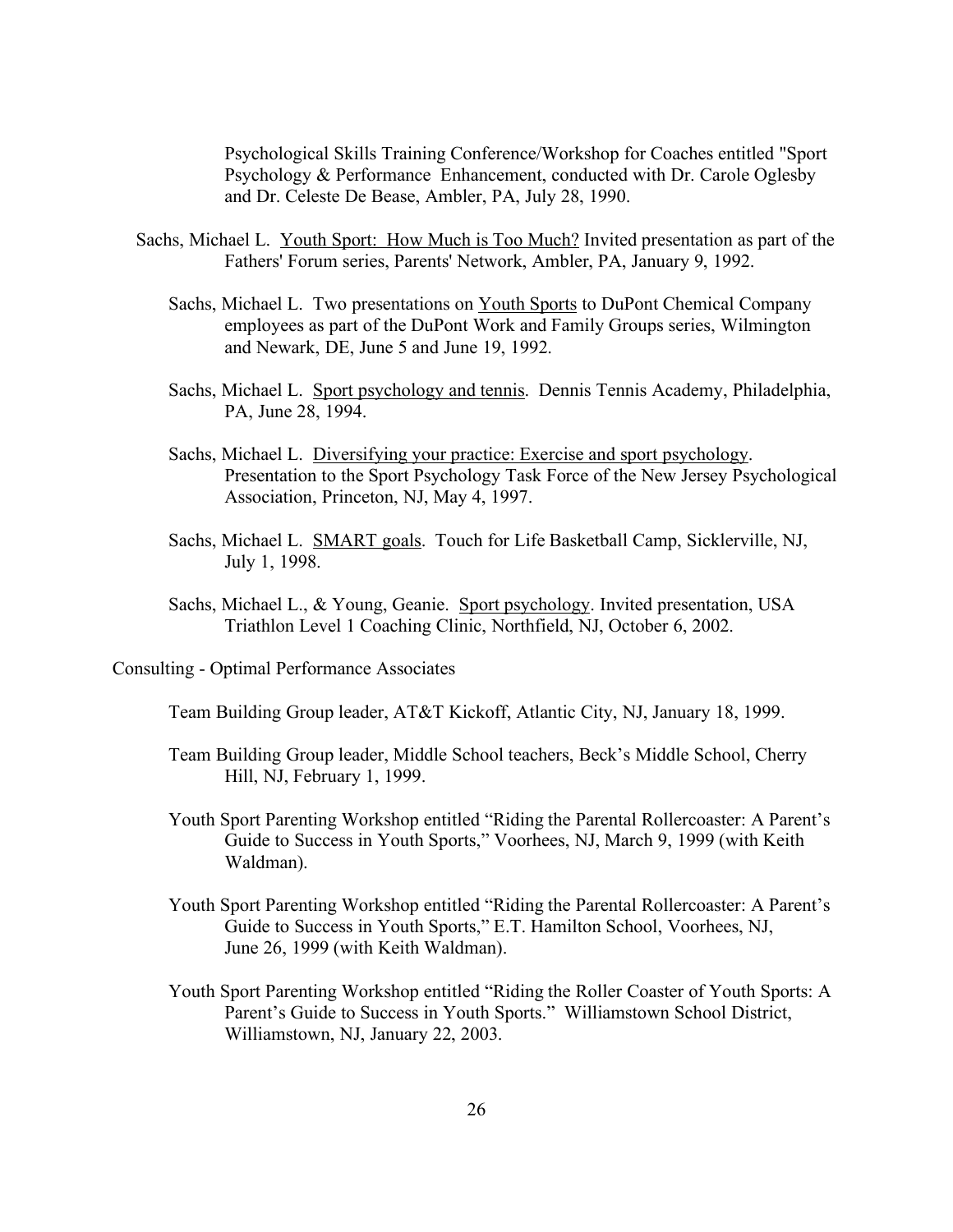# **Grants**

- Sachs, Michael L., & Sitler, Michael R. Injuries, Physical Factors, and Psychological Characteristics in Intercollegiate Athletes: A Counseling/Prediction Model. Submitted to the Temple University Grant-in-Aid for Research Program, March 1, 1990. Amount requested: \$2,976.00. Peer Review Funded Award - amount received: \$2,376.00
- Sachs, Michael L., Sitler, Michael R., & Schwille, Gerry. Injuries, Physical Factors, and Psychological Characteristics in Intercollegiate Tennis Players: A Counseling/Prediction Model. Submitted to the United States Tennis Association. Amount requested and funded (peer review funded award): \$766.40
- Sachs, Michael L., Sitler, Michael R., & Schwille, Gerry.Injuries, Physical Factors, and Psychological Characteristics in Intercollegiate Athletes: A Counseling/Prediction Model. Submitted to the National Collegiate Athletic Association, May 15, 1990. Amount requested: \$18,101.83. Not funded.
- Sachs, Michael L., Sitler, Michael R., & Schwille, Gerry. Injuries, Physical Factors, and Psychological Characteristics in Intercollegiate Athletes: A Counseling/Prediction Model. Submitted to the Eastern Athletic Trainers Association, November 15, 1990. Amount requested: \$1,456.00. Not funded.
- Sachs, Michael L., Burke, Kevin, A., & Gomer, Shawn. Grant to update Directory of Graduate Programs in Applied Sport Psychology, fifth edition, published by Fitness Information Technology (Morgantown, WV). \$500.00. March 15, 1997.
- Sachs, Michael L., Burke, Kevin, A., & Schrader, Diana. Grant to update Directory of Graduate Programs in Applied Sport Psychology, sixth edition, published by Fitness Information Technology (Morgantown, WV). \$450.00. December 20, 1999.
- Loughren, Elizabeth, Kim, Bryan, and Sachs, Michael. *Exercise imagery and internet use for increasing physical activity (TUWALKI)*. Funded by the Association for Applied Sport Psychology, 2007 - 2009.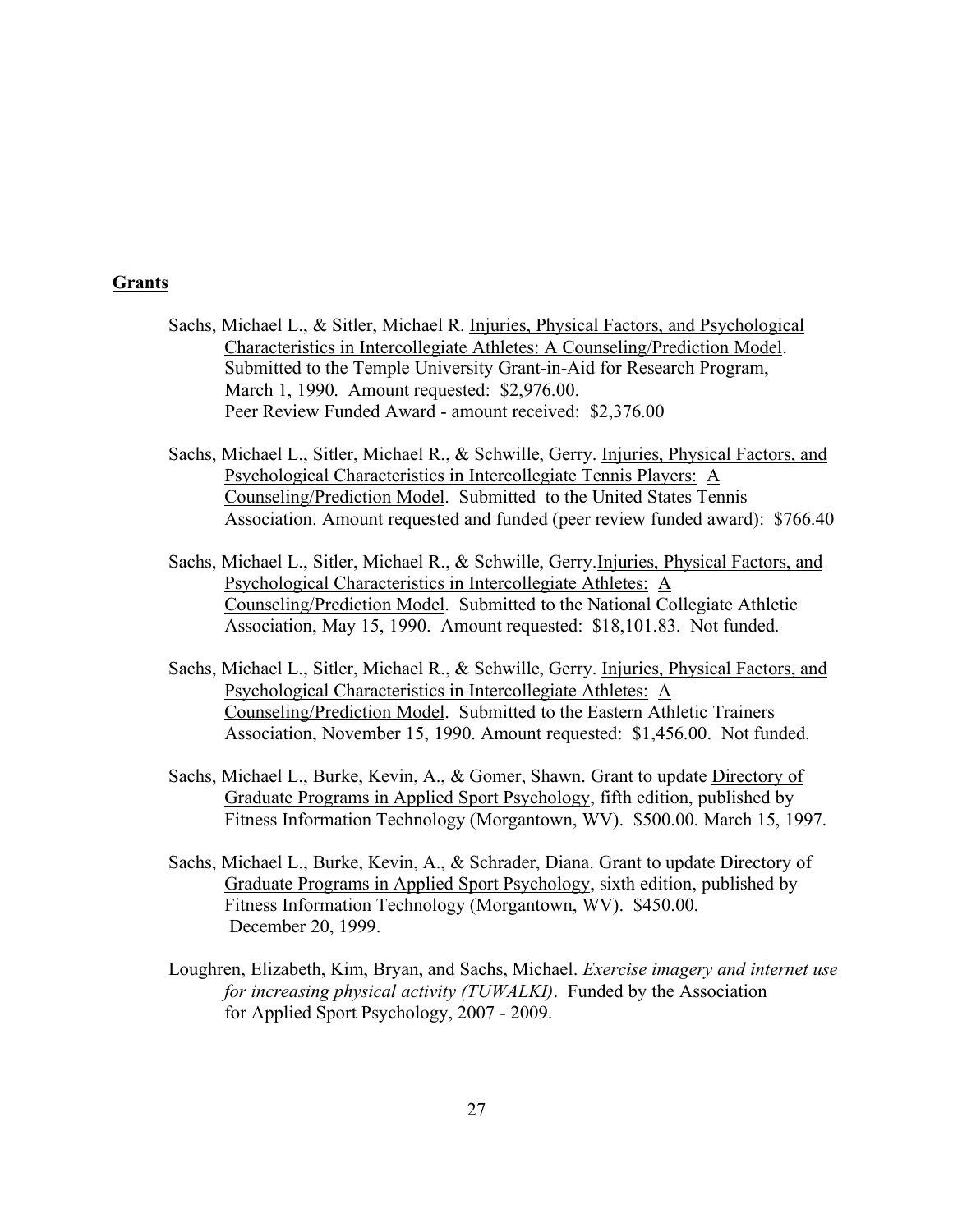# Mentored Students

Longshore, Kathryn & Sachs, Michael - work on mindfulness training and coaches

Association for Applied Sport Psychology, June 2013, \$1990.00

Kat Longshore also received an AASP Student Travel Grant award in 2014 - \$750.00

- Manu, Amanda  $\&$  Sachs, Michael work on gender and ethnicity in women of color female athletes, Carole A. Oglesby and Marjorie Snyder Grant for Equity and Cultural Diversity, Association for Applied Sport Psychology, July 2015,
- McGuire, Lindsey work on depression and concussions in intercollegiate athletes

Pennsylvania Athletic Trainers' Society, June 2013, \$5,000.00

- Merrill, Miriam First Summer Research Initiative (FSRI) award from the Graduate School for Temple University for work on the concrete ceiling faced by women of color athletic administrators – summer 2015, \$7,500.00
	- Miriam Merrill also received an AASP Student Travel Grant award in 2016 \$750.00
- Schweighardt, Sherry work on Nature Based Physical Activity (NBPA) in children and adolescents:
	- United States Department of Agriculture Forest Service Sustainability Science Fellowship and Grant, March 2012, \$5000.00
	- American Montessori Society Research Mini-Grant, January 2014, \$1750.00
- Tibbetts, Erica & Sachs, Michael L. (2014). Association for Applied Sport Psychology (AASP), Carole A. Oglesby and Marjorie Snyder Grant for Equity and Cultural Diversity, for \$1,000.00 - First time grant offered by AASP.

Erica Tibbetts also received an AASP Student Travel Grant award in 2015 – \$750.00

National Collegiate Athletic Association, Graduate Research Grant award, 2013-2014, \$7500.00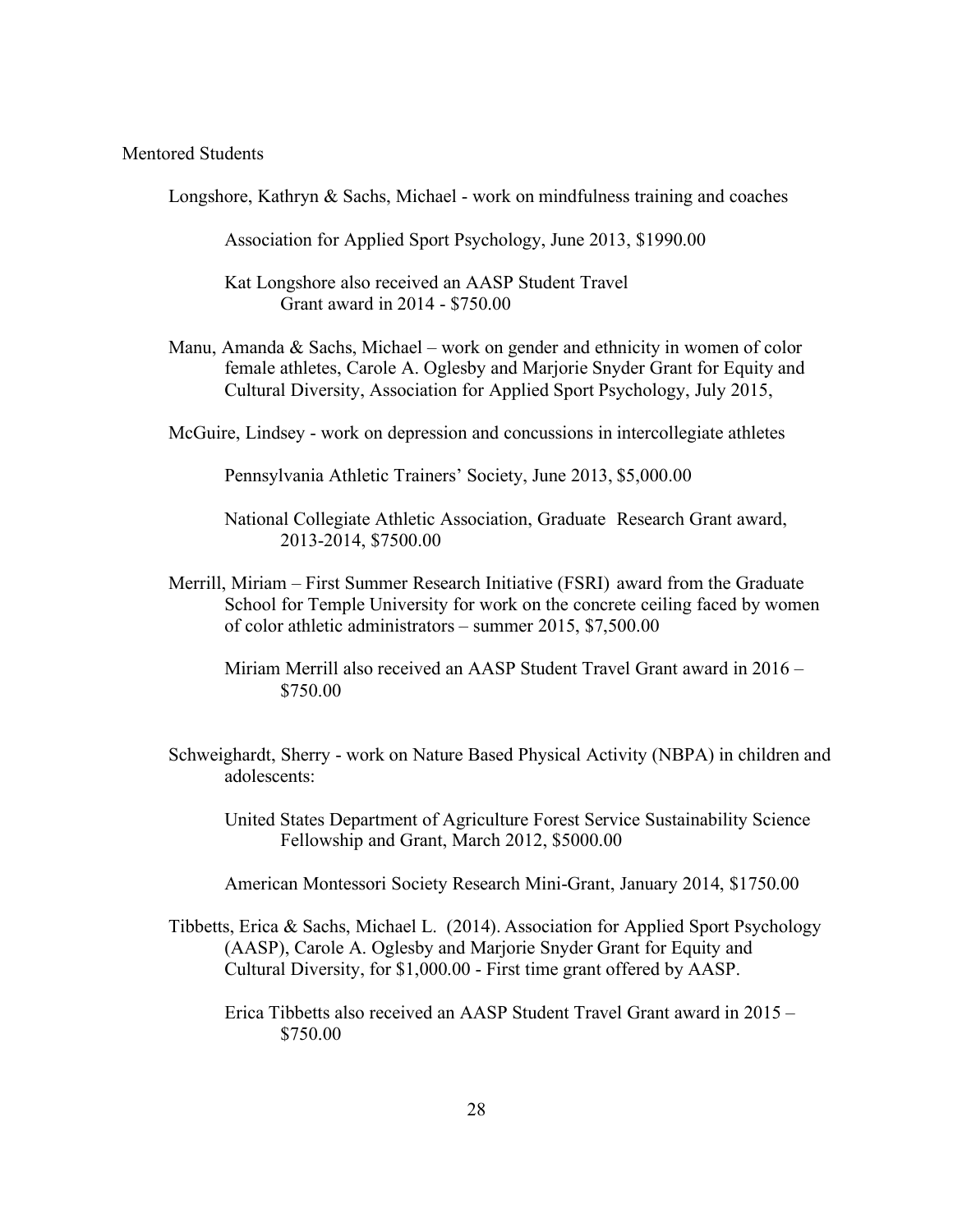- Dingman, D., Sachs, M. L., Ciaccio, J. B., & Ely, S. (2015). *Evaluation of a community based running program for North Philadelphia youth: Creating sustainable programs that encourage lifelong physical activity.* Funded by the College of Public Health, Temple University: \$5.000.
- Barlow, Madeline & Sachs, Michael L. (May 2017). F*rom NARPs to PARPs — Transitioning from Athletic Identity to Exercise Identity*. American Athletic Conference: \$6,000.
- Bhimla, Aisha & Sachs, Michael L. (2017). Association for Applied Sport Psychology (AASP) Community Outreach Grant - *GET PHIT – Increasing Community Capacity and Promoting Physical Activity in Filipino Americans Through Filipino Physical Activity Community Advocates and the Philippine Community of Southern New Jersey* – \$4,910.

#### Submitted:

- Snethen, Gretchen & Sachs, Michael L. (November 17, 2014). *Going PhAAR: Motivation and Adherence for Physical Activity in a Community Based Population With Psychiatric Disabilities*. Grant submitted to the College of Public Health, Dean's seed grant initiative, \$25,000 (not funded – resubmitted April 2015 – not funded, April 2015)
- Merrill, Miriam, & Sachs, Michael L. (December 1, 2014). *College Transition Playbook: Student-Athletes Making a Successful Transition from High School to College* to the National Collegiate Athletic Association – \$9.978.32 (not funded)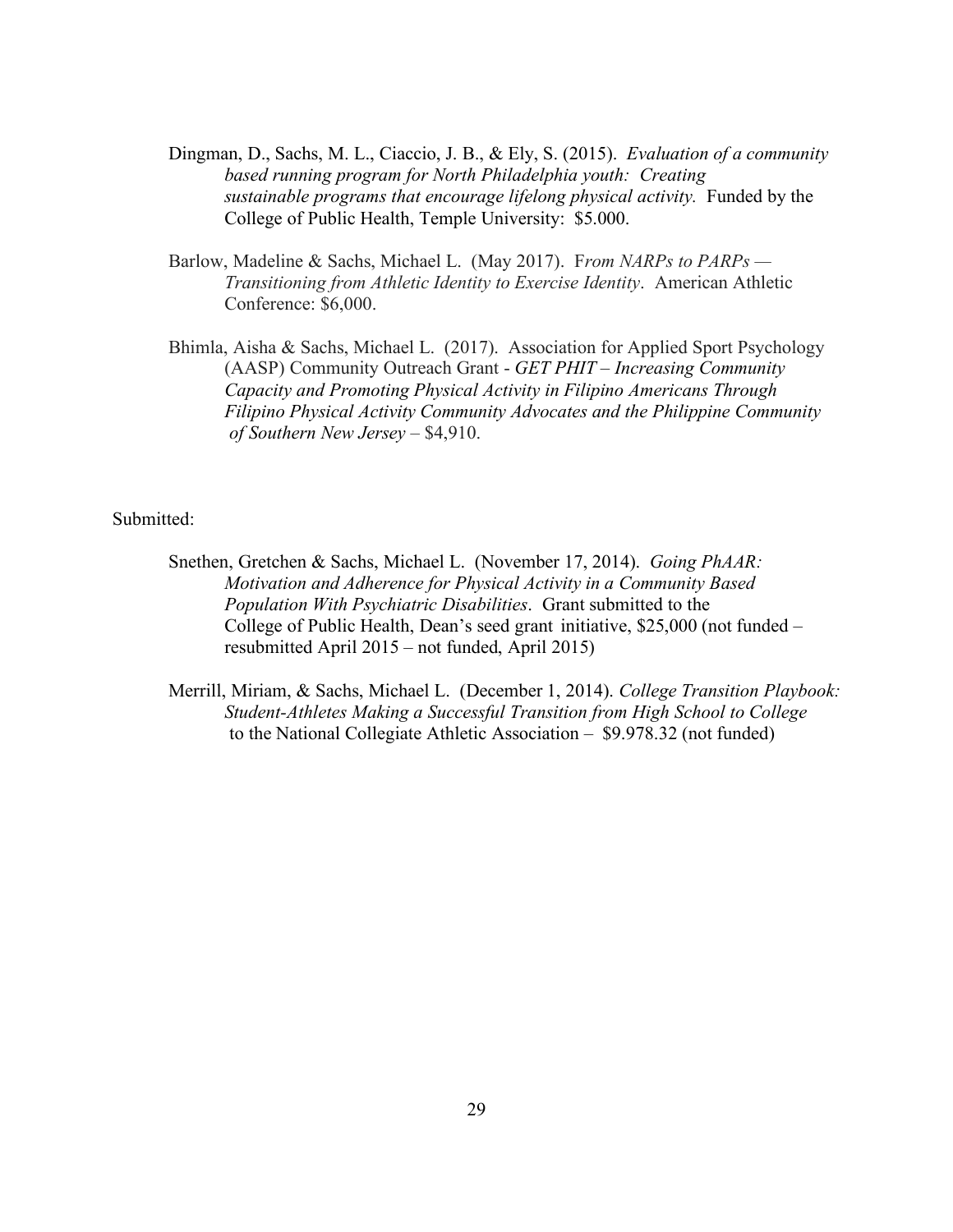## **Publications**

#### **Books**

- Sacks, Michael H., & Sachs, Michael L. (Eds.) (1981). Psychology of Running. Champaign, IL: Human Kinetics Publishers.
- Sachs, Michael L., & Buffone, Gary W. (Eds.) (1984). Running as Therapy: An Integrated Approach. Lincoln, NE: University of Nebraska Press. Also published by Jason Aronson Publishers in their Master Works series (May, 1997).
- Sachs, Michael L., Burke, Kevin L., & Butcher, Lois A. (Eds.) (1995). Directory of graduate programs in applied sport psychology (4<sup>th</sup> edition). Morgantown, WV: Fitness Information Technology.
- Fine, Aubrey H., & Sachs, Michael L. (1997). The total sports experience for kids: A parent's guide to success in youth sports. South Bend, IN: Diamond Communications, Inc.
- Sachs, Michael L., Brke, Kevin L., & Gomer, Shawn. (Eds.) (1998) Directory of graduate programs in applied sport psychology  $(5<sup>th</sup>$  edition). Morgantown, WV: Fitness Information Technology.
- Sachs, Michael L., Burke, Kevin L., & Schrader, Diana. (Eds.) (2001) Directory of graduate programs in applied sport psychology  $(6<sup>th</sup>$  edition). Morgantown, WV: Fitness Information Technology.
- Burke, Kevin L., Sachs, Michael L., & Smisson, Cassandra, P. (Eds.) (2004) Directory of graduate programs in applied sport psychology  $(7<sup>th</sup>$  edition). Morgantown, WV: Fitness Information Technology.
- Sachs, Michael L., Burke, Kevin L., & Loughren, Elizabeth, A. (Eds.) (2007) *Directory of graduate programs in applied sport psychology* (8th edition). Morgantown, WV: Fitness Information Technology.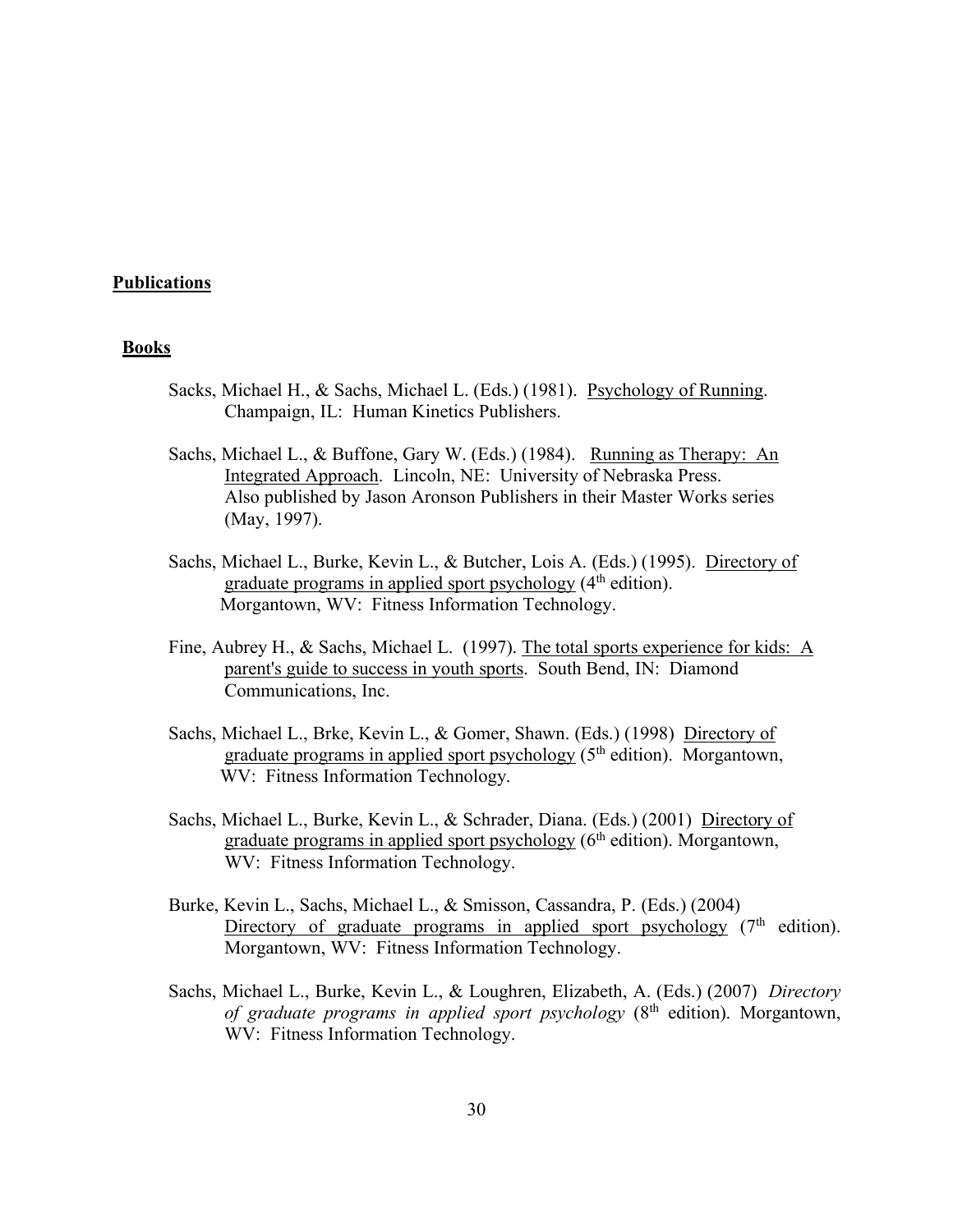- Burke, Kevin L., Sachs, Michael L., Fry, Samantha, & Schweighardt, Sherry. (Eds.) (2008) *Directory of graduate programs in applied sport psychology* (9<sup>th</sup> edition). Morgantown, WV: Fitness Information Technology.
- Sachs, Michael L., Burke, Kevin L., & Schweighardt, Sherry L. (Eds.) (2011) *Directory of graduate programs in applied sport psychology* ( $10<sup>th</sup>$  edition). Indianapolis, IN: Association for Applied Sport Psychology.
- Burke, Kevin L., Sachs, Michael L., & Schweighardt, Sherry L. (Eds.) (2015). *Directory of graduate programs in applied sport psychology* ( $11<sup>th</sup>$  edition). Indianapolis, IN: Association for Applied Sport Psychology.
- Burke, Kevin L., Sachs, Michael L., & Tomlinson, Rachel. (Eds.) (2018). *Directory of graduate programs in applied sport psychology* (12<sup>th</sup> edition). Indianapolis, IN: Association for Applied Sport Psychology.
- Razon, Selen, & Sachs, Michael L. (Eds.) (2018). *Applied exercise psychology: The challenging journey from motivation to adherence*. New York, NY: Routledge/Taylor & Francis.
- Sachs, Michael L., Tashman, Lauren, & Razon, Selen. (Eds.) *Performance excellence: Stories of success from the real world of sport and exercise psychology*. Lanham, MD: Rowman & Littlefield Publisher (expected publication date – March, 2020).
- Cohen, Bruce, & Sachs, Michael L. *Excusercise*. In preparation (expected publication  $date - 2020$ ).

#### **Books - electronic version**

Sachs, Michael L., & Burke, Kevin L. (Eds.) Directory of graduate programs in applied sport psychology. On-line, electronic version of the Directory, updated on a regular basis, 2001 - 2009. Morgantown, WV: Fitness Information Technology.

#### **Conference Abstracts**

- Cherubini, Jeffrey, Riley, Devin, & Sachs, Michael L. (2001). The third annual northeast atlantic sport psychology conference - conference abstracts 2001. Philadelphia, PA: Exercise and Sport Psychology Division, Biokinetics Research Laboratory, Temple University.
- Cherubini, Jeffrey, Riley, Devin, & Sachs, Michael L. (2002). The fourth annual northeast atlantic sport psychology conference - conference abstracts 2002.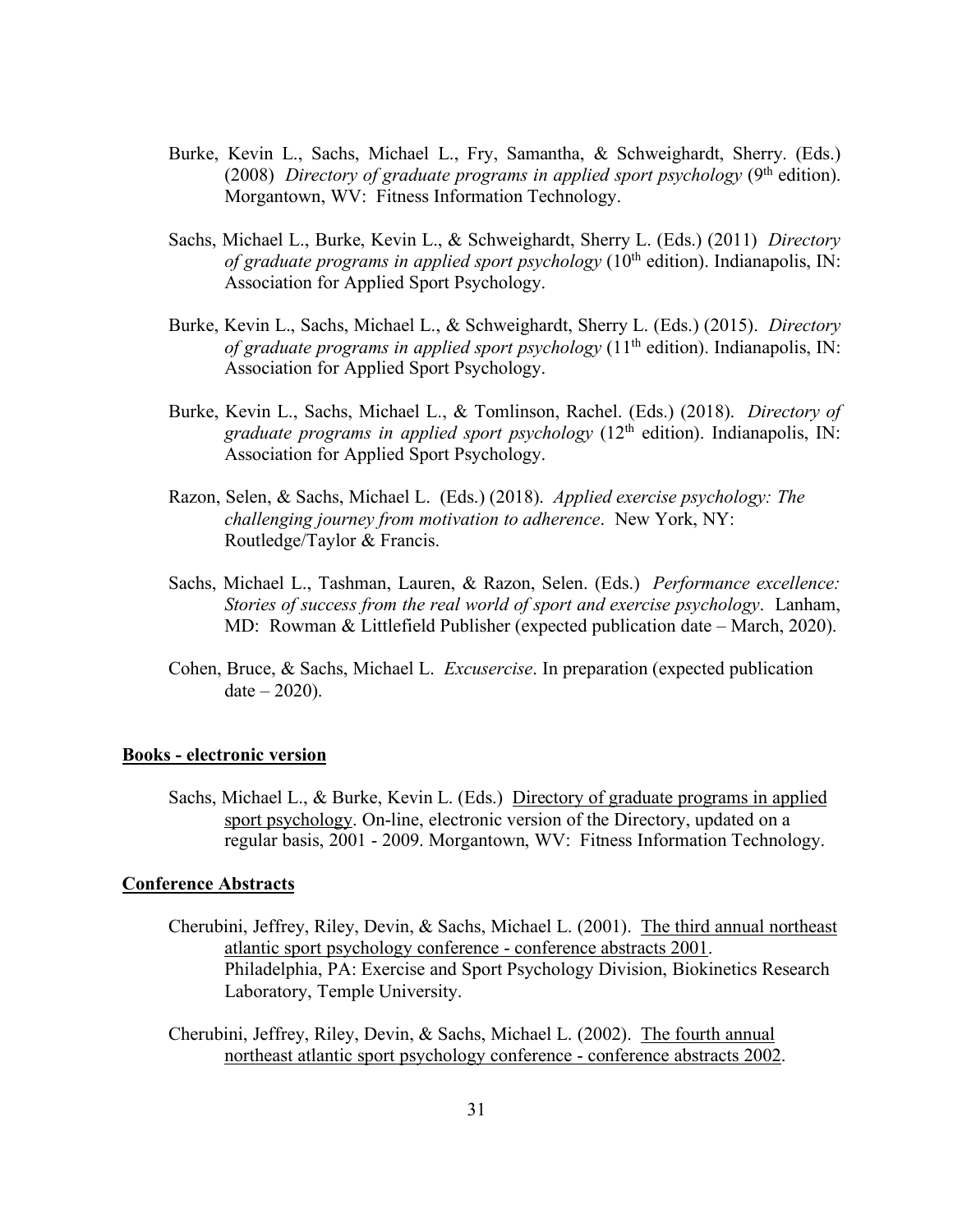Philadelphia, PA: Exercise and Sport Psychology Division, Biokinetics Research Laboratory, Temple University.

Cherubini, Jeffrey, Roper, Emily A., & Sachs, Michael L. (2003). The fifth annual northeast atlantic sport psychology conference - conference abstracts 2003. Philadelphia, PA: Exercise and Sport Psychology Division, Biokinetics Research Laboratory, Temple University.

### **Book Chapters**

- Sachs, Michael L. (1981). Running addiction. In M.H. Sacks & M. L. Sachs (Eds.), Psychology of running. Champaign, IL: Human Kinetics Publishers.
- Sachs, Michael L. (1982). Compliance and addiction to exercise. In R. C. Cantu (Ed.), The exercising adult. Lexington, MA: The Collamore Press. Also in second edition of book, 1987.
- Sachs, Michael L. (1982). Change agents in the psychology of running. In R. C. Cantu & W. J. Gillespie (Eds.), Sports medicine, sports sciences: Bridging the gap. Lexington, MA: The Collamore Press.
- Sachs, Michael L., & Pargman, David. (1984). Addiction to running. In M. L. Sachs & G. W. Buffone (Eds.), Running as therapy: An integrated approach. Lincoln, NE: University of Nebraska Press.
- Sachs, Michael L. (1984). The runner's high. In M. L. Sachs & G. W. Buffone (Eds.), Running as therapy: An integrated approach. Lincoln, NE: University of Nebraska Press.
- Sachs, Michael L. (1984). The mind of the runner: Cognitive strategies used during running. In M. L. Sachs & G. W. Buffone (Eds.), Running as therapy: An integrated approach. Lincoln, NE: University of Nebraska Press.
- Sachs, Michael L. (1984). Psychological well-being and vigorous physical activity. In J. M. Silva & R. Weinberg (Eds.), Psychological foundations of sport and exercise. Champaign, IL: Human Kinetics Publishers.
- Sachs, Michael L. (1987). A retrieval system for exercise and mental health. In W. P. Morgan & S. Goldston (Eds.), Exercise and mental health. New York: Hemisphere Publishing Corporation.
- Sachs, Michael L. (1991). Running A psychosocial phenomenon. In L. Diamant (Ed.), Psychology of sports, exercise, and fitness: Social and personal issues (pp. 237-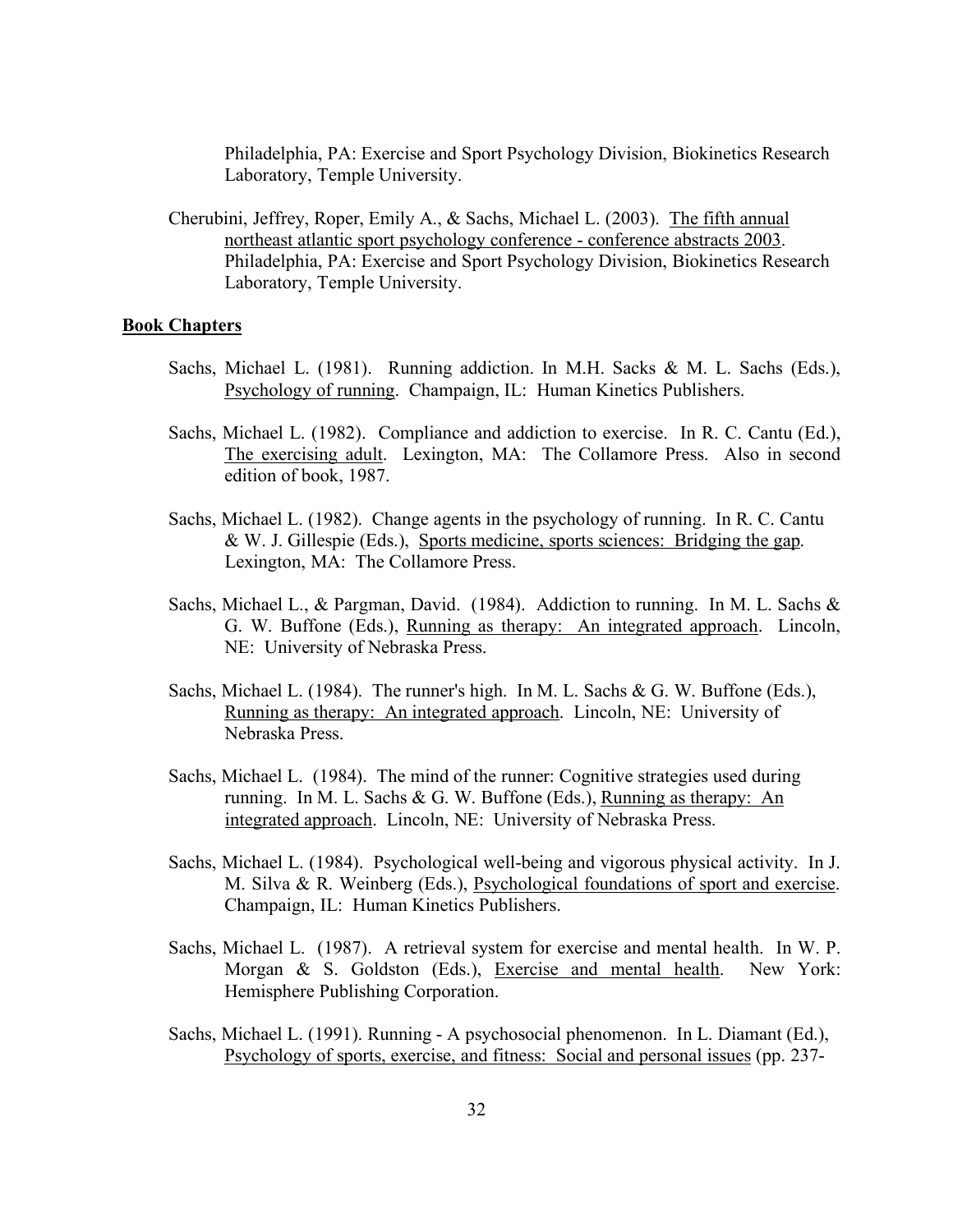247). Washington, D.C.: Hemisphere Publishing Corporation.

- Sachs, Michael L. Professional ethics in sport psychology. (1993). In R. N. Singer, M. Murphey, & L. K. Tennant (Eds.), Handbook on research in sport psychology (pp. 921-932). New York: Macmillan Publishing Co.
- Sachs, Michael L., Sitler, Michael R., & Schwille, Gerry. (1993). Assessing and monitoring injuries and psychological characteristics in intercollegiate athletes: A counseling/prediction model. In D. Pargman (Ed.), Psychological bases of sport injuries (pp. 71-84). Morgantown, WV: Fitness Information Technology, Inc. (revised version of chapter appeared in second edition of book, published in 1999, pp. 67-78, and in third edition of the book, published in 2007, pp. 171-182).
- Sachs, Michael L. (1998). Sport psychology. In Carole Oglesby (Ed.), Encyclopedia of women and sport in America (pp. 51-52). Phoenix, AZ: Oryx Press.
- Sachs, Michael L. (2006). Sport as catharsis. In George Ritzer (Ed.), Blackwell encyclopedia of sociology. Malden, MA: Blackwell Publishing.
- Sachs, Michael L. (2007). Play vs. organized sport. In David Levinson and Karen Christensen (Eds.), *Berkshire encyclopedia of world sport* (vol. I), pp. 1186- 1188.
- Vose, Jennifer E., Clark, Rebecca A., & Sachs, Michael L. (2011). Sport psychology and athletes who are blind/visually impaired or deaf/hard of hearing. In Stephanie Hanrahan and Mark Andersen (Eds.), *Handbook of applied sport psychology*. London: Routledge Publishers.
- Sachs, Michael L., Schweighardt, Sherry, & Buckle, Michael. (2012). Exercise and sport psychology. In Daniel Christie (Ed.), *Encyclopedia of peace psychology*. Indianapolis, IN: Wiley-Blackwell.
- Sachs, Michael L. (2014). Ethics and teaching in exercise and sport psychology. In Jack Watson and Ed Etzel (Eds.), *Ethical issues in sport, exercise, and performance psychology*. Morgantown, WV: Fitness Information Technology.
- Sachs, Michael L. (2014). Four 'articles' Career paths (volume 1, pp. 108-110), Credentials (volume 1, pp. 181-184), Psychological well-being (volume 2, pp. 565-567), and The runner's high (volume 2, pp. 606-607). In R. C. Eklund & G. Tenenbaum (Eds.), *Encyclopedia of sport and exercise psychology*. Thousand Oaks, CA: Sage Publications, Inc.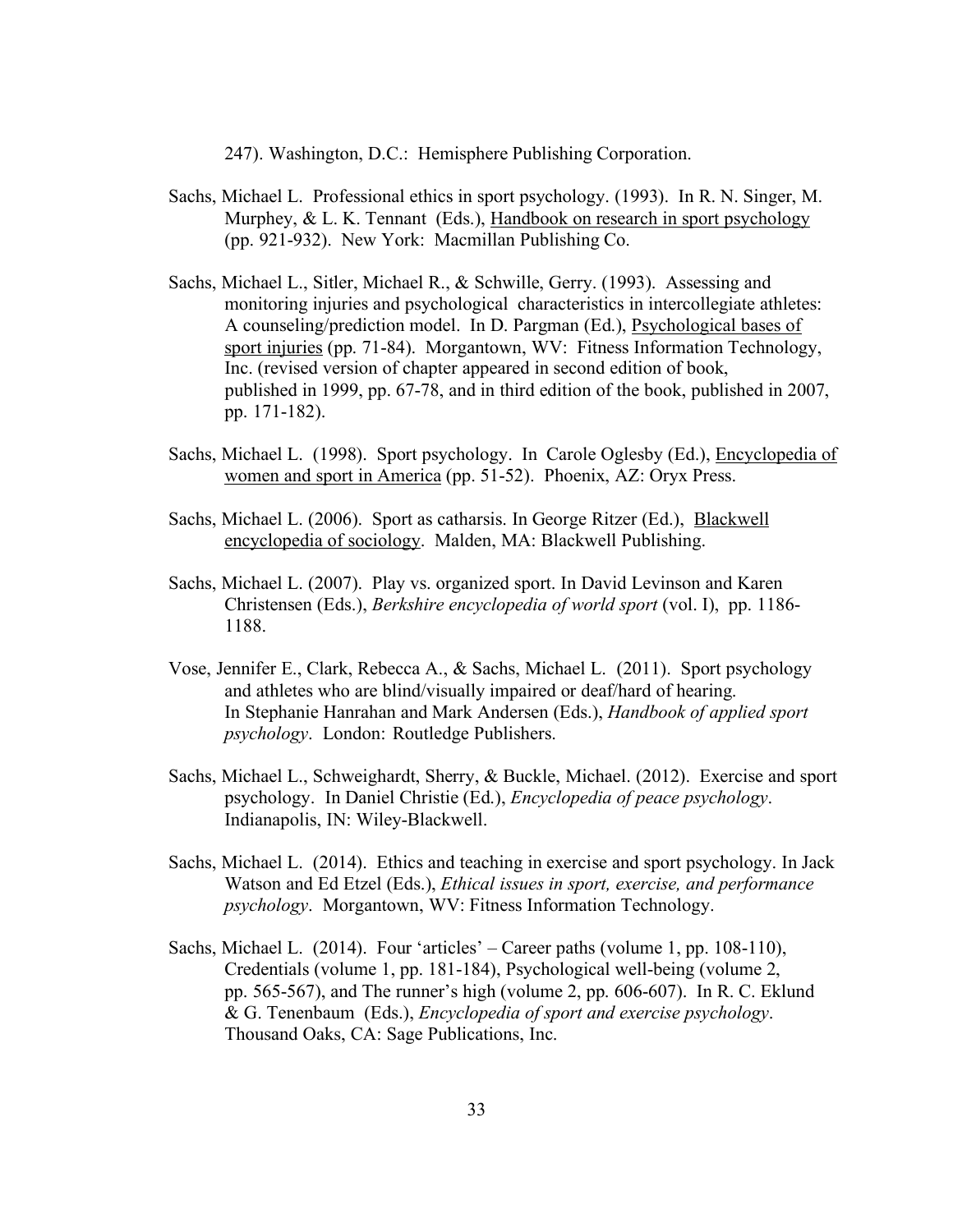- Sachs, Michael L. (2014). Review of the Sleep Disorders Inventory for Students. In J. F Carlson, K. F. Geisinger, & J. L. Jonson (Eds.), *The 19th Mental Measurement Yearbook* (pp. 626-628). Lincoln, NE: University of Nebraska Press.
- Sachs, Michael L. (In press). Play vs. organized sport. In David Levinson and Karen Christensen (Eds.), *Berkshire encyclopedia of world sport* (vol. I), second edition.
- Sachs, Michael L. (2015). Afterword. In Mark B. Andersen and Stephanie J. Hanrahan (Eds.)., *Doing exercise psychology* (pp. 287-291). Champaign, IL: Human Kinetics.
- Ciaccio, J. B., & Sachs, M. L. (2018). A rose by any other name .... In S. Razon & M. L. Sachs (Eds.), *Applied exercise psychology: The challenging journey from motivation to adherence*. (pp. 15-19). New York: Routledge/Taylor & Francis.
- Sachs, M. L. (2018). Exercise addiction. In S. Razon & M. L. Sachs (Eds.), *Applied exercise psychology: The challenging journey from motivation to adherence*. (pp. 330-338). New York: Routledge/Taylor & Francis.
- Sachs, Michael L. (2018). Sport as catharsis. In George Ritzer (Ed.), *Blackwell encyclopedia of sociology* (2nd ed.). Malden, MA: Blackwell Publishing.
- Razon, Selen, & Sachs, Michael L. (2019). Intervention strategies for improving exercise performance. In Mark Anshel, Steven J. Petruzzello, & Elise E. Labbe (Eds.), *APA Handbook of Sport and Exercise Psychology* (volume 2). (pp. 605- 627). Washington, DC: American Psychological Association.
- Sachs, Michael L. (in press). Two 'entries' in the *International Dictionary of Sport Psychology*, edited by Dieter Hackfort, Robert Schinke, and Bernd Strauss: "History of Exercise Psychology" and "Enjoyment, as mediator of Exercise Behavior Change." Philadelphia: Elsevier Inc.
- Razon, Selen, & Sachs, Michael L. (in preparation). Health behavior and exercise adherence. In Edson Filho & Itay Basevitch (Eds.), *The unknown in sport, exercise and performance psychology: Research questions to move the field forward.* New York, NY: Oxford University Press USA.

# **Articles**

Pargman, David, Sachs, Michael L., & Deshaies, Paul. (1976). Field dependenceindependence and injury in college football players. American Corrective Therapy Journal, 30(6), 174-176. Also published in Robert W. Christina & Daniel M. Landers (Eds.) (1977), Psychology of motor behavior and sport –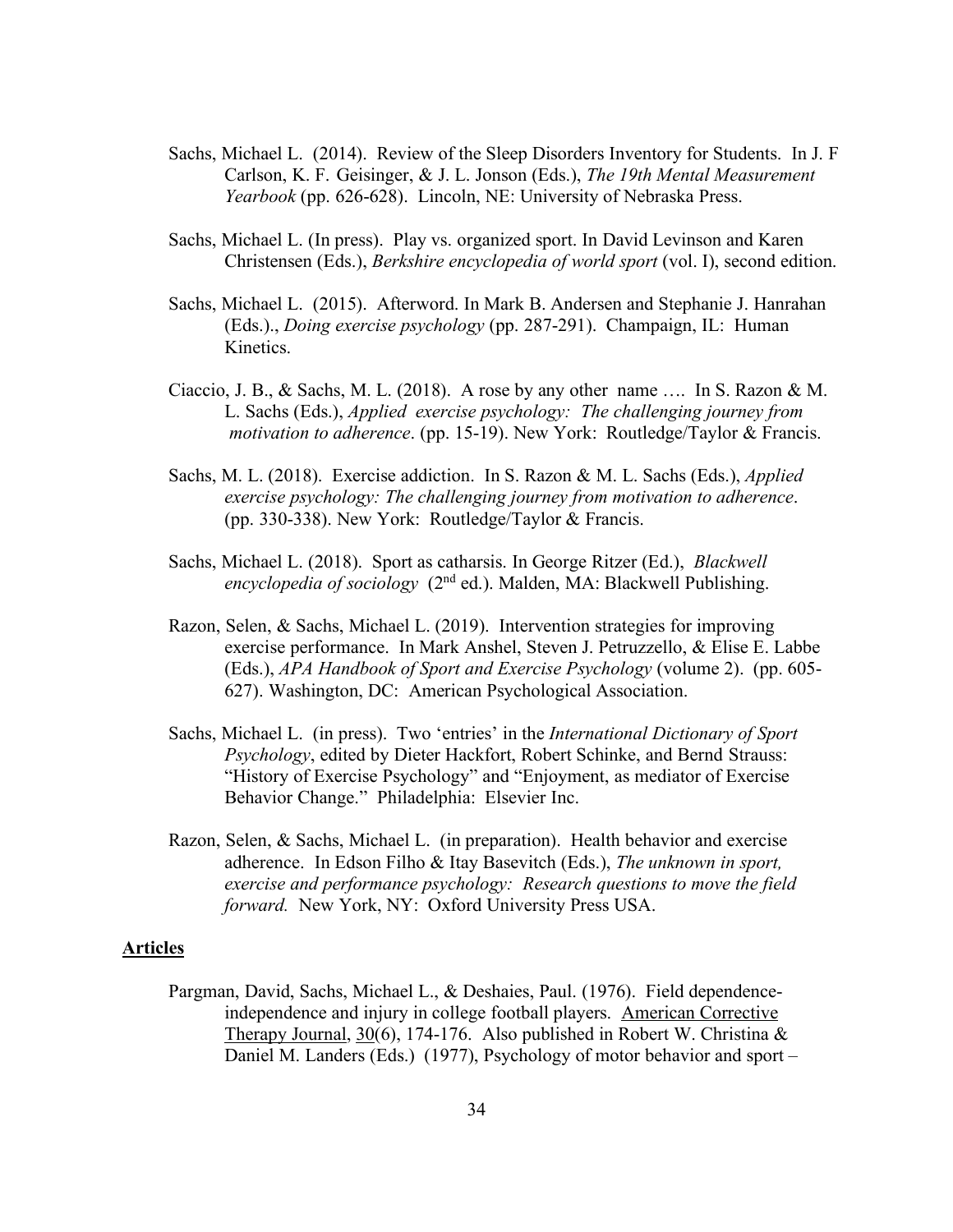1976, Volume II: Sport psychology and motor development. Proceedings of the North American Society for the Psychology of Sport and Physical Activity annual conference, University of Texas at Austin, May 1976. Champaign, IL: Human Kinetics Publishers.

- Sachs, Michael L. (1978). An analysis of aggression in female softball players. Review of Sport and Leisure, 3, 85-97.
- Sachs, Michael L. (1978, May-June). The psychology of sport. Union College, 69, 19- 24.
- Sachs, Michael L. (1978, October). Resources in the sport sciences. The Physical Educator, 35(3), 119-121.
- Belowich, David L., & Sachs, Michael L. (1978, Fall). Biorhythms and swimming performance: A comprehensive evaluation. Swimming Technique, 15(3), 74-79.
- Sachs, Michael L., & Abraham, Ansley. (1979). Playground basketball: A qualitative, field examination. Journal of Sport Behavior, 2(1), 27-36.
- Sachs, Michael L., & Pargman, David. (1979). Running addiction: A depth interview examination. Journal of Sport Behavior, 2(3), 143-155.
- Sachs, Michael L., & Thomas, Jerry R. (1979, December). HUGS: Homage Unto the God of Significance. The Worm Runner's Digest, 21(2), 93-95.
- Crase, Darrell, & Sachs, Michael L. (1980, February). Information retrieval systems for professionals in physical education and sport. Journal of Physical Education and Recreation, 51(2), 65-66.
- Sachs, Michael L. (1981). Guidelines for ineffective presentations. Canadian Psychology/Psychologie Canadienne, 22(2), 193-194.
- Sachs, Michael L. (1981, July). Running therapy for the depressed client. Topics in Clinical Nursing, 3, 77-86.
- Piche, Andre, & Sachs, Michael L. (1982). Influence of friendship on performance on a noncompetitive task. Perceptual and Motor Skills, 54, 1212-1214.
- Sachs, Michael L. (1982, October). Running therapy: Change agent in anxiety and stress management. Journal of Physical Education, Recreation, and Dance, 53, 44-45.
- Sachs, Michael L. (1982, December). Exercise and running: Effects on anxiety,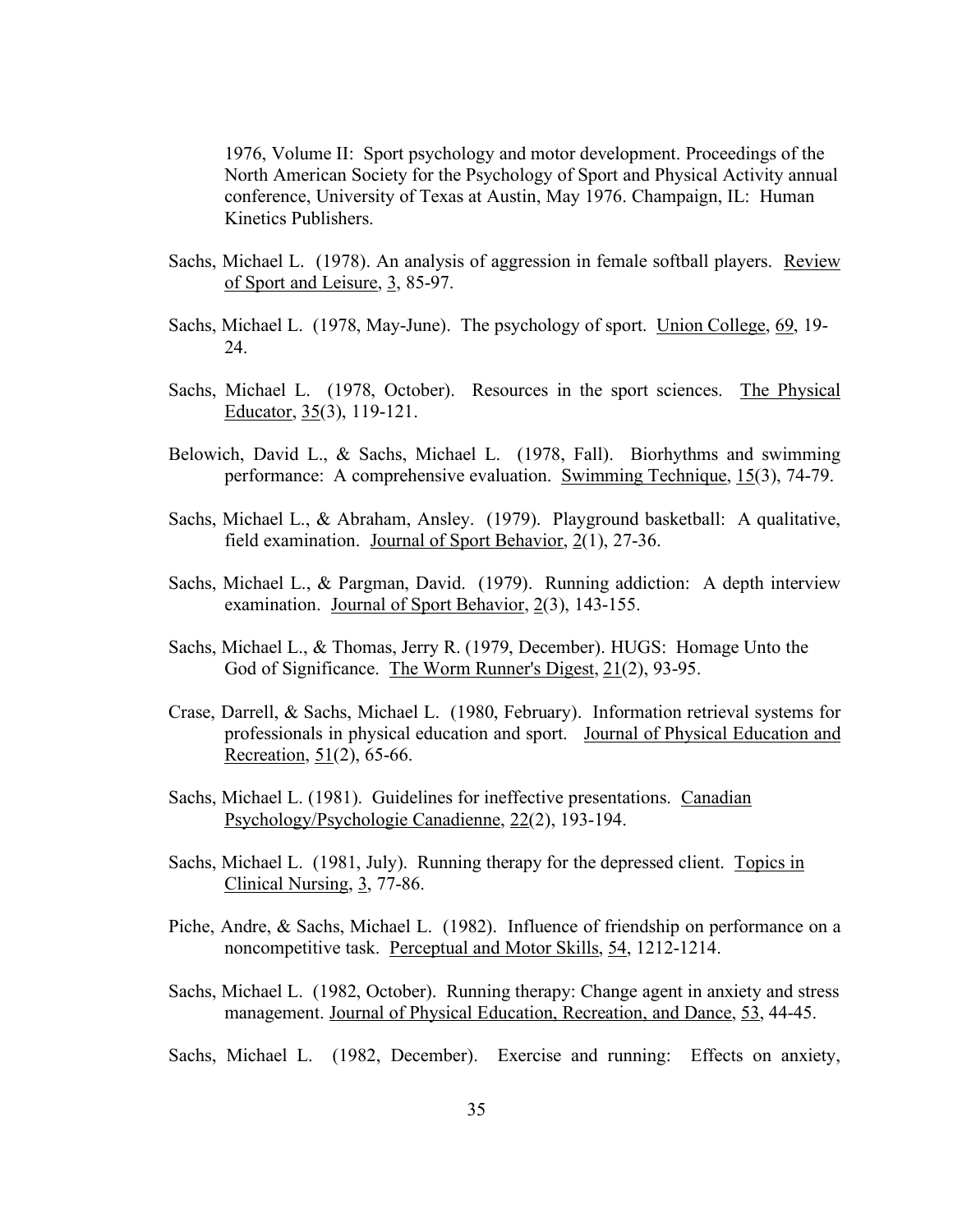depression, and psychology. The Journal of Humanistic Education and Development, 21(2), 51-57.

- Sachs, Michael L. (1982, November). Psychology of sport and physical activity: An overview. The Saskatchewan Psychologist, 82(3), 8-15.
- Pelletier, Donald, & Sachs, Michael L. (1982), La motivation et la preparation psychologique du marathonien. In T. Orlick, J. T. Partington, & J. H. Salmela (Eds.), Mental training for coaches and athletes. Ottawa, Ontario, Canada: The Coaching Association of Canada.
- Sachs, Michael L. (1982). Positive and negative addiction to running. In J. T. Partington, T. Orlick, & J. H. Salmela (Eds.), Sport in perspective. Ottawa, Ontario, Canada: The Coaching Association of Canada.
- Sachs, Michael L. (1991). Reading list in applied sport psychology: Psychological skills training. The Sport Psychologist, 5, 88-91.
- Clark, Rebecca A., & Sachs, Michael L. (1991). Challenges and opportunities in psychological skills training in deaf athletes. The Sport Psychologist, 5, 392-398.
- Travis, Cheryl A., & Sachs, Michael L. (1991). Applied sport psychology and persons with mental retardation. The Sport Psychologist, 5, 382-391.
- Sachs, Michael L. (1992). Book review of Terry Orlick's "In pursuit of excellence: How to win in sport and life through mental training." The Sport Psychologist, 6, 99-100.
- Cardinal, Bradley J., & Sachs, Michael L. (1992). An analysis of the readability of exercise promoting literature with implications and suggestions for practice. Research Quarterly for Exercise and Sport, 63, 186-190.
- Cardinal, Bradley J., & Sachs, Michael L. (1995). Prospective analysis of stage of exercise movement following mail-delivered, self-instructional exercise packets. American Journal of Health Promotion, 9(6), 430-432.
- Cardinal, Bradley J., Martin, Jeffrey J., & Sachs, Michael L. (1996). Readability of written informed consent forms used in exercise and sport psychology research. Research Quarterly for Exercise and Sport, 67, 360-362.

Cardinal, Bradley J., & Sachs, Michael L. (1996). Effects of mail-mediated, stage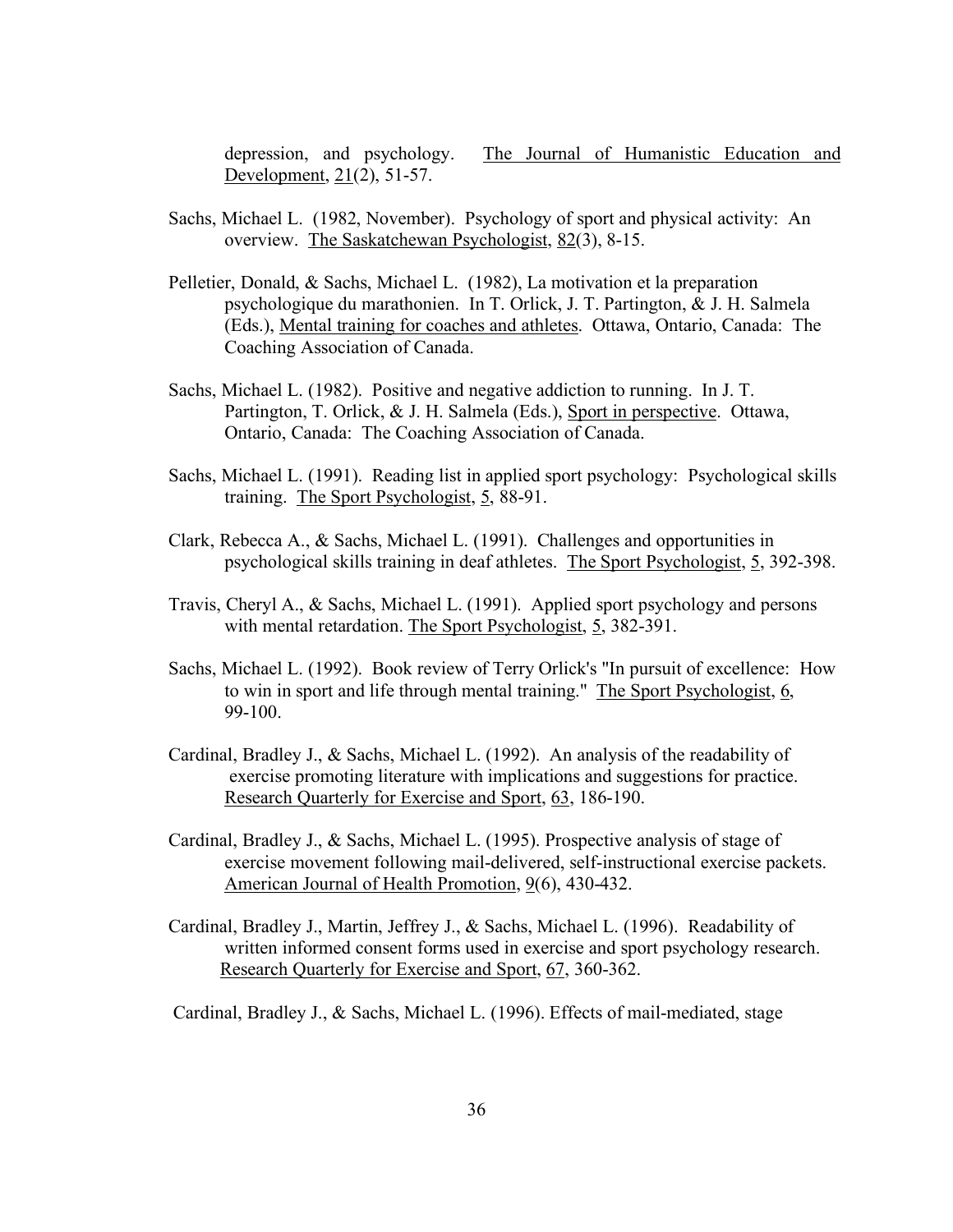matched exercise behavior change strategies on female adults' leisure-time exercise behavior. The Journal of Sports Medicine and Physical Fitness, 36, 100- 107.

- Staurowsky, Ellen J., Parkhouse, Bonnie, & Sachs, Michael L. (1996). Developing an instrument to measure athletic donor behavior and motivation. Journal of Sport Management, 10, 262-277.
- Cohen, Bruce, & Sachs, Michael L. (1998, Spring). Lifestyles approach to increasing physical fitness. PSAHPERD Journal, 68(2), 18-19.
- Sachs, Michael L. (1998, July/August). Too much of a good thing? Running long distances is a worthy pursuit, unless your running runs you. Marathon & Beyond, 2(4), 46-58.
- Powers, Joseph M., Woody, George E., & Sachs, Michael L. (1999). Perceived effects of exercise and sport in a population defined by their injection drug use. The American Journal on Addictions, 8, 72-76.
- Sachs, Michael L., & Cohen, Bruce. (1999, July/August). Man's best friend ate my running shoes ... and other reasons for not training for a marathon. Marathon & Beyond, 3(4), 68-75.
- Sachs, Michael L. (1999). Comment on Petitpas, Danish, and Giges, The sport psychologist-athlete relationship: Implications for training. The Sport Psychologist, 13, 358-361.
- Sachs, Michael L. (2000). Video review of Virtual Chicago and Virtual Marine Corps Marathon. The Sport Psychologist, 14, 418-419.
- Sachs, Michael L. (2000, November). Lighten up, parents! It's only a game. USA Today (the magazine of the American scene), 129(2666), 62-63.
- Sachs, Michael L. (2002, January). Is "team" a four-letter word? USA Today (the magazine of the American scene), 130(2680), 58-59.
- Covassin, Tracey, Swanik, C. Buz, & Sachs, Michael L. (2003). Epidemiological considerations of concussions among intercollegiate athletes. Applied Neuropsychology, 10, 12-22.
- Sachs, Michael L., & Piotrowski, Suzanne. (2005, July/August). Research in the Marathon and ultramarathon in 2004. *Marathon & Beyond*, *9*(4), 192-193.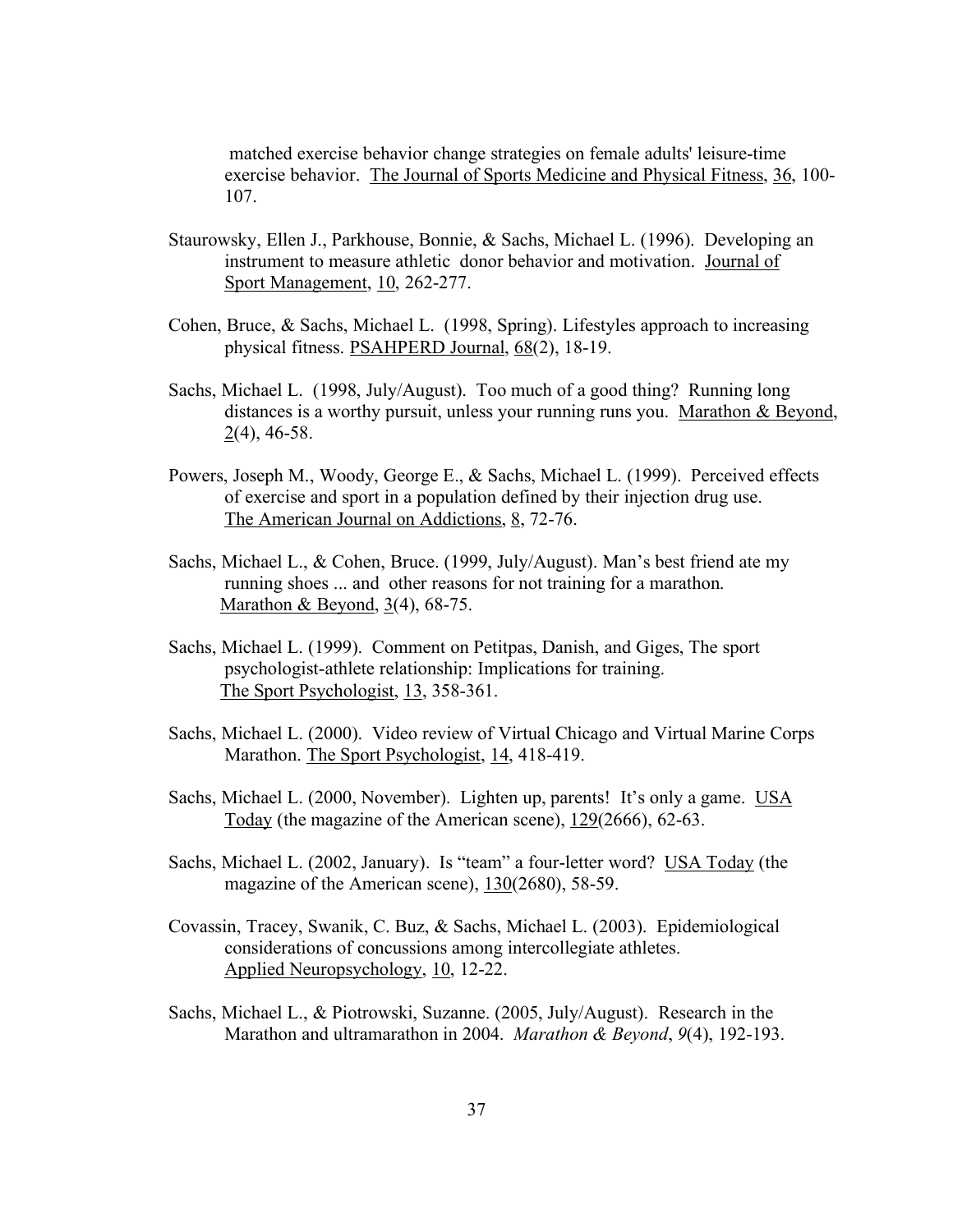- Loughren, Elizabeth A., & Sachs, Michael L. (2006). Research in the marathon and ultramarathon in 2005. *Marathon & Beyond*, *9*, 157-158.
- Covassin, Tracey, Swanik, C. Buz, Sachs, Michael L., Kendrick, Zebulon, Schatz, Philip, Zillmer, Eric, & Kaminaris, C. (2006). *Sex differences in baseline neuropsychological function and concussion symptoms of collegiate athletes.*  British Journal of Sports Medicine*,* 40*, 923-927.*
- Iott, Allison, Loughren, Elizabeth A., & Sachs, Michael L. (2007, November/December). Research in the marathon and ultramarathon in 2006. *Marathon & Beyond*, *11*(6), 143-145*.*
- Shore, Stuart, Sachs, Michael L., Wright, Adam, Liddicker,Jeff, & Libonati, Joseph. (2008). Decreased scholastic achievement in overweight middle school students. *Obesity*, *16*, 1535-1538.
- Sachs, Michael L., & Loughren, Elizabeth A. (2008, September/October). Review of The Spirit of the Marathon. *Marathon & Beyond, 12*(5), 15-17.
- Loughren, Elizabeth A., & Sachs, Michael L. (2009, May/June). Research in the marathon and ultramarathon in 2008. *Marathon & Beyond*, *13*(3), 192-196.
- Kim, Bang Hyun, Newton, Roberta A., Sachs, Michael L., & Glutting, Joseph J. (2011). Investigating the effectiveness of guided relaxation and exercise imagery in changing self-reported leisure-time exercise behaviors in older adults. *Journal of Aging and Physical Activity*, *19*, 137-146.
- Kim, Bang Hyun, Newton, Roberta A., Sachs, Michael L., Glutting, Joseph J., & Glanz, Karen. (2012). Effect of guided relaxation and imagery on falls self-efficacy: A randomized controlled trial. *Journal of the American Geriatrics Society*, *60*, 1109-1114.
- Jaeschke, Anna-Marie, & Sachs, Michael L. (2012, September-October), 100,000 miles closer to a definition of mental toughness. *Marathon & Beyond*, *16*(5), 44-67.
- Carter, Leeja, & Sachs, Michael L. (2012, September-October), In the mood: Flow, mood, and the marathon. *Marathon & Beyond*, *16*(5), 68-79.
- Nolt, K. L., Sachs, M. L., & Brunner, J. W. (2013). The effects of collegiate head coaches' knowledge and attitutdes toward alcohol consumption by student-athletes. *Journal of Multidisciplinary Research*, *5*(3), 7-16.
- Carter, L., River, B., & Sachs, M. L. (2013). Flow in sport, exercise, and performance: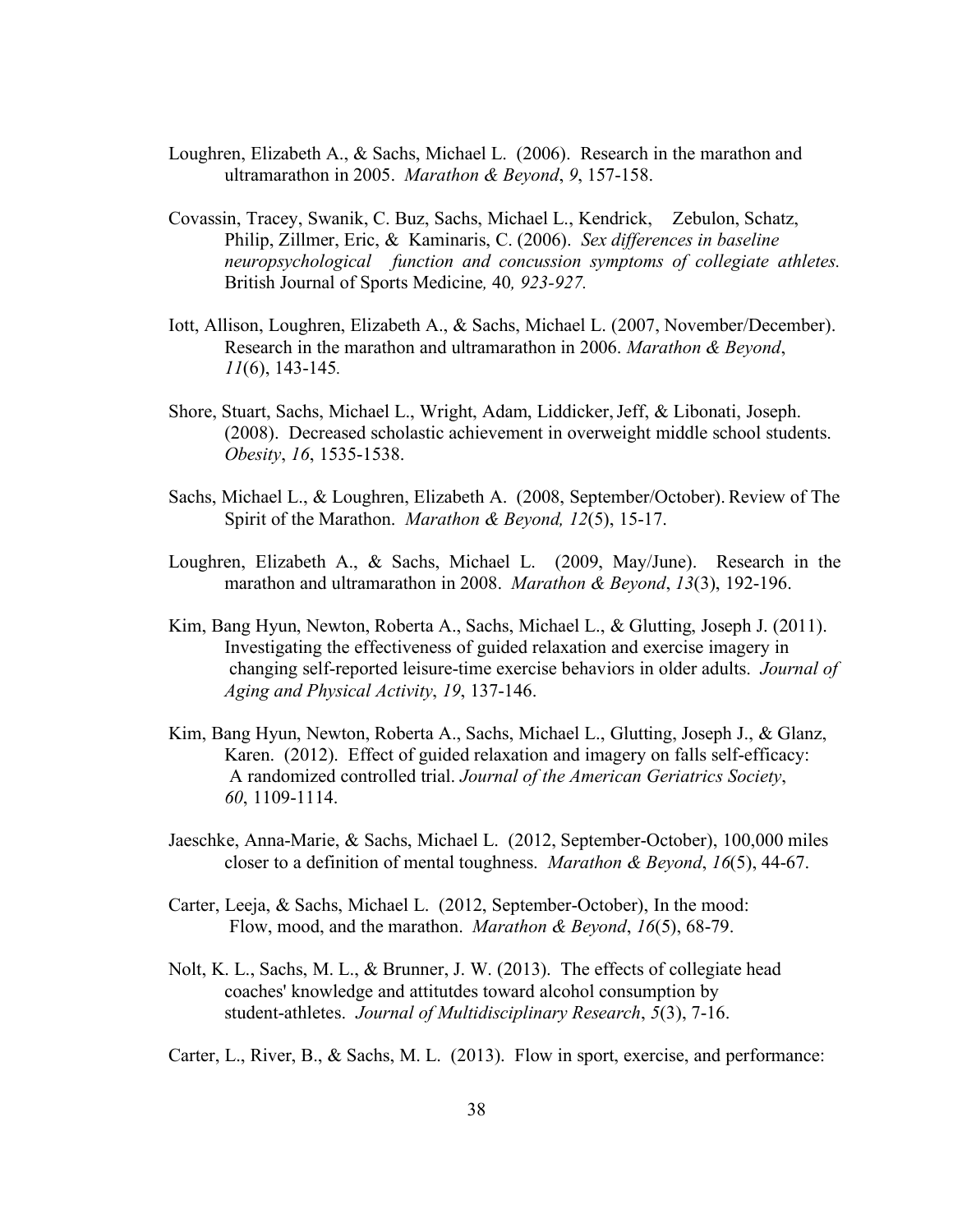A review with implications for future research. *Journal of Multidisciplinary Research*, *5*(3), 17-31.

- Sachs, M. L. (2015). Review of film 4 Minute Mile Missing the Finish Line. *PsycCRITIQUES, 60*(12), DOI: 10.1037/a0038921.
- Longshore, Kathryn, & Sachs, Michael. (2015). Mindfulness training for coaches: A mixed-methods exploratory study. *Journal of Clinical Sport Psychology*, *9*, 116-137.
- Jaeschke, A-M., Sachs, M. L., & Dieffenbach, K. D. (2016). Ultramarathon runners' perceptions of mental toughness: A qualitative inquiry. *The Sport Psychologist*, *30*(3), 242-255.
- McGuire, L. C., Ingram, Y. M., Sachs, M. L., & Tierney, R. T. (2017). Temporal changes in depression symptoms in male and female collegiate studentathletes. *Journal of Clinical Sport Psychology, 11,* 337-351.
- Sato, M., Jordan, J. S., Funk, D. C., & Sachs, M. L. (2018). Running involvement and life satisfaction: The role of personality. *Journal of Leisure Research, 49*(1), 28-45.
- Berestetska, K., & Sachs, M. (2018). Hooked on exercise: The relationship between exercise addiction and healthy adherence in collegiate student-athletes. *Journal of Physical Activity Research*, *3*, 102-108.
- Bhimla, A., Razon, S., Ma, G.X., Salvatore, G., Trout, J., & Sachs, M. L. (2018). A feasibility study and promising effect of a community-based Zumba® program on health and physical activity among midlife Filipino women. *Journal of Physical Activity Research*, *3*(2), 89-95. DOI: 10.12691/jpar-3-2-5
- Schweighardt, Sherry, Sachs, Michael L., & Hineline, Philip N. (2018). Goal-directed, nature-based physical activity training program improves personal management behavior of adolescent female with attention-deficit-hyperactivity disorder*. Ecopsychology*, 10(4), 301-316. https://doi.org/10.1089/eco2018.0048
- Carter, L., Litchfield, B., Sachs, M. L., & Menin, S. (in review). *Sport psychology content in introductory psychology textbooks.*
- Hooper, Nicholas, Silverio, Alexis … & Sachs, Michael L. (in review, *British Journal of Sports Medicine*). *Exercise is an Efficacious Treatment for Individuals with Depression: A Meta-Analysis with Sub-Group Analysis.*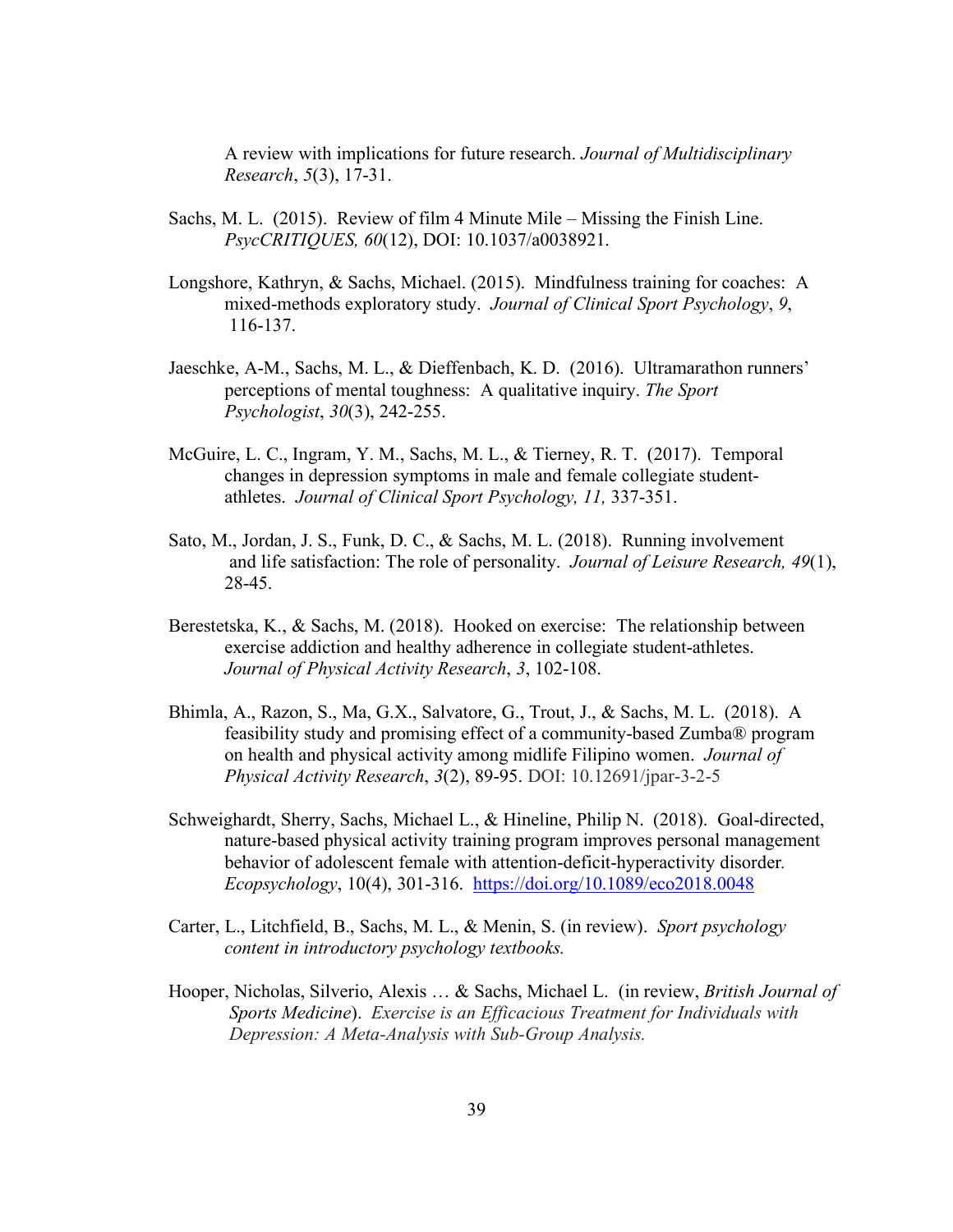- Hooper, Nicholas, Sachs, Michael L., Silverio, Alexis, Zhu, Lin, Johnson, Tessa, Bhimla, Aisha, Teal, Logan, Roth, Stephanie, LaGrotte, Caitlin, Stavrakis, & Arcangelo, Frank. (in review. *The Lancet*). *The efficacy of exercise is comparable to common psychotherapies in the treatment of depression: A systematic review and network meta-analysis.*
- Tibbetts, Erica, & Sachs, Michael L. (in review *Journal of Sport and Social Issues*). *Female inmates and physical activity: A qualitative exploration of motivation*.

### **Other**

Sachs, Michael L. (2012). One of respondents to In The Huddle question in the *Journal of Sport Psychology in Action*, *3*, 52-60 (Sachs response p. 55).

# **Newsletters**

- Sachs, Michael L. (1995, February). Sport psychologist network helps expand scope of practice. Sports Medicine in Primary Care, 1(2), 9-11.
- Titlebaum, Peter J., Sachs, Michael, & Crow, R. Brian. (1996, April 15). Meeting the needs of the sports industry. The Insider (publication of Sports Careers), p. 2.
- Sachs, Michael L. (1996, August). The psychology of peak performance. Sports Medicine in Primary Care, 2(8), 62-64.
- Sachs, Michael L., & Butcher, Lois A. (1996, October/November). The psychology of peak performance: Motivation. Sports Medicine in Primary Care, 2(10), 78-80.
- Sachs, Michael L., & Schatz, Naomi. (1997, January). The psychology of peak performance: Goal setting. Sports Medicine in Primary Care, 3(1), 6-7.
- Sachs, Michael L., & Gomer, Shawn. (1997, March). The psychology of peak performance: Imagery. Sports Medicine in Primary Care, 3(3), 19-21.
- Sachs, Michael L., & Waldman, Keith. (1997, May). The psychology of peak performance: Concentration. Sports Medicine in Primary Care, 3(5).
- Sachs, Michael L., & Hughson, Sally. (1997, August). Mind over matter: Self talk and peak performance. Sports Medicine in Primary Care, 3(8), 71-72.
- Sachs, Michael L., & Cohen, Bruce. (1998, January). The psychology of peak performance: Stress management. Sports Medicine in Primary Care, 4(1), 6-7.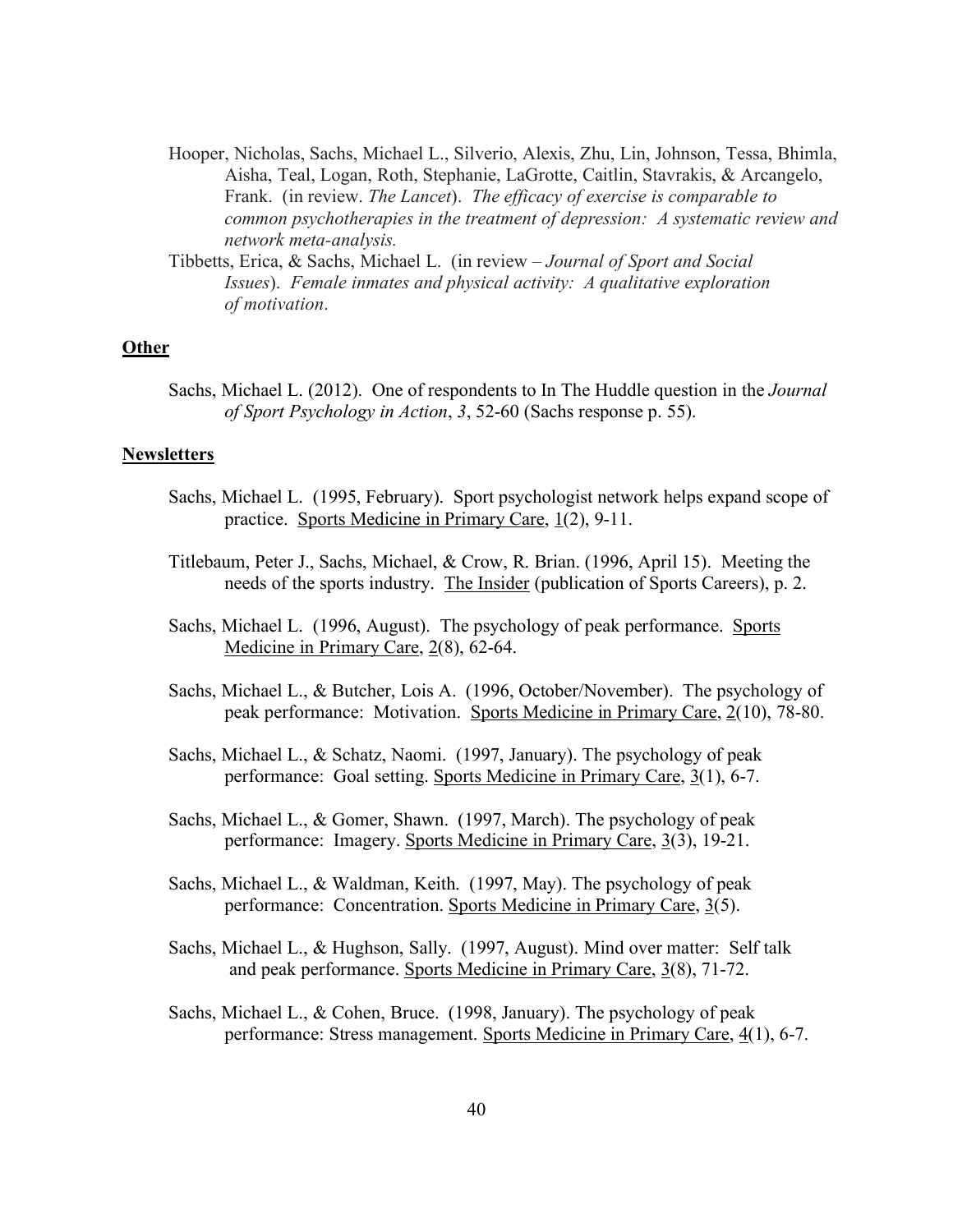- Sachs, Michael L., & Butcher, Lois A. (1998, February). Intensity and effort: Motivating the athlete to perform. Sports Medicine in Primary Care, 4(2), 13-14.
- Sachs, Michael L. (2000, February) Selecting a performance consultant. Championship Performance, 4(40), 6.

## **Abstracts**

- Cardinal, Bradley J., & Sachs, Michael L. (1992). The readability of exercise promoting literature. Research Quarterly for Exercise and Sport, 63(1), A-32. (Abstract – 1992 AAHPERD National Convention presentation)
- Cardinal, Bradley J., Zhu, W., & Sachs, Michael L. (1994). Effects of three formats of physical activity and exercise behavior change programs on female adults'

 7-month physical activity behavior. Medicine and Science in Sports and Exercise, Supplement to Volume 26,  $\# 5$  (abstract  $\# 590$ ).

- Cardinal, Bradley J., & Sachs, Michael L. (1994). Increasing physical activity using the stages of change model and mail-delivered exercise programs. Research Quarterly for Exercise and Sport, 65(1), A-45. (Abstract - 1994 AAHPERD National Convention presentation)
- Cardinal, Bradley J., & Sachs, Michael L. (1995). Using self-instructional, written exercise materials to motivate, encourage, and support movement through the stages of exercise: A prospective analysis. Research Quarterly for Exercise and Sport, 66(1), A-74. (Abstract - 1995 AAHPERD National Convention presentation)
- Kenow, Laura, J., Pero, Suzanne F., Sachs, Michael L., & Wiechman, Shelley A. (1995). Athletic training and sport psychology: Bridging the gap between the professions. (Symposium) Journal of Applied Sport Psychology, 7 (Supplement), S16. (Abstract - 1995 AAASP presentation)
- Pero, Suzanne F., & Sachs, Michael L. (1995). Development, implementation, and evaluation of an educational program in sport psychology for athletic trainers. Journal of Applied Sport Psychology, 7 (Supplement), S17. (Abstract - 1995 AAASP presentation)
- Yukelson, David, Singer, Robert, Carr, Chris, Connelly, Deidre, & Sachs, Michael. (1995). Sport psychology and the NCAA: An ongoing perspective. (Symposium) Journal of Applied Sport Psychology, 7 (Supplement),S35.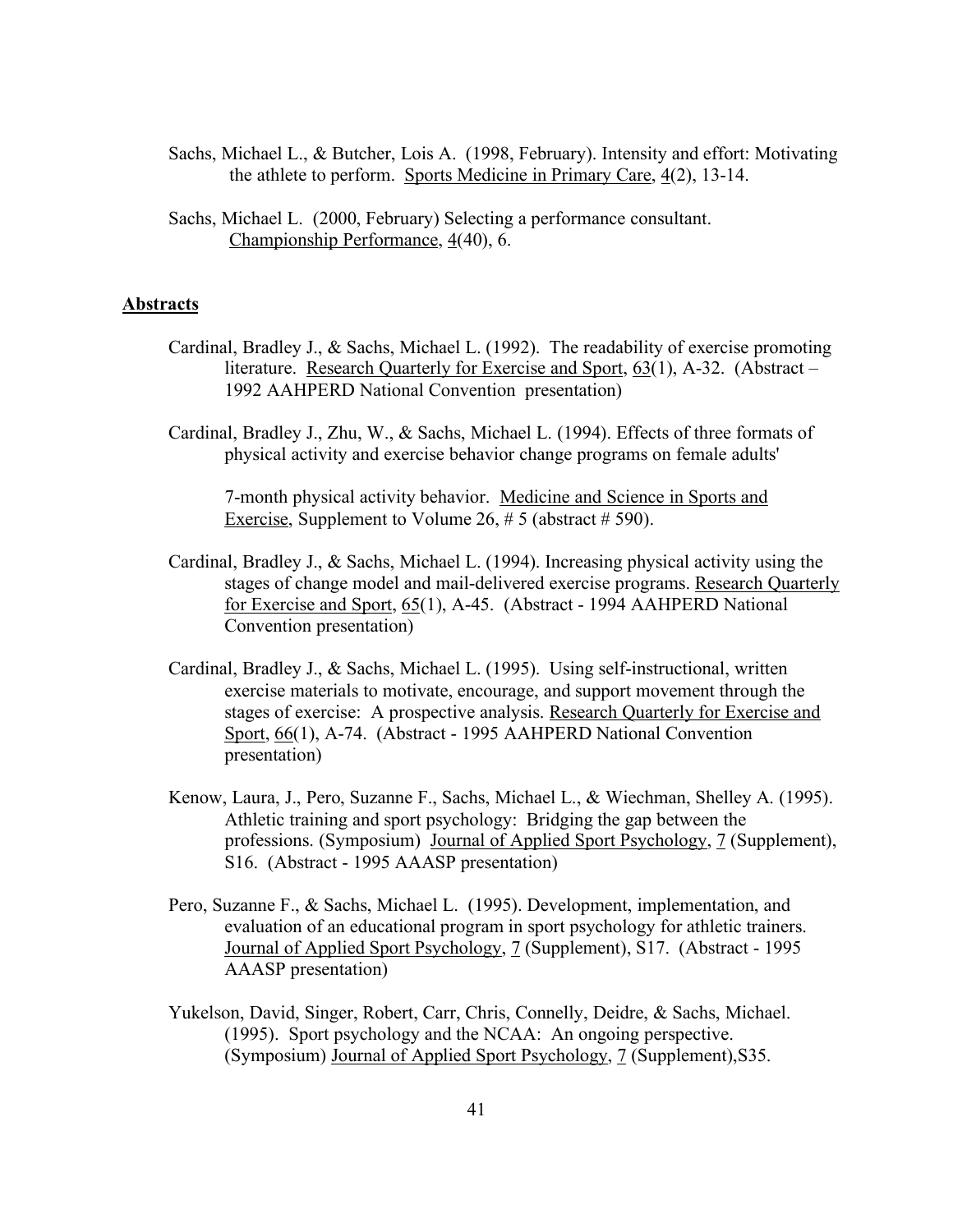(Abstract - 1995 AAASP presentation)

- Cardinal, Bradley J., Martin, Jeffrey J., & Sachs, Michael L. Informed consent: An oxymoron in exercise and sport psychology research? Research Quarterly for Exercise and Sport, 67(1), A-97. (Abstract - 1996 AAHPERD National Convention presentation)
- Cardinal, Bradley J., & Sachs, Michael L. (1996, May/June). Effects of mail-mediated, stage-matched exercise strategies for increasing female adults' weekly leisuretime exercise behavior. American Journal of Health Promotion, 10(5), 403. (Abstract - AJHP conference presentation, Colorado Springs, CO)
- Pero, Suzanne F., & Sachs, Michael L. (1996, June). A sport psychology educational program for athletic trainers. Journal of Athletic Training, 31 (Supplement), S-56.
- Burke, Kevin L., & Sachs, Michael L. (1996, October). Selecting the appropriate sport psychology graduate program. Journal of Applied Sport Psychology, 8 (Supplement), S89. (Abstract - 1996 AAASP presentation)
- Sachs, Michael L., Elliott, Lynn C., & Fisher, Leslee A. (1996, October). Pumping iron: Psychological aspects of bodybuilding. Journal of Applied Sport Psychology, 8 (Supplement), S117. (Abstract - 1996 AAASP presentation)
- Elliott, Lynn, & Sachs, Michael L. (1996, October). Investigation of motivation in amateur bodybuilders. Journal of Applied Sport Psychology, 8 (Supplement), S118. (Abstract - 1996 AAASP presentation)
- Burke, Kevin L., & Sachs, Michael L. Selecting the appropriate sport psychology graduate program. Journal of Applied Sport Psychology, 9 (Supplement), S73. (Abstract – 1997 AAASP presentation)
- Milham, Donald, & Sachs, Michael L. Mental readiness in college football players. Journal of Applied Sport Psychology, 9 (Supplement), S131. (Abstract - 1997 AAASP presentation)
- Simon, Stacy, & Sachs, Michael L. Psychological factors associated with t-shirts and runners. Journal of Applied Sport Psychology, 9 (Supplement), S155. (Abstract - 1997 AAASP presentation)
- Burke, Kevin L., & Sachs, Michael L. Selecting the appropriate sport psychology graduate program. Journal of Applied Sport Psychology, 10 (Supplement), S86. (Abstract - 1998 AAASP presentation)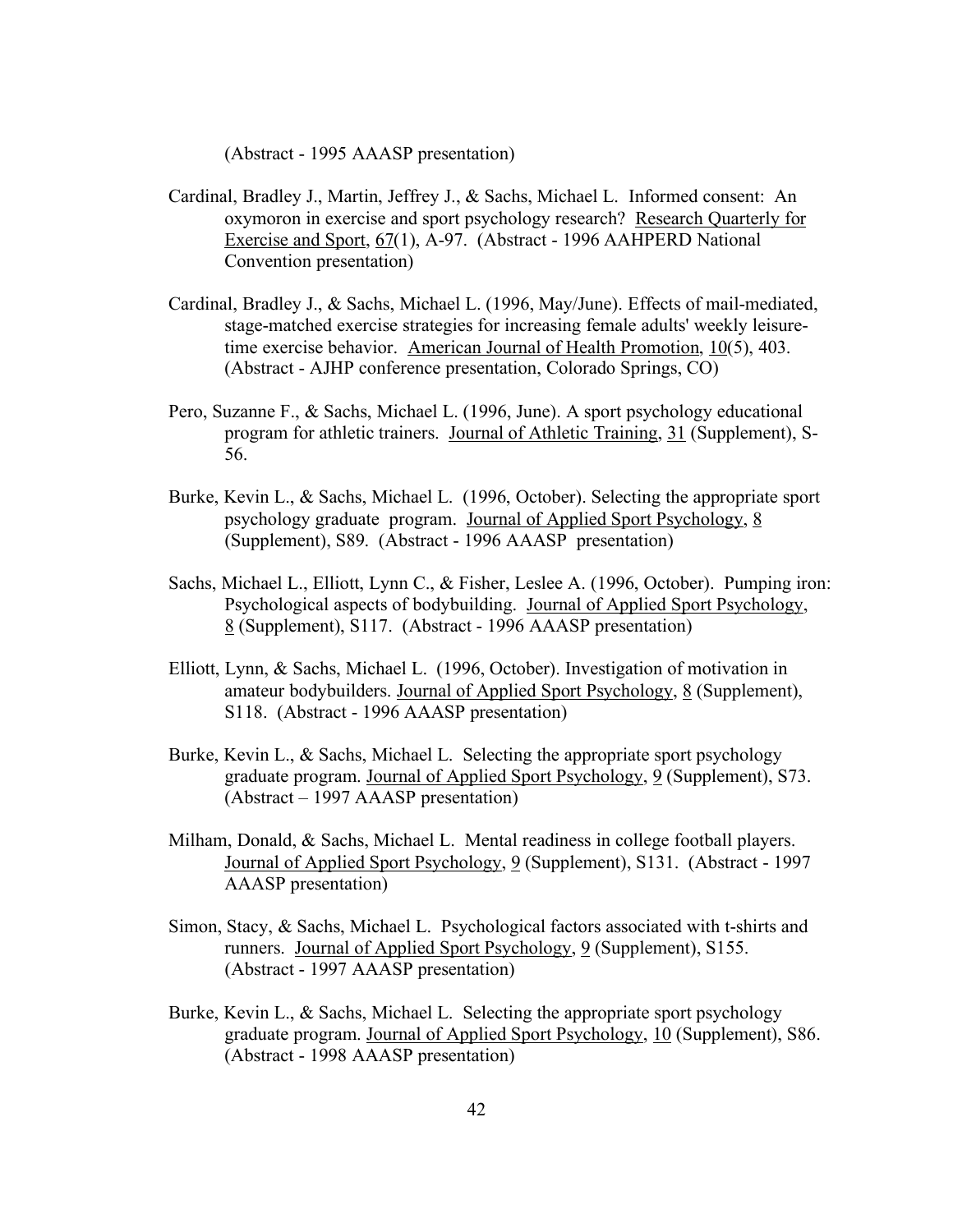- Burke, Kevin, Sachs, Michael, & Schrader, Diana. Selecting the appropriate sport psychology graduate program. In Association for the Advancement of Applied Sport Psychology - 2000 Conference Proceedings, p. 36. Denton, TX: RonJon Publishing, Inc.
- Sachs, Michael L., & Cherubini, Jeffrey. Developing a base of knowledge and practice in applied exercise psychology. In Association for the Advancement of Applied Sport Psychology - 2000 Conference Proceedings, p. 14. Denton, TX: RonJon Publishing, Inc.
- Hale, Bruce D., Smith, David, Rhea, Deborah, Lantz, Christopher, Fisher, Leslee, & Sachs, Michael L. Does mental illness drive bodybuilders? Exercise dependence and muscle dysmorphia in male and female bodybuilders. In Association for the Advancement of Applied Sport Psychology – 2001 Conference Proceedings, p. 7. Denton, TX: RonJon Publishing, Inc.
- Burke, Kevin L., Sachs, Michael L., & Schrader, Diana. Selecting the appropriate sport psychology graduate program. In Association for the Advancement of Applied Sport Psychology - 2001 Conference Proceedings, p. 40. Denton, TX: RonJon Publishing, Inc.
- Cherubini, Jeffrey M., Riley, Devin, Bundy, Gary, Lee, Jennifer, Peiper, Kellie, Sachs, Michael L., & Oglesby, Carole A. The X-Factor: Development of a sport psychology newsletter and consulting opportunities with intercollegiate athletes. In Association for the Advancement of Applied Sport Psychology - 2001 Conference Proceedings, p. 75. Denton, TX: RonJon Publishing, Inc.
- Reel, Justine J., Singer, Robert, Carron, Albert V., Ostrow, Andrew, Van Raalte, Judy, Sachs, Michael L., Williams, Jean, & Gould, Daniel. Publishing sport and exercise psychology: The nuts and bolts of writing and editing books. In Association for the Advancement of Applied Sport Psychology - 2001 Conference Proceedings, p. 106 Denton, TX: RonJon Publishing, Inc.
- Covassin, Tracey, Swanik, Charles Buz, & Sachs, Michael L. (2002). Prevalence, severity and gender differences of concussions among intercollegiate athletes. Journal of Athletic Training, S9.
- Burke, Kevin L., Sachs, Michael L., & Schrader, Diana. Selecting the appropriate sport psychology graduate program. In Association for the Advancement of Applied Sport Psychology - 2002 Conference Proceedings. Denton, TX: RonJon Publishing, Inc.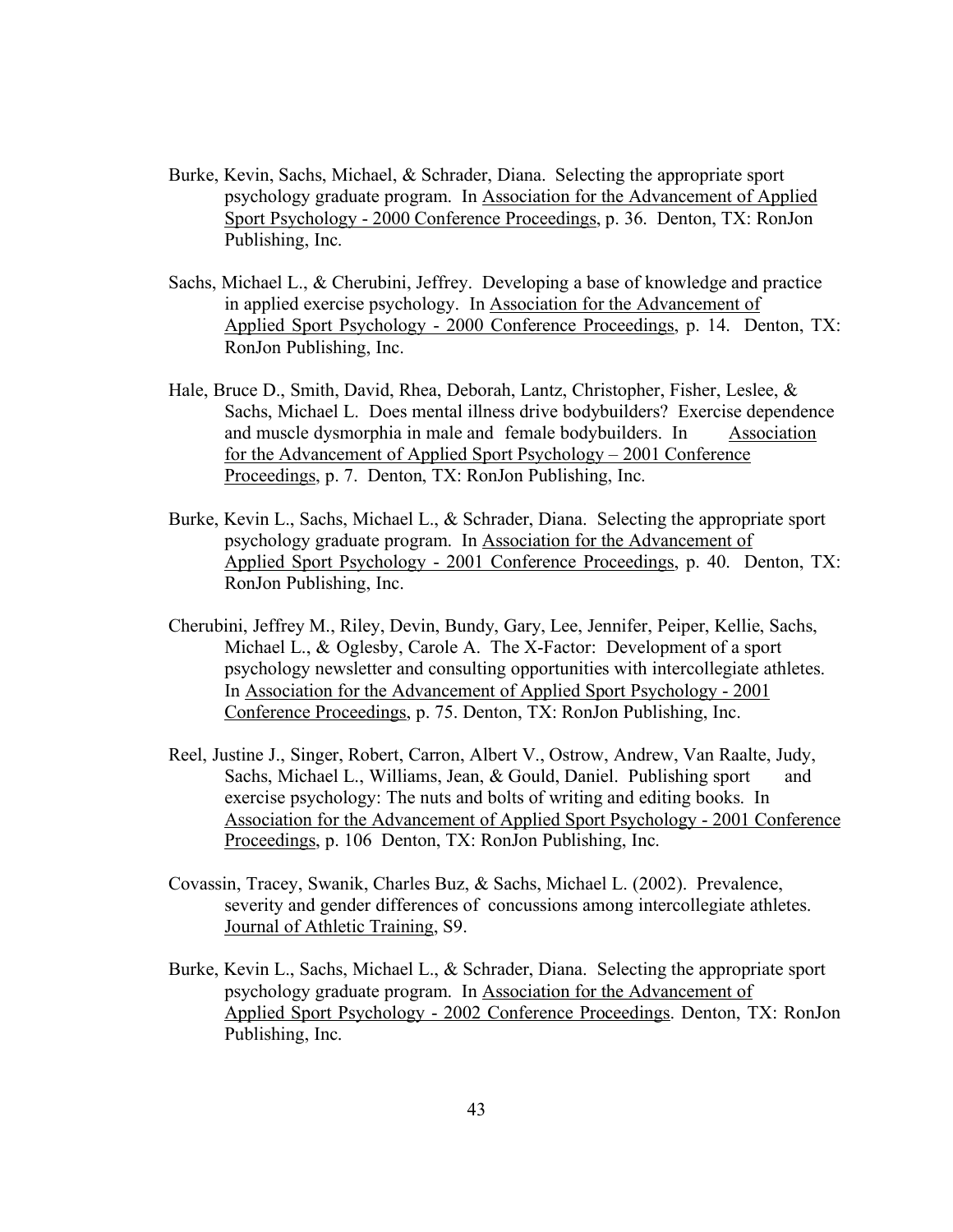- McKeever, Cathy, Covassin, Tracey, Schatz, Phillip, Zillmer, Eric, and Sachs, Michael L. (2002). Determining a schedule for serial post-concussion assessments: The Philadelphia Sports Concussion Project. Archives of Clinical Neuropsychology, 17, 772.
- Covassin, Tracey, McKeever, Catherine, Sachs, Michael L., Schatz, Philip, & Zillmer, Eric. (2003). Implementation of the Philadelphia Sport Concussion Project: A model for neuropsychologists and certified athletic trainers in the rehabilitation of sport concussions. Association for the Advancement of Applied Sport Psychology Conference Proceedings, 2003 Conference Proceedings, p. 104. Denton, TX: RonJon Publishing, Inc.
- McKeever, C. K., Schneider, J., Covassin, T., Sachs, M. L., Neva, C., Kendzior, S., Schatz, P., & Zillmer, E. A. (2003). The assessment of baseline Neuropsychological functioning among collegiate athletes: The relevance of concussion history and concussion severity. Archives of Clinical Neuropsychology, 18(7), 775-776.
- Schatz, P., Covassin, T., McKeever, C. K., Palumbo, J., Zillmer, E. A., & Sachs, M. L. (2003). History of concussion and baseline test performance for collegiate club sport versus varsity athletes. Archives of Clinical Neuropsychology, 18(7), 747.
- Schneider, J., McKeever, C. K., Covassin, T., Sachs, M. L., Wait, S., Clayborne, J., Schatz, P., & Zillmer, E. A. (2003). The evaluation of pre- and post-measures of Emotional indices associated with sports-related concussion. Archives of Clinical Neuropsychology, 18(7), 747-748.
- Yanelli, Stephanie, Nguyen, Sheila, Sachs, Michael L., & Roper, Emily. (2003). The Asian American athlete: Some issues sport psychologists and sociologists must address as the face of sports changes. Association for the Advancement of Applied Sport Psychology Conference Proceedings, 2003 Conference Proceedings, p. 114. Denton, TX: RonJon Publishing, Inc.

# **Publications in Running and Popular Magazines**

- Sachs, Michael L. (1978, July). Biorhythms & running. Racing South, 1(1), 24-25.
- Sachs, Michael L. (1978, August). Biorhythms and the jogger. Today's Jogger, 2(5), 54-57.

Sachs, Michael L. (1978, September). Exercise addiction. <u>Racing South, 1(3)</u>, 14-16.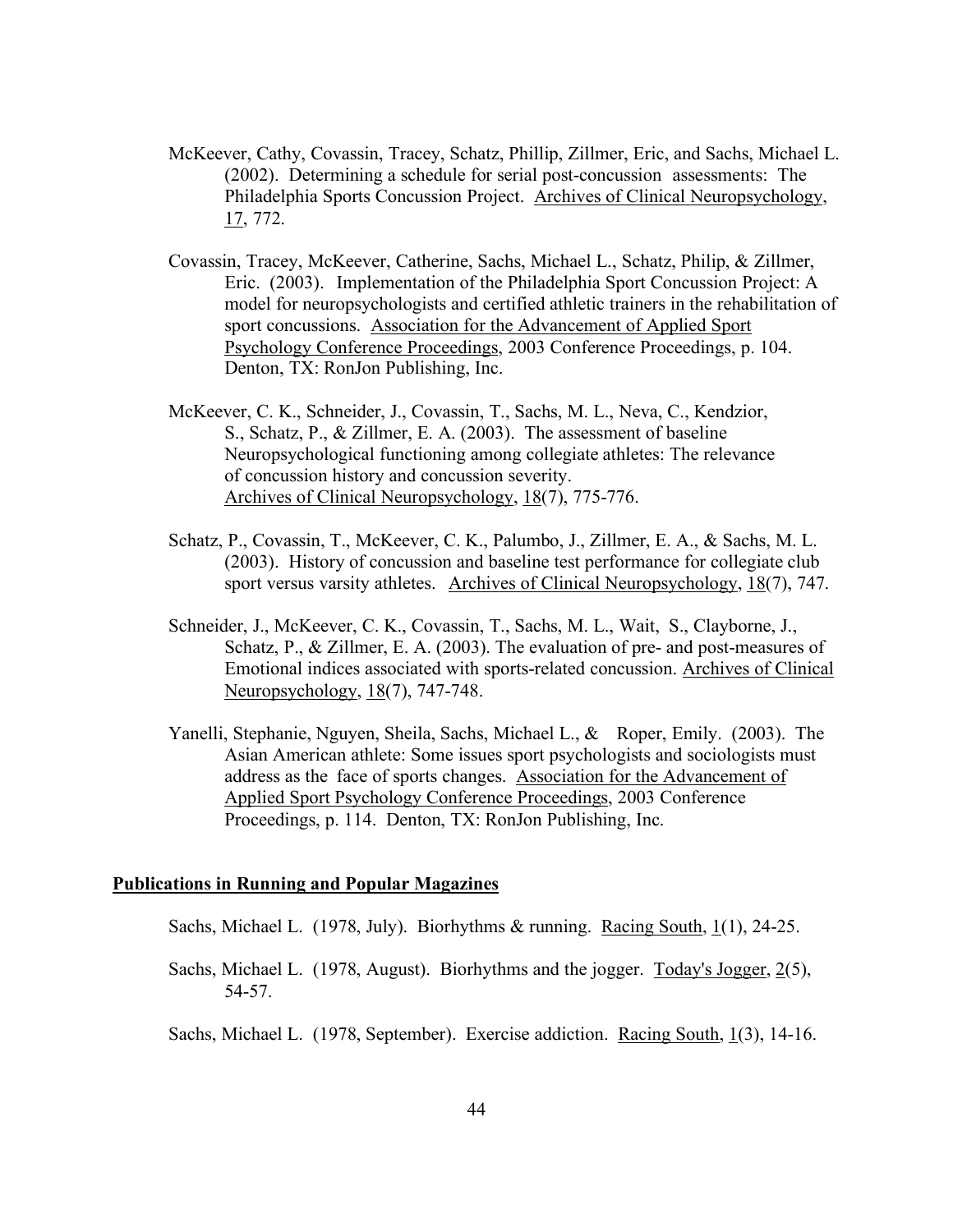- Sachs, Michael L. (1978, November). Exercise addiction can be enjoyable. Joggers World, 1(1), 46-48.
- Sachs, Michael L., & Chapman, Neil. (1978, November). A running clinic experience. Racing South, 1(5), 11.
- Sachs, Michael L. (1979, January). Goal setting in races. Racing South, 1(7), 11.
- Sachs, Michael L. (1979, May). The power of PWs. Racing South,  $1(11)$ , 14.
- Sachs, Michael L., & Welch, Jack. (1979, Spring). Dream the possible dream. Running,  $\underline{4}(2)$ , 33-36.
- Sachs, Michael L. (1979, Summer/Fall). Running your worst may be best. Running, 4(3), 26-27.
- Ades, Fay, & Sachs, Michael L. (1979, July). Potassium replenishing your loss. Racing South,  $2(1)$ , 18.
- Sachs, Michael L. (1979, September). Book review The Running Mind. Racing South,  $2(3)$ , 13.
- Sachs, Michael L. (1979, August/September). Why do you run? Today's Jogger, 2(12), 9-11.
- Sachs, Michael L. (1980, Summer). Goals setting realistic goals for races. Today's Jogger, 52-54.
- Sachs, Michael L. (1980, August). PW power. Runner's World, 15(8), 12-13.
- Sachs, Michael L. (1986, April). Time-out therapy. Shape, 5(8), 58-59; 115-116; 120.
- Sachs, Michael L. (1999, October/November). No more excuses. Gotta Sweat, 1(1), 72- 75.
- Sachs, Michael L. (1999, October). Marathon prep. Answer in "Medical & Training Advice" section in Runner's World, 34(10), pp. 32-33.
- Sachs, Michael L. (2000, September). Lofty goals. Answer in "Medical & Training Advice" section in Runner's World, 35(9), 30.
- Sachs, Michael L. (2002, September). Addiction to running. Answer in "Ask the Experts" section in <u>Runner's World</u>, 37(9), p. 30.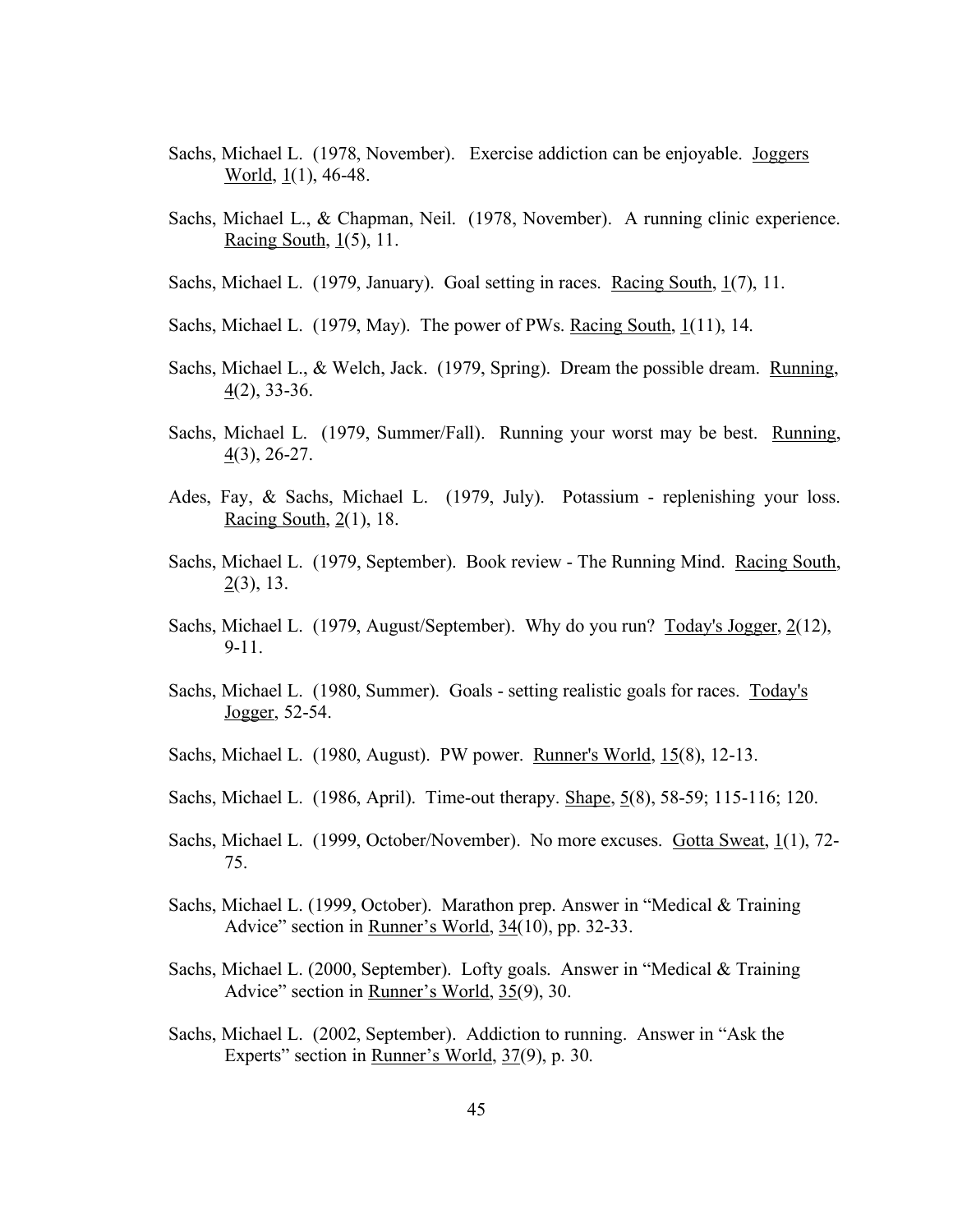- Sachs, Michael L. (2001, September/October). Visualization. Answer in "On The Mark" section in <u>Marathon & Beyond</u>,  $5(5)$ , 171.
- Sachs, Michael L. (2003, July/August). Postmarathon Blues. Answer in "On The Mark" section in <u>Marathon & Beyond, 7(</u>4), 190-191.
- Sachs, Michael L. (2005, October) Motivation and running. Answer to question in Mind+Body - Warmups section in Runner's World, 40(10), 48.
- Sachs, Michael L. (2008, November/December). Too much, too late? Answer in "On The Mark" section in Marathon & Beyond, 12(6), 191-192.
- Sachs, Michael L. (2011, May/June), Two hour marathon? Answer in "On The Mark" section in *Marathon & Beyond*, *15*(3), 190.

# Other Publication

Sachs, Michael L. (2000). Commentary on article on "Exercise dependence, social physique anxiety, and social support in experienced and inexperienced bodybuilders and weightlifters," British Journal of Sports Medicine, 34, 435.

# Publications in Web Sites

Sachs, Michael L. (1999, September 29). Article on "Children and sports: A great combination." Article appeared on www.americasdoctor.com.

# Podcast

Ultimate Sports Parent podcast, show 36, "When Having Fun in Youth Sports Equals Success." Http://www.youthsportsspcyhology.com/radio\_show.php

### **Developmental Disabilities**

#### **Presentations**

- Smull, Michael W., & Sachs, Michael L. Operationalizing the federal developmental disabilities definition: Issues and answers. Paper presented at the annual conference of the American Association on Mental Deficiency, 108th annual meeting, Minneapolis, MN, May 30, 1984.
- Crites, Linda S., Smull, Michael W., & Sachs, Michael L. Community needs survey of mentally retarded persons: Demographic and functional characteristics of adults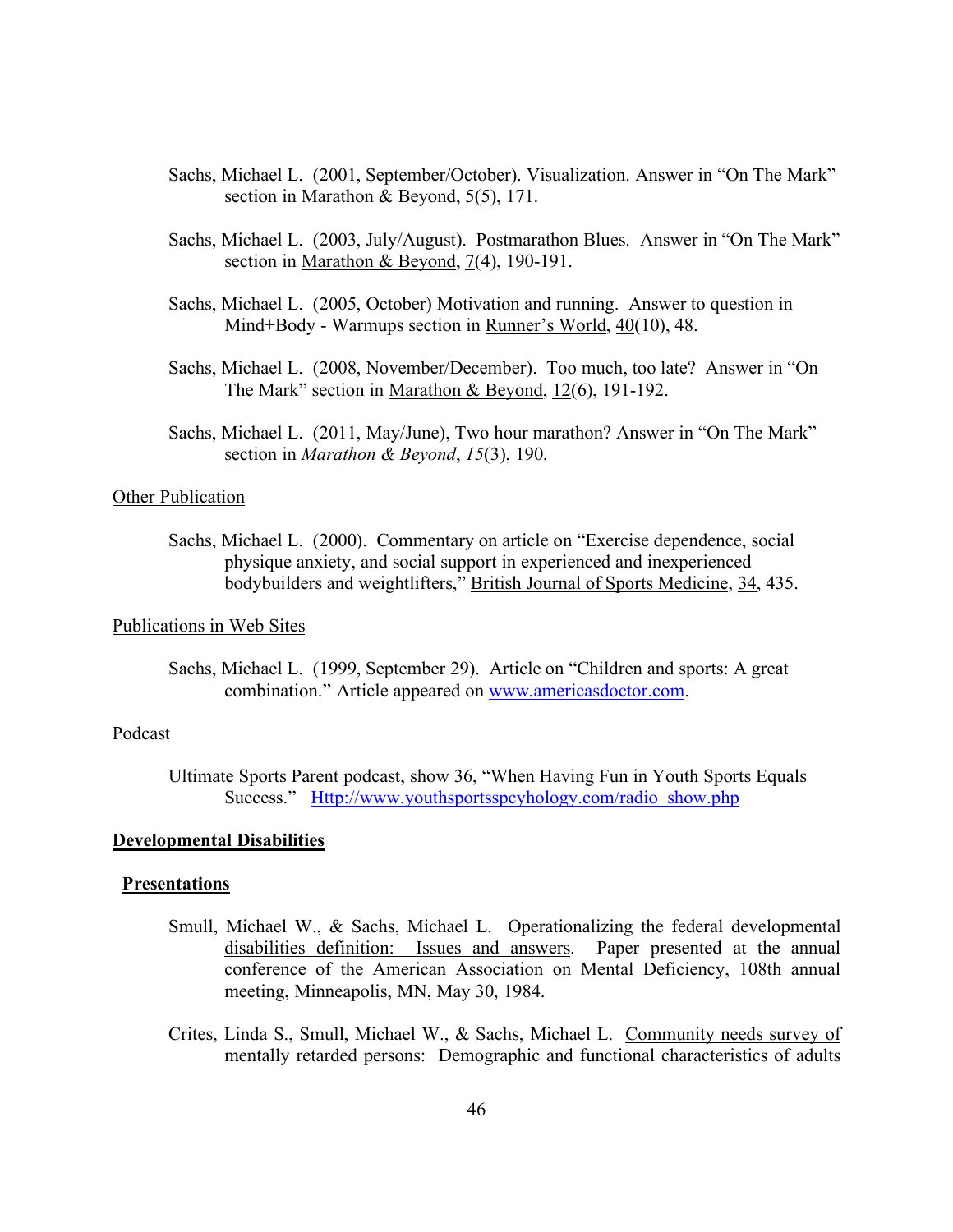living at home with family. Paper presented at the annual meeting of the Maryland Association for Retarded Citizens, Bethesda, MD, June 9, 1984.

- Black, Maureen M., Crites, Linda S., Smull, Michael W., & Sachs, Michael L. The home based mentally retarded adult: Preventing the emerging crisis. Paper presented at the annual meeting of Region IX of the American Association on Mental Deficiency, Rehoboth Beach, DE, October 8, 1984.
- Black, Maureen M., Smull, Michael W., Crites, Linda S., & Sachs, Michael L. Developmental needs of mentally retarded children and adults living at home. Paper presented at the annual meeting of the Society for Research in Child Development, Toronto, Ontario, Canada, April, 1985.
- Beverly, Bryan K., & Sachs, Michael L. Community needs survey respondents: Effects of race on service needs. Paper presented at the annual meeting of Region IX of the American Association on Mental Deficiency, Baltimore, MD, October 14, 1985.
- Sachs, Michael L. Comparison of respondents with past history of institutionalization and those never having been institutionalized. Paper presented at the annual meeting of Region IX of the American Association on Mental Deficiency, Baltimore, MD, October 14, 1985.
- Sachs, Michael L. Adult NRDD CNS respondents: Differences amongst respondents with primary disabilities of cerebral palsy, epilepsy, and multiple sclerosis. Paper presented at the annual conference of the American Association on Mental Deficiency, Denver, CO, May 26, 1986.
- Sachs, Michael L. Perceived urgency of need for services: Changes over time for respondents to the Community Needs Survey for Persons with Mental Retardation (MR CNS). Paper presented at the annual conference of the American Association on Mental Deficiency, Denver, CO, May 26, 1986.
- Sachs, Michael L., & Smull, Michael W. The transitional population: The who, what, when, where, and why of service requests. Paper presented at the annual meeting of Region IX of the American Association on Mental Deficiency, Cherry Hill, NJ, October 23, 1986.
- Sachs, Michael L., Loughran, Alison, Wolfe, Barbara, & Smull, Michael W. Determining needs of non-elderly persons with developmental disabilities in Nursing homes. Paper presented at the annual convention of the American Association on Mental Deficiency, Los Angeles, CA, May 27, 1987.
- Smull, Michael W., & Sachs, Michael L. Access and eligibility for services.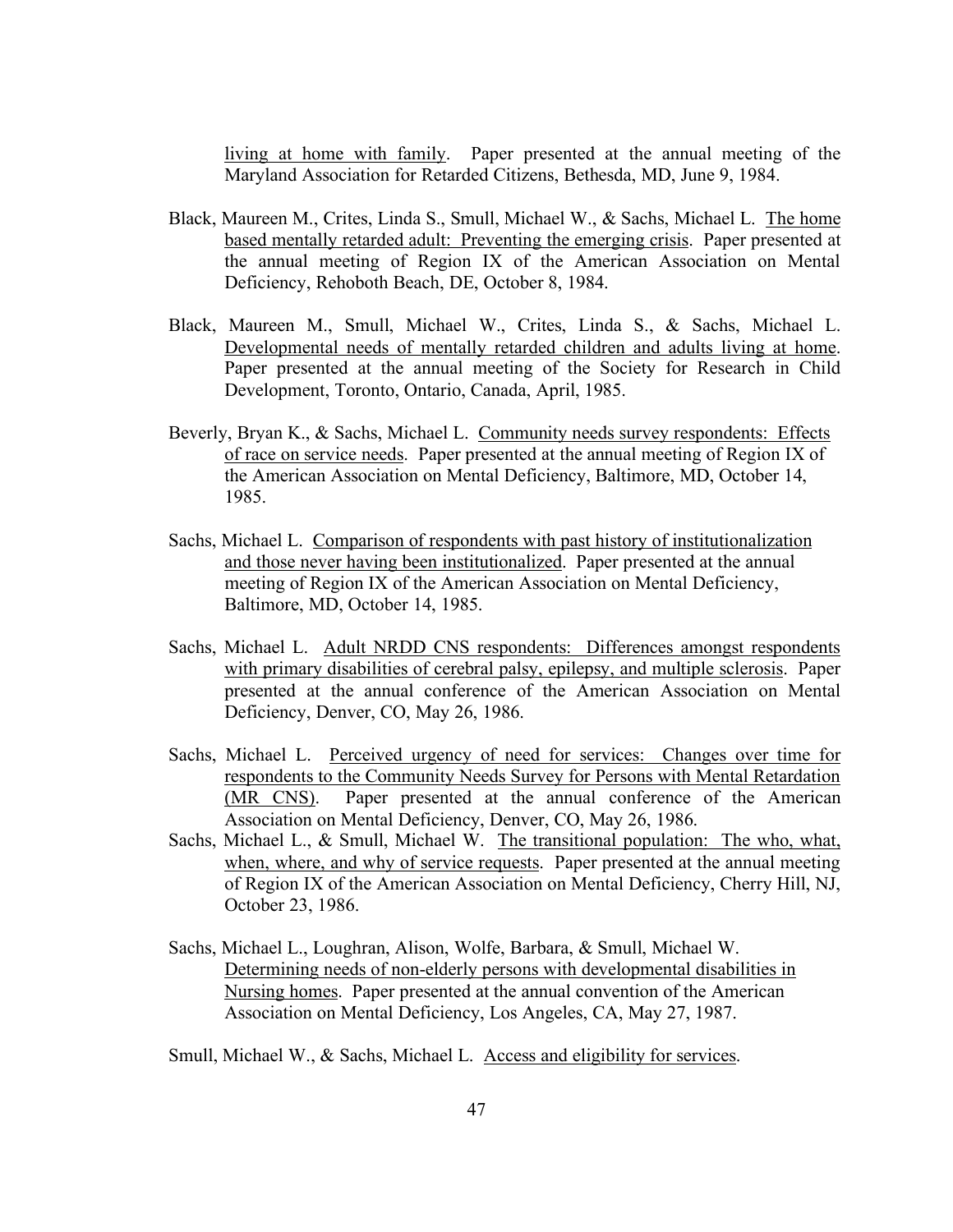Presentation at the annual convention of the Association for Retarded Citizens of Maryland, Baltimore, MD, June 27, 1987.

- Sachs, Michael L. Service needs: The transitional population. Paper presented at the annual convention of the American Association on Mental Retardation, Washington, D.C., June 1, 1988.
- Molaison, Valarie, Black, Maureen M., Sachs, Michael L., & Smull, Michael W. Utilization, accessibility, and satisfaction with services: The family's perspective. Poster presentation, 1987 Mini-Grant award, annual convention of Region IX of the American Association on Mental Retardation, Philadelphia, PA, October 23, 1988.
- Sachs, Michael L. Non-Elderly residents of nursing homes: A personal and public policy issue. Paper presented at the 35th annual meeting of the American Society on Aging, Washington, D.C., March 20, 1989.
- Sachs, Michael L., & Smull, Michael W. Selected waiting list data for persons with mental retardation and mental illness. Paper presented at the annual conference of the American Association on Mental Retardation, Chicago, IL, May 29, 1989.
- Sachs, Michael L. Waiting for services: An ethical quagmire. Paper presented at the annual conference of the American Association on Mental Retardation, Chicago, IL, May 31, 1989.
- Hyatt, Marcelle R., Brandt, Jason, Krumholz, Allan, Sachs, Michael L., & Kingham, Lee Ann. Prediction of disability status in persons with epilepsy. Paper presented at the annual conference of the American Epilepsy Society, Boston, MA, December 6, 1989.
- Sachs, Michael L. Turning needs assessment findings into action: A case study Montgomery County, Maryland. Paper presented at the annual meeting of Region IX of the American Association on Mental Deficiency, Wilmington, DE, October 29, 1990.

### **Publications**

 Sachs, Michael L., Levin, Deborah, C., & Smull, Michael W. (1989). Montgomery County Government special needs survey for children and adolescents with disabilities. Unpublished report prepared for Department of Family Resources, Division on Children and Youth, Montgomery County Government. Rockville, MD: Montgomery County Government.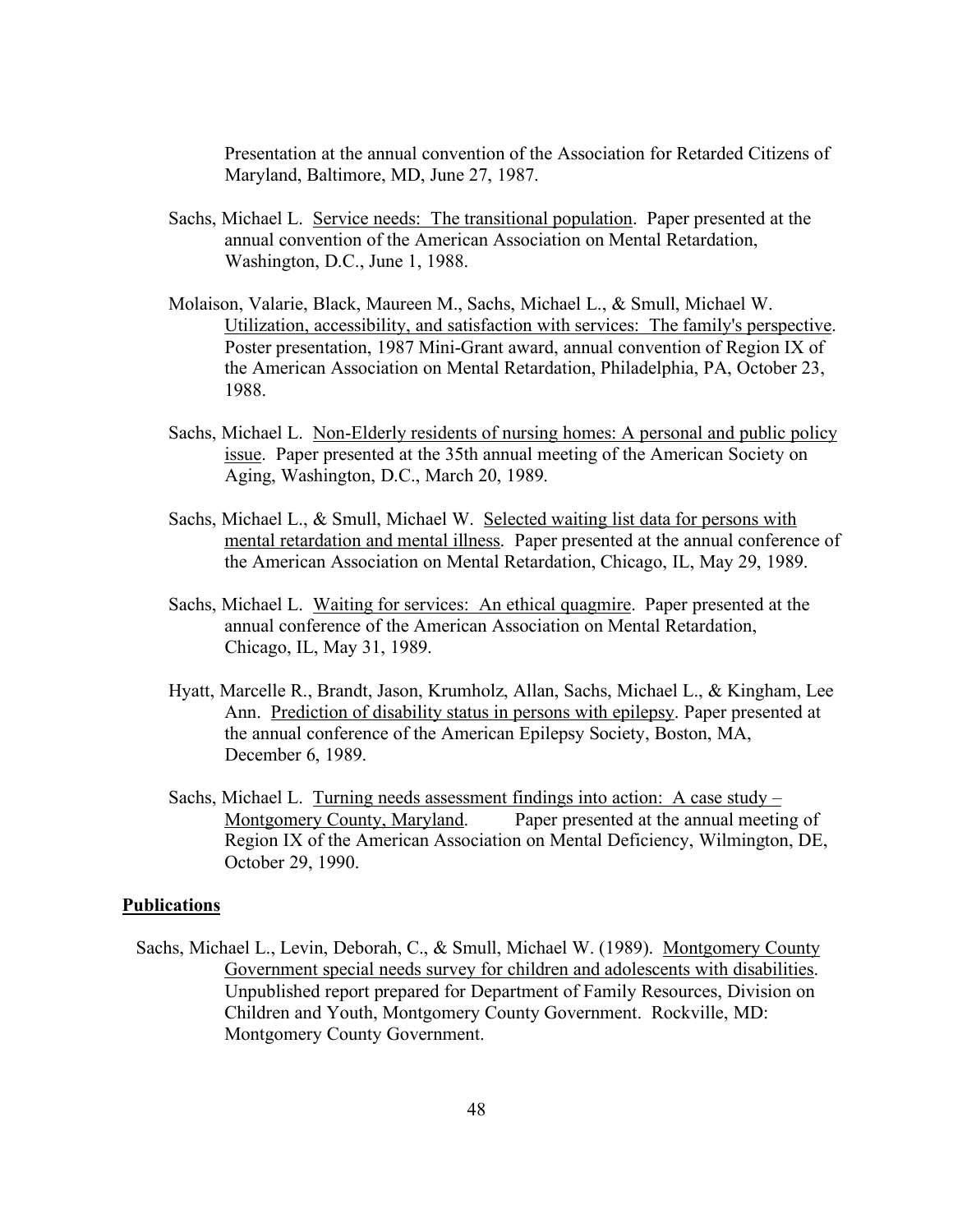- Smull, Michael W., Sachs, Michael L., & Black, Maureen M. (1992). Developing a managed service system for people with developmental disabilities: A state agency-university partnership. In John W. Jacobson, Sara N. Burchard, & Paul J. Carling (Eds.), Community Living for people with developmental and psychiatric disabilities (pp. 67-81). Baltimore, MD: The Johns Hopkins University Press.
- Molaison, Valarie, Black, Maureen M., Sachs, Michael L., & Smull, Michael W. (1995). Services for adult family members with mental retardation: Perceptions of accessibility and satisfaction. Mental Retardation, 33(3), 181-185.

### **Volunteer Work, Organizations, Consulting**

- Maryland State Chapter of the American Association on Mental Retardation (AAMR): President-Elect, 1987; President, 1988; Past-President, 1989.
- Region IX of AAMR: Chairperson, Recreation Division, 1987; Regional Representative, 1988-1989.
- Member, Local Arrangements Committee for 1988 AAMR National Conference; Chairperson, Volunteer Recruitment and Coordination Committee.

# **Grants**

- Smull, Michael W., & Sachs, Michael L. Definitions of developmental disability: An exploration of critical choices. State of Maryland, Department of Health and Mental Hygiene, Mental Retardation and Developmental Disabilities Administration, 2/84 - 6/85. Grant: \$199,856.
- Smull, Michael W., & Sachs, Michael L. Persons with developmental disabilities: A study of issues. Virginia Developmental Disabilities Planning Council, 7/84 - 6/85. Grant: \$78,427.
- Sachs, Michael L., & Smull, Michael W. Persons with developmental disabilities: A study of issues. Subcontract from Virginia Commonwealth University to continue first year's work. Virginia Developmental Disabilities Planning Council, 7/85 - 11/86. Grant: \$20,985.
- Smull, Michael W., & Sachs, Michael L. Community needs survey of persons with developmental disabilities. State of Maryland, Department of Health and Mental Hygiene, Mental Retardation and Developmental Disabilities Administration, 7/85 - 6/86. Grant: \$195,268.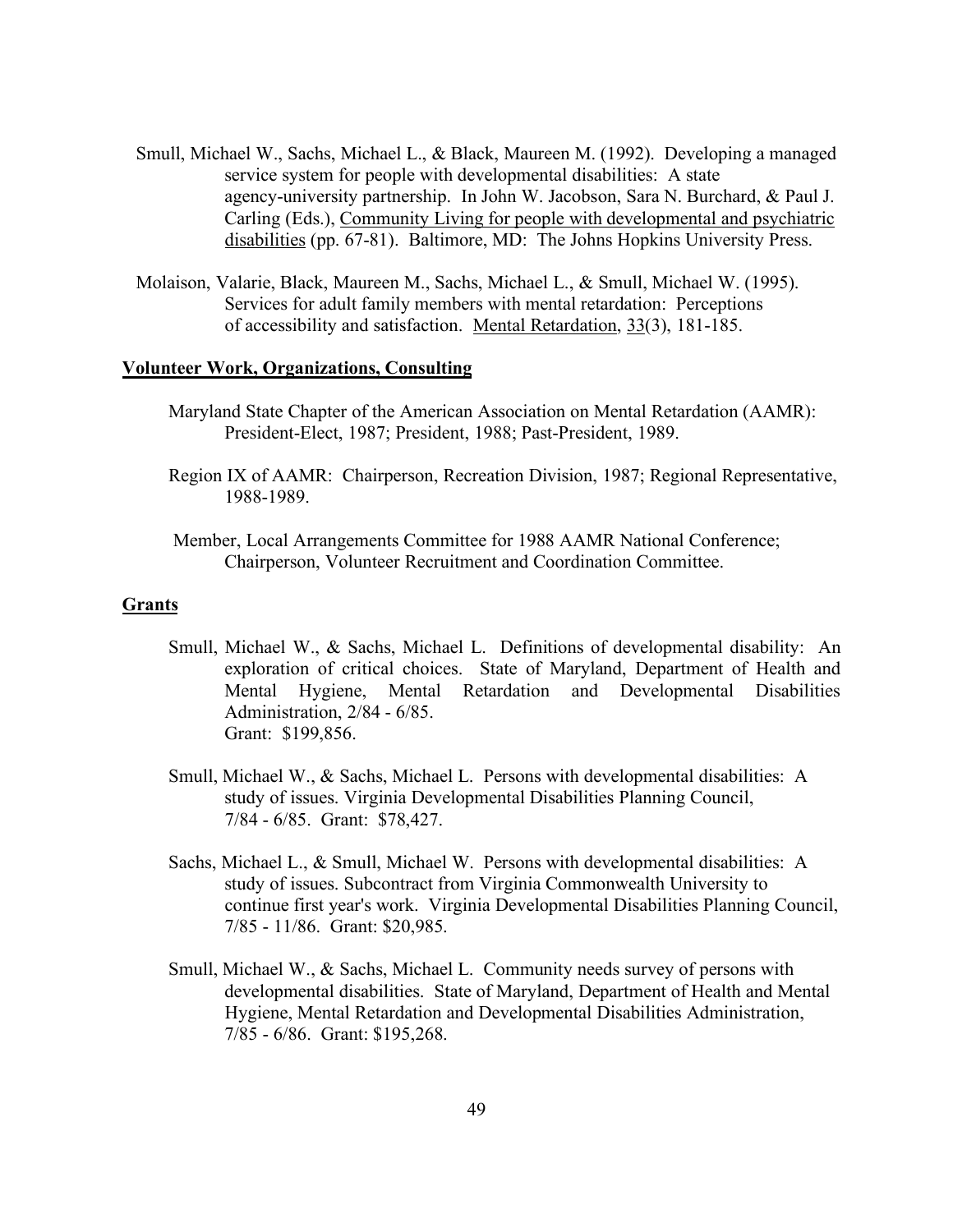- Sachs, Michael L., & Smull, Michael W. Non-elderly developmentally disabled persons in long-term care facilities for geriatric persons. Maryland Developmental Disabilities Planning Council, 10/85 - 6/88. Grant: \$11,446.
- Smull, Michael W., & Sachs, Michael L. Applied Research and Evaluation Unit. State of Maryland, Department of Health and Mental Hygiene, Developmental Disabilities Administration, 7/86 - 6/87. Grant: \$486,691.
- Smull, Michael W., & Sachs, Michael L. Applied Research and Evaluation Unit. State of Maryland, Department of Health and Mental Hygiene, Developmental Disabilities Administration, 7/87 - 6/88. Grant: \$573,814.
- Smull, Michael W., & Sachs, Michael L. Applied Research and Evaluation Unit. State of Maryland, Department of Health and Mental Hygiene, Developmental Disabilities Administration, 7/88 - 6/89. Grant: \$537,298.
- Sachs, Michael L. Montgomery County Government, Department of Family Resources, for Montgomery County Developmental Disabilities Research Project, 10/88 – 6/89. Grant: \$7,500.
- Smull, Michael W., & Sachs, Michael L. Applied Research and Evaluation Unit. State of Maryland, Department of Health and Mental Hygiene, Developmental Disabilities Administration, 7/89 - 6/90. Grant: \$608,168.

# **Consulting**

Consulting with the Institute on Disabilities at Temple University on Waiting List project for the state of Pennsylvania, 1998 - 2001. Contact persons: Celia Feinstein and James Lemanowicz.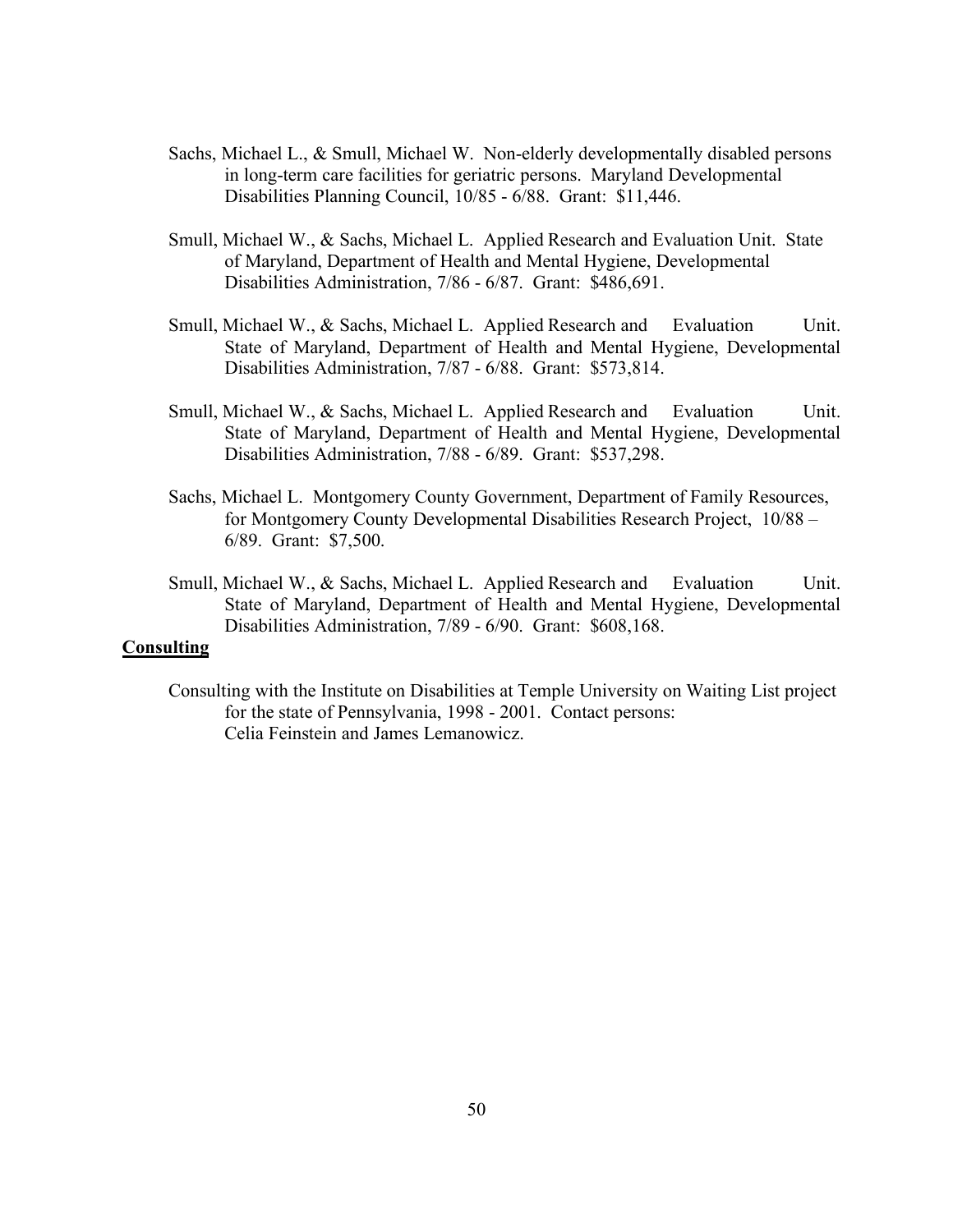# **Professional Organizations, Societies**

American Psychological Association (APA) Member, Division 47, Society for Sport, Exercise & Performance Psychology

Association for Applied Sport Psychology (AASP)

#### **Awards and Honors**

- Union College Dean's List 1969-70, 1970-71, 1971-72. Nott Scholar - 1972-73. Graduated cum laude.
- Hollins College Initiated into Psi Chi (The National Honor Society in Psychology), February 25, 1974.
- Florida State University Awarded College of Education Teaching Fellowship, 1975-76. Graduate Assistantship, 1976-77. Research Assistantship, Defense Advanced Research Projects Agency grant (Principal Investigator, Dr. Robert N. Singer), June 1977 - June 1978.
- Florida State University Initiated into Phi Epsilon Kappa, (Professional Honor Fraternity in Physical Education), February 15, 1976.
- Florida State University Initiated into Phi Kappa Phi (National Honor Society), May 20, 1977.
- Certificates of Merit for outstanding presentations of research reports, annual conferences of the Florida Association for Health, Physical Education, and Recreation (FAHPER), 1976 and 1977.
- Outstanding Dissertation Award, 1981, from the Sport Psychology Academy of the National Association for Sport and Physical Education, American Alliance for Health, Physical Education, Recreation, and Dance. Dissertation: On the trail of the runner's high - a descriptive and experimental investigation of characteristics of an elusive phenomenon, Florida State University, 1980.
- Elected to Fellow status, Association for the Advancement of Applied Sport Psychology (AAASP), 1986.

Accepted as Fellow, Maryland Psychological Association (MPA), 1988.

Received Distinguished Professional Contributions Award in Education and Training from Division 47, the Division of Exercise and Sport Psychology, of APA (the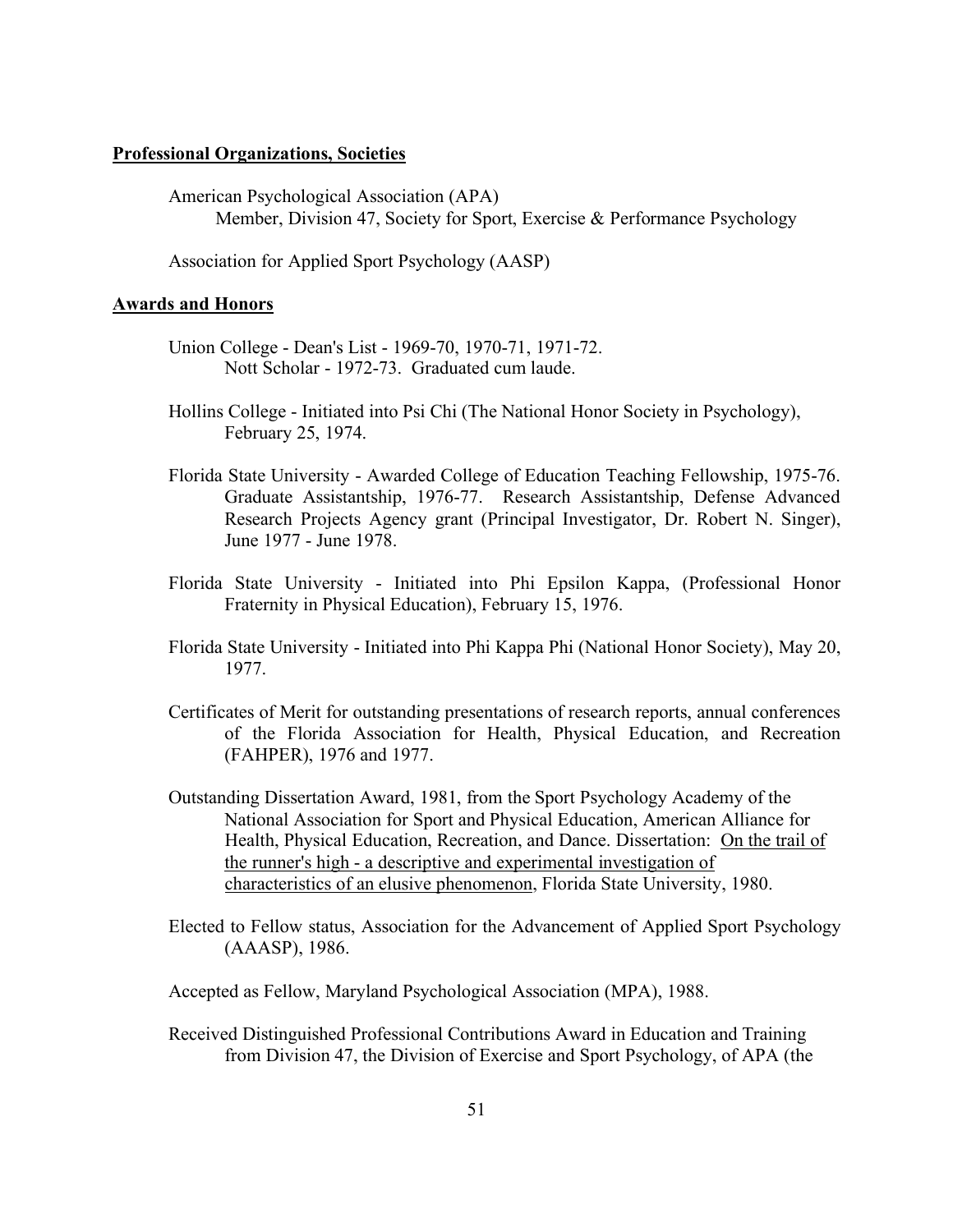American Psychological Association), 2005.

Named Fellow, Division 47, American Psychological Association, 2007.

### **Volunteer Work, Organizations, Consulting**

- Phi Epsilon Kappa (Professional Honor Fraternity in Physical Education), Florida State University chapter, Vice-President, 1976-77, President, 1977-78.
- North American Society for the Psychology of Sport and Physical Activity (NASPSPA): Member, "Membership" Committee, 1974-75; Ethics and Standards for Psychological Testing within Sport Committee, 1979-82.
- Editor, Sport Psychology column, SASP Newsletter, (The Society for the Advancement of Social Psychology), 1978-1986.
- Editor, The Running Psychologist, newsletter of Running Psychologists, 1979-83; Coeditor, 2006-present. Official Bibliographer, Running Psychologists, 1979-86. Contributing Editor, Division 47 Newsletter, 1988-1990.
- Editor, The Sport Sociology Academy Newsletter (Sport Sociology Academy, American Alliance for Health, Physical Education, Recreation, and Dance), 1980-82.
- Member, Organizing Committee, Sport Psychology Academy, 1981 convention of the American Alliance for Health, Physical Education, Recreation, and Dance.

Conseiller special, La Revue Quebecoise de l'Activite Physique, 1981-82.

- Member, team of professionals in physical education, sponsored by the National Association for Girls & Women in Sport/American Alliance for Health, Physical Education, Recreation, and Dance, and the Caribbean/Central American Action, on teaching and evaluation project in Haiti and Jamaica, July 12-26,1981.
- Member, Editorial Committee, Sport Psychology Feature, Journal of Physical Education, Recreation and Dance, November/December 1982.
- Co-Editor, Bulletin of the Canadian Society for Psychomotor Learning and Sport Psychology (CSPLSP), 1982-83.
- Member, Sports Medicine Advisory Board, F. A. Davis Company, Philadelphia, PA, 1984-1990.

Consultant and Coordinator, Sport Psychology Programs, Sport Psychology Center, The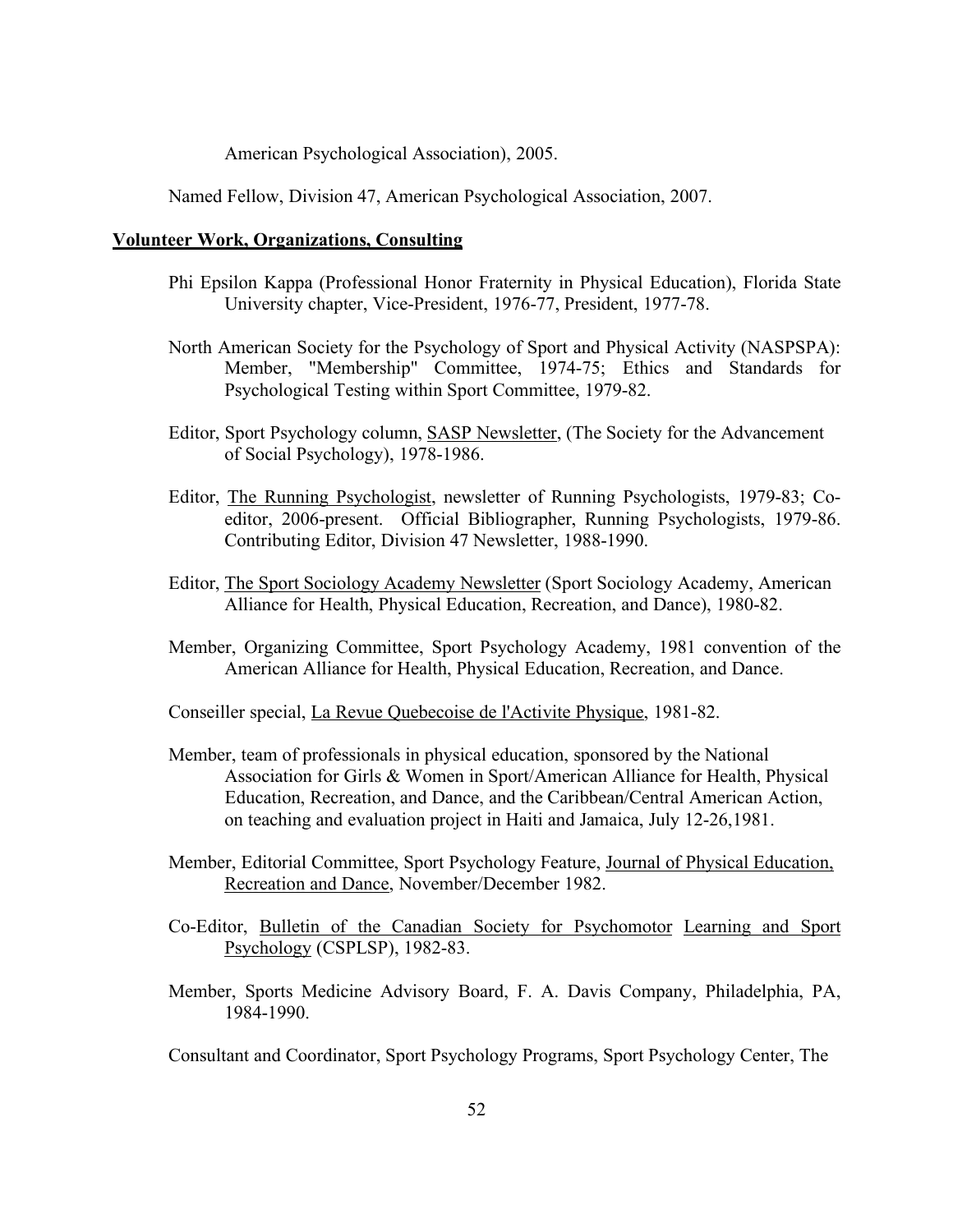Education Center, Sheppard Pratt Hospital, Towson, MD, 1987-1988.

Member, Board of Educational Affairs, Maryland Psychological Association, 1988-1989.

- Member, Acquisitions Advisory Board, Fitness Information Technology, 2011-present.
- Founding member, John F. Kennedy University Advisory Council for the Sport Psychology program, 2012-present.
- Member, Exercise Science Advisory Board, Department of Kinesiology, West Chester University, 2018-present.

# **Journal Editorial Boards:**

Member: Editorial Advisory Board, Wellness Perspectives Journal, 1984-1988. Editorial Board, Wellness Perspectives: Research, Theory and Practice, 1989-2000.

Member, Editorial Board, Journal of Applied Sport Psychology, 1988-1995.

 Member, Editorial Board, The Sport Psychologist, 1993-2000. Responsible for Bulletin Board section.

Member, Editorial Advisory Board, The Phys Ed Journal of Sports Medicine, 1993-1994.

 Member, Editorial Advisory Board, Sports Medicine Alert (formerly Sports Medicine in Primary Care), 1994-2000.

Member, Science Advisory Board, Marathon & Beyond, 1996-2015.

Associate Editor, Exercise Psychology, for the *Journal of Sport Psychology in Action*, 2010-2012.

#### **Journal/Magazine Article Reviews:**

Reviewed manuscript for Exercise and Sport Sciences Reviews, 1989.

Reviewed articles for 23 journals: Journal of Sport and Exercise Psychology (formerly Journal of Sport Psychology), The Sport Psychologist, Journal of Applied Sport Psychology, Canadian Journal of Sport Sciences (formerly Canadian Journal of Applied Sport Sciences), Cognitive Therapy and Research, Journal of Cardiac Rehabilitation, American Journal of Health Studies (formerly Wellness Perspectives: Research, Theory and Practice, formerly Wellness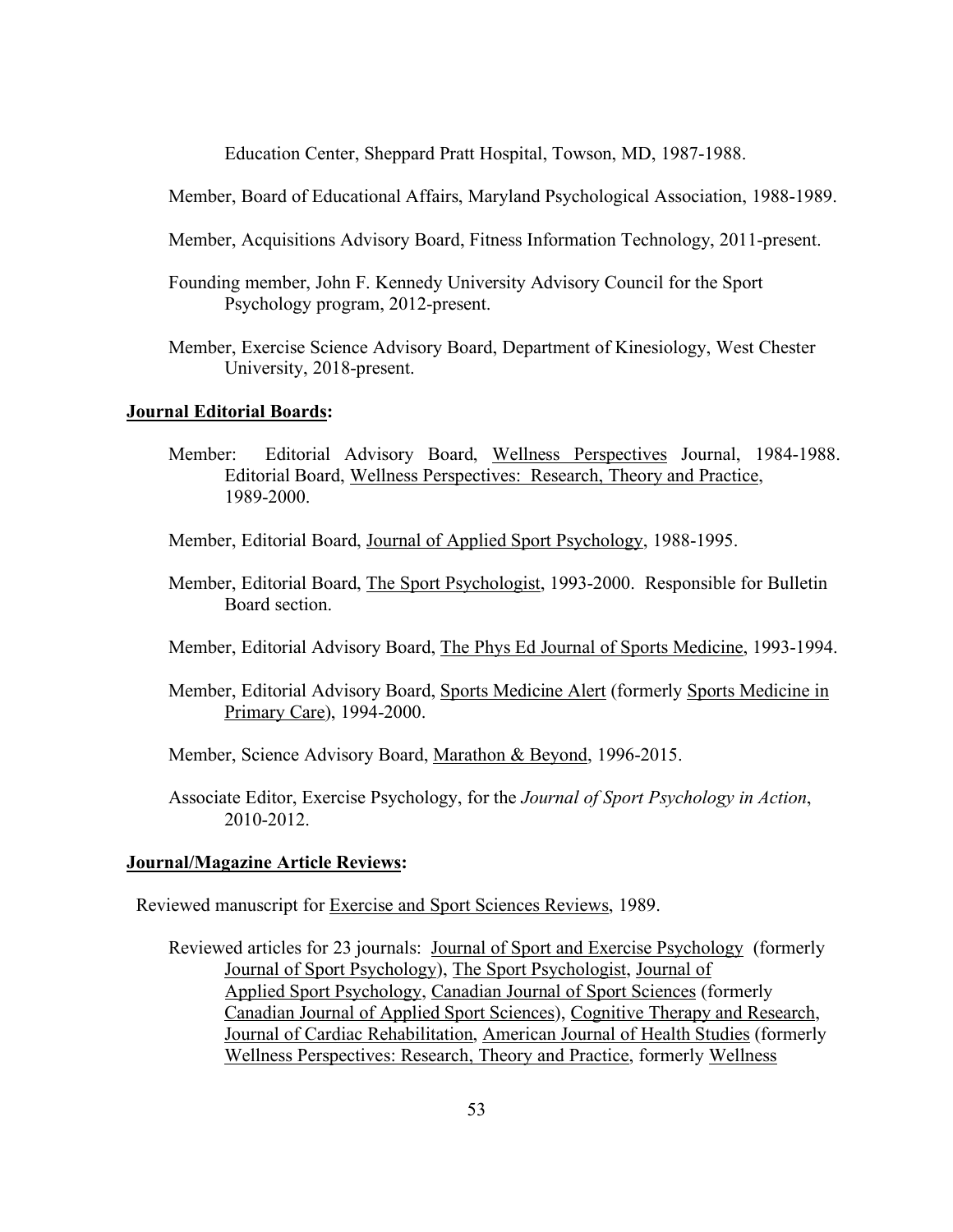Perspectives), Adapted Physical Activity Quarterly, American Journal of Diseases of Children, Cognition and Emotion, International Journal of Sport Psychology, Journal of Sport Rehabilitation, the Australian Journal of Science and Medicine in Sport, Perceptual and Motor Skills, the Journal of Sport Rehabilitation, the Journal of Aging and Physical Activity, the Journal of Pediatric Psychology, Research Quarterly for Exercise and Sport, Journal of Sport Sciences, PlosOne, Frontiers, Sport Management Review, and the Journal of Sport Psychology in Action.

 Reviewed article for September, 1994 issue of Men's Health magazine on the mind-body connection to fitness, a Rodale Press publication.

Reviewed article for Oxford Research Encyclopedia of Psychology, October 2016.

# **Book reviews:**

- Proposal for Wm. C. Brown Publishers, Health, Physical Education, Recreation, and Dance division, 1990.
- Proposal for Mosby Year Book, Health, Physical Education, and Recreation/Nutrition division, 1991.
- Proposal for McGraw-Hill, College Division, 1991.
- Proposal for Human Kinetics Publishers, 1992.
- Proposal for Allyn & Bacon, Health and Physical Education Division, 1994.
- Proposal for The Oryx Press, 1994.
- Proposal for Jones and Bartlett Publishers, Inc., 1994.

Two proposals for Jones and Bartlett Publishers, Inc., 1995.

Book chapter for Human Kinetics, 1995.

Book for Addison Wesley, 1997.

Book proposal for Allyn and Bacon, 1999.

Book for McGraw-Hill, 1999.

Book for Fitness Information Technology, 1999.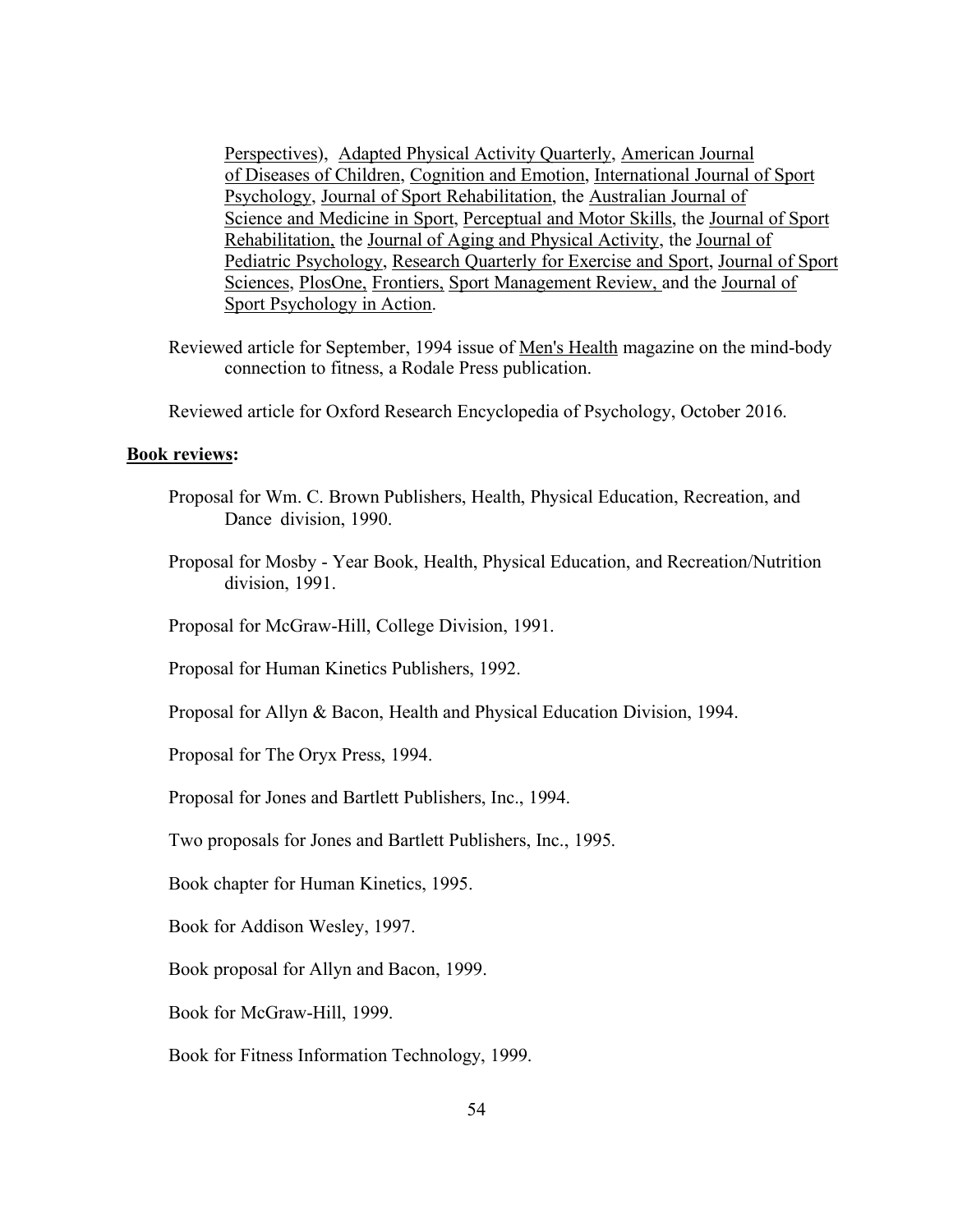Book proposal (two books) for Allyn and Bacon, 2000.

Book proposal for Fitness Information Technology, 2005.

Book proposal for Human Kinetics, 2005.

Book proposal for Lippincott, Williams, and Wilkins, 2007.

Book proposal for Human Kinetics, 2008.

Book proposal for Wolters Kluwer Health, Lippincott Williams, & Wilkins, 2012.

Book for Human Kinetics, 2012.

Book for Psychology Press, 2012.

Book proposal for Taylor and Francis, 2013.

Book proposal for Routledge/Taylor and Francis, 2014.

Book proposal for Rowman & Littlefield, 2014.

Book proposal for Oxford University Press, 2015.

Book proposal for American Psychological Association Press, 2016.

### **Program review:**

- Served as member of team of external examiners for review of the graduate programs in the Department of Kinesiology, University of Minnesota, Minneapolis, MN, April 26-28, 2006.
- Reviewed master's program for Pennsylvania Department of Education for the University of the Sciences, Philadelphia, PA, spring/summer 2012.
- Reviewed graduate program in sport psychology for Springfield College, School of Health, Physical Education, and Recreation, Springfield, MA, fall 2012.
- Reviewed graduate program in sport psychology for Springfield College, Department of Psychology, Springfield, MA, fall 2018.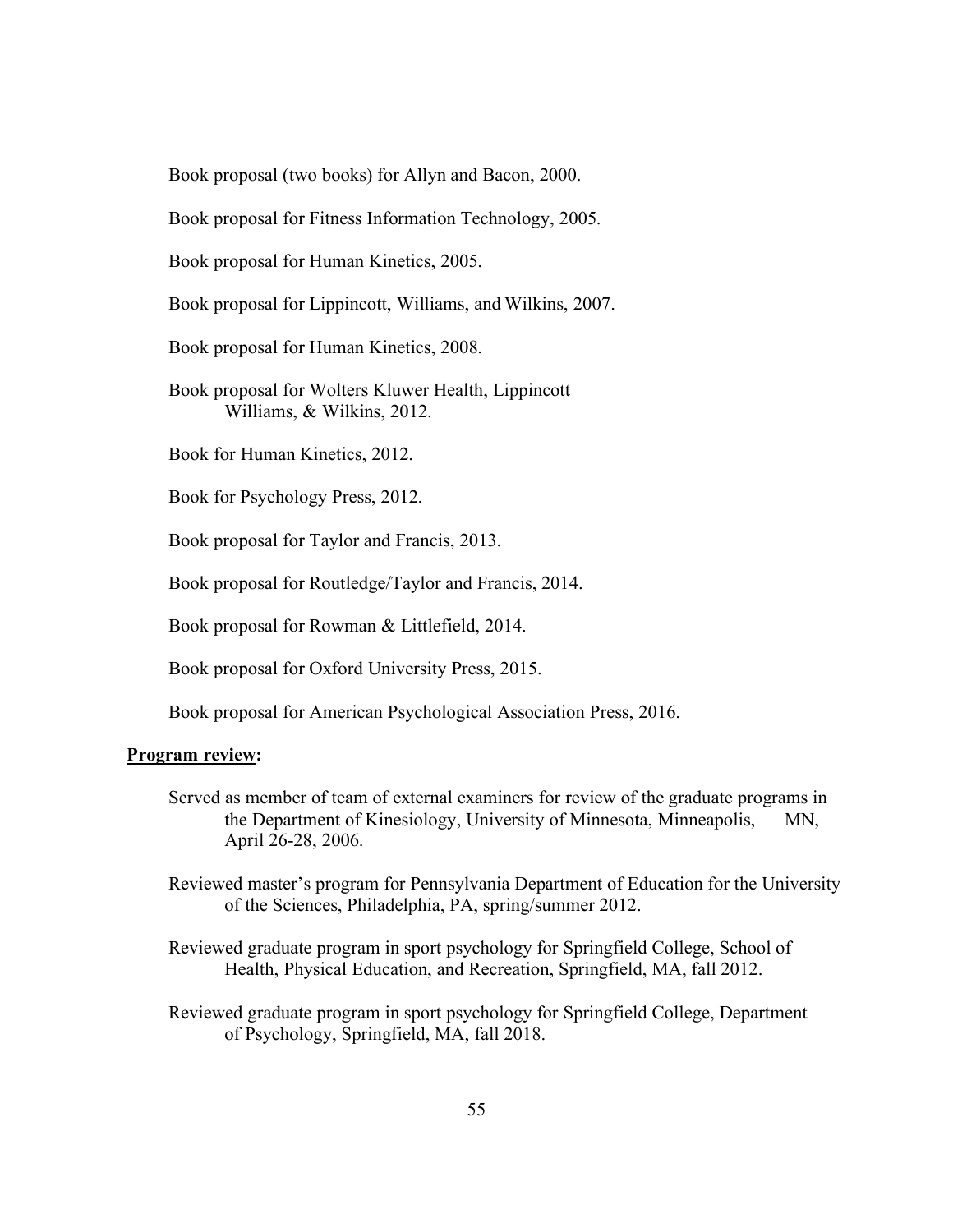# **Dissertations/Theses (external examiner/reviewer/committee member):**

- External examiner for dissertation by Larry W. Jacobs, Running as an addiction process, University of Alberta, Edmonton, Alberta, Canada, 1981.
- External examiner for dissertation by Jan Bothwell, The effects of an aerobic exercise program on self-concept, health locus of control, and health-related behaviors of Zuni Indians, The Fielding Institute, Santa Barbara, CA, 1988.
- External examiner for dissertation by Nancy Wilkinson, An investigation of the compulsive, addictive, perceptual and motivational dimensions associated with excessive exercise behaviour in women, Department of Psychology, University of Windsor, Windsor, Ontario, Canada, 1989.
- External examiner for dissertation by Linda Greenfield, Psychodynamic patterns of female exercise addicts, California Graduate Institute, Los Angeles, CA, 1994.
- External examiner for master's thesis by Andrew Dawson, The ethical beliefs and behaviours of Victorian fitness professionals, Victoria University of Technology, Australia, 1999.
- Committee member, Karyn Tappe, *A prospective test of predictors of physical activity in freshman college women: A path analysis*. Drexel University, 2006/7.
- Committee member, Christine Weinkauff Duranso, Claremont Graduate University, Claremont, CA – *Does regular exercise contribute to approach motivation? A study of exercise in nature with emerging adults*. May 30, 2017.
- External examiner for master's thesis for Jenny Bottomley, *Leading competitor masters athletes: Identities and the road to success*. Laurentian University, October 15, 2019.
- Committee member, Ayrin Hnosko, Department of Social Work, Widener University, *Running and trauma*, 2017-present.

# **Grant/Research proposal reviews:**

 Reviewed application for Pilot and Feasibility funding from the Washington University Diabetes Research and Training Center, NIH Grant application, 1981.

Reviewed research proposal for Mental Health Advisory Council, Alberta Social Services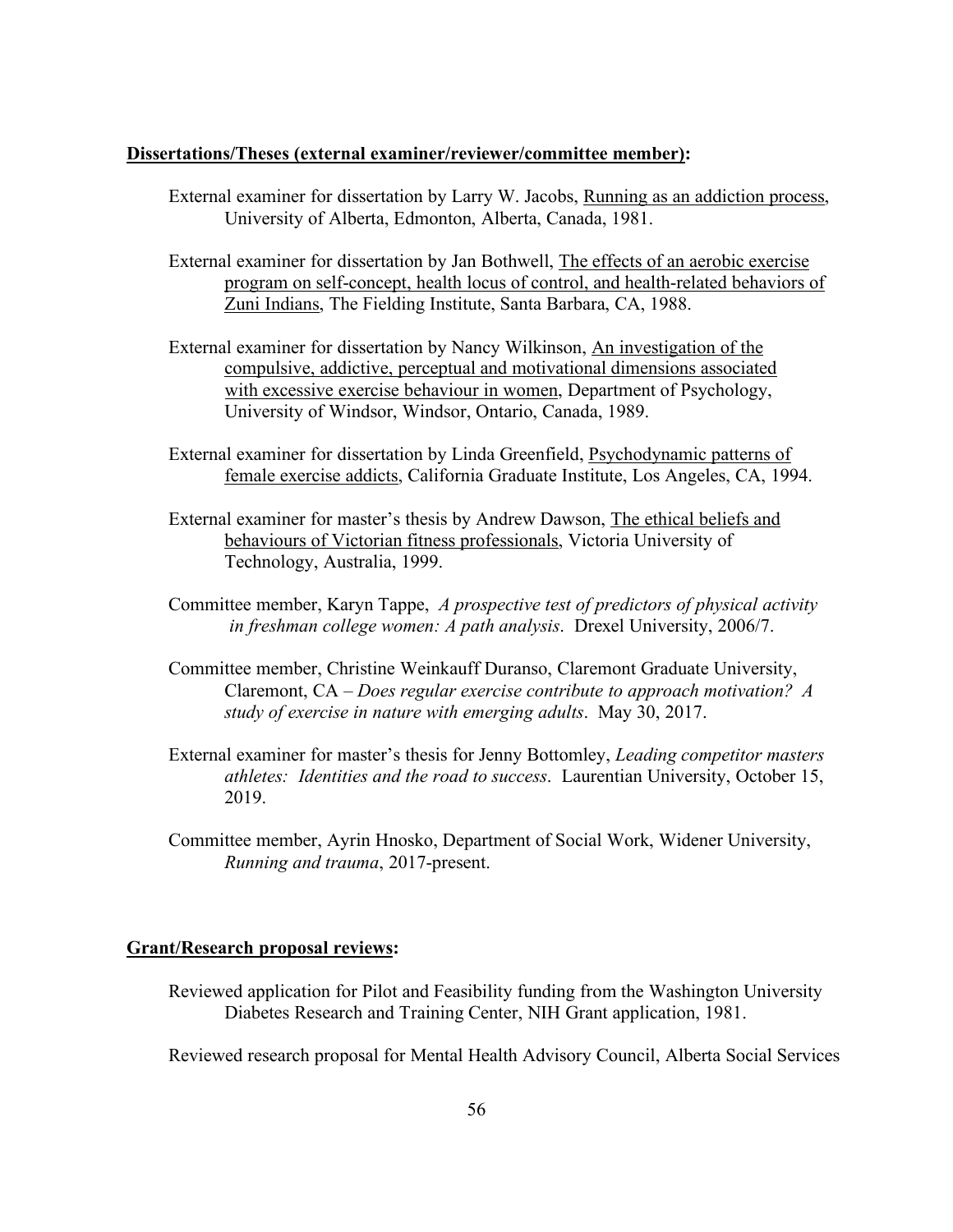and Community Health, Alberta, Canada, 1982.

- Reviewed research proposal for PSC-CUNY (City University of New York) Research Award Program, January 1993.
- Reviewed proposals for ING Run for Something Better School Awards Program for NASPE/AAHPERD, May 2010.

Reviewed Canada Research Council applicant, April 4, 2016.

# **Media:**

- Exercise and sport psychology expert faculty member on the national satellite television series in the behavioral sciences entitled "Mind and Body" - program on "Sports Psychology - The Athletic Mind." Healthcare Information Network in conjunction with Hospital Satellite Network, seen by physicians and other health care professionals at approximately 1,700 hospital viewing sites, December 16, 1988.
- Sport psychology expert on COMCAST cable television program, "Personal Choices." One-half hour program, taped January 18, 1991, for showing in Philadelphia.
- Participated in a two hour demonstration workshop on Self-Development and Sport with other faculty, students, and staff from the College of HPERD, summer, 1991. The workshop was conducted for Dystar Productions for a documentary on youth sport being prepared for network television.
- Participant in USA TODAY AAASP (Association for the Advancement of Applied Sport Psychology) - Athletic Footwear Association (AFA) call-in on youth sports, Arlington, VA, October 2, 1991. One of 40 sport psychologists invited to participate.
- Interviewed on radio station WHYY in Philadelphia by Marty Moss-Coane on the Winter Olympics, February 14, 1994. The show encompassed one hour and also featured Carole Oglesby and a former Olympic rower.
- Interviewed by television station (Channel 10 CBS) on the major league baseball strike, September 14, 1994.
- Interviewed by television station (Channel 3 NBC) on the potential hiring of Dick Vermeil by the Philadelphia Eagles, December 26, 1994.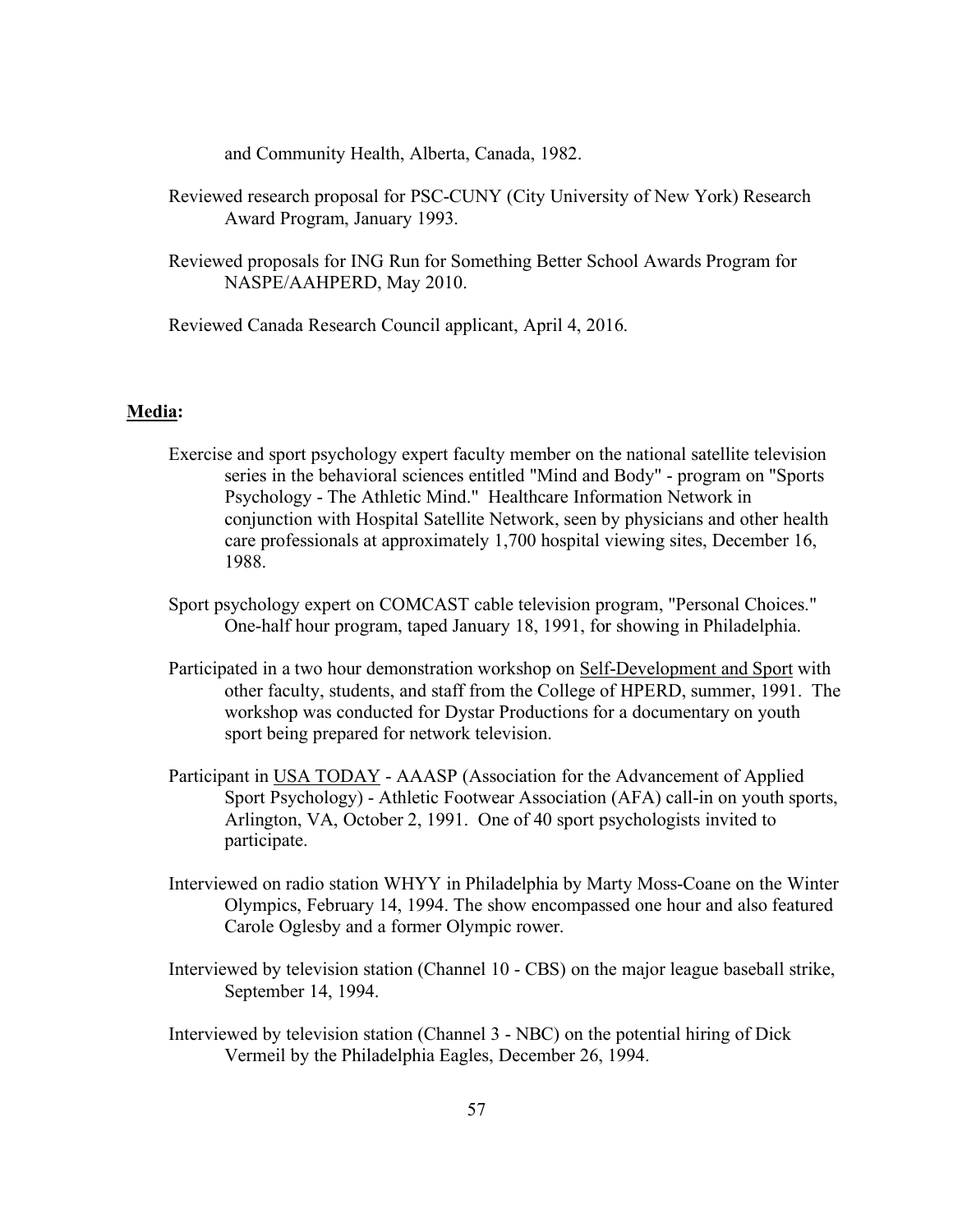- Interviewed by television station (Channel 3 CBS) on the new women's professional basketball league and related sport psychology topics by Lou Tilley, May 25, 1996.
- Interviewed by television station (Channel 29) on the Philadelphia Flyers and the Stanley Cup finals, June 4, 1997.
- Interviewed by television station (Channel 6 ABC) on the Philadelphia Flyers and the Stanley Cup finals, June 6, 1997.
- Interviewed by television station (Channel 17 Fox) on the Mike Tyson/Evander Holyfield fight, June 30, 1997.
- Interviewed on radio station KYW in Philadelphia on the perceptions of Philadelphia in comparison with other cities and the relationship to sports, July 23, 1997.
- Interviewed on Comcast Sports SportsNite on Willie Thomas article in the Philadelphia Inquirer on sport psychology, October, 1997.
- Interviewed on radio station WNWR (1540 AM) by Deborah DiLiberto-Mazda for her health and fitness show on sport psychology, March 10, 1998.
- Interviewed on radio station WHYY (90.9 FM) Radio Times show by Marty Moss-Coan for show on self-esteem in youth sport participants, April 1, 1999.
- Interviewed by television station (Channel 3 CBS) on the cheering of injury to Dallas Cowboys star Michael Irvin in game against the Philadelphia Eagles, October 11, 1999.
- Interviewed on radio station WHYY (90.9 FM) Radio Times show by Marty Moss-Coan for show on sports fans, January 27, 2000.
- Interviewed on radio station KYW (1050 AM) in Philadelphia on parental involvement in youth sports, March 1, 2000.
- Interviewed by television station (Channel 6 ABC) on fan behavior during a Philadelphia 76ers game against the Indiana Pacers, May 11, 2000.
- Interviewed by television station (Channel 17 WB), on effects of championship teams on cities, May 22, 2001.
- Interviewed by television station (Channel 9 Fox) on how championship teams make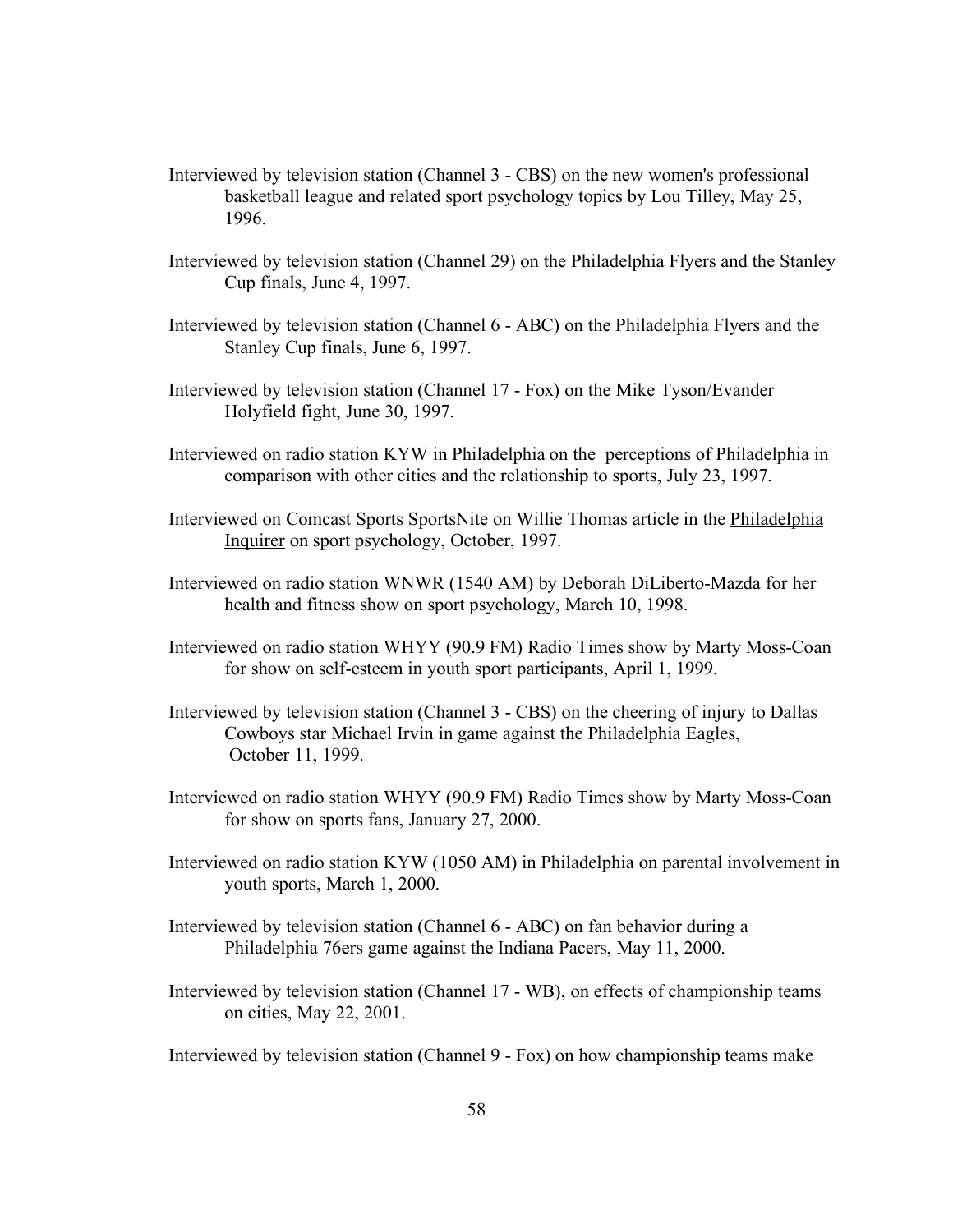cities feel better, May 29, 2001 (repeated on May 30, 2001).

- Interviewed by radio station WRTI for their weekend news segment on Philadelphia sports fans, June 2-3, 2001.
- Interviewed by radio station KYW on Philadelphia sports fans, June 6, 2001.
- Interviewed by television station (Channel 9 Fox) on the Philadelphia 76ers and what they needed to do to win the championship series, June 14, 2001.
- Interviewed by television station (Channel 9 Fox) on psychological effects of the loss of The Philadelphia Eagles in the NFC Championship game, January 20, 2003 (replayed January 21, 2003).
- Interviewed by television station (Channel 6 NBC) on psychological effects of the loss of the Philadelphia Eagles in the NFC Championship game,January 20, 2003.
- Interviewed on radio station 680 The Fan, Atlanta, Georgia, a sports talk radio station, on "Guys Night Out - Therapy Tuesday" about a variety of sports related issues, January 28, 2003.
- Interviewed by television station (Channel 8 Cable) on youth sports, June 10, 2003.
- Fox Affiliate, Milwaukee, WI, interviewed by Ted Perry for piece on Philadelphia Eagles fans before Packers-Eagles playoff game, January 10, 2004.
- Fox 29, Philadelphia, interviewed by Bruce Gordon for piece on the Philadelphia Eagles loss to the Carolina Panthers in the NFC Championship Game, January 19, 2004.
- Comcast SportsNite (Channel 2), interviewed by Neil Slotkin (for Michael Barkann) for piece on Philadelphia Eagles fans and dealing with the loss to the Carolina Panthers in the NFC Championship Game, January 22, 2004.
- Interviewed on radio station WHYY (90.9 FM) Radio Times show by Marty Moss-Coan (guest interviewer: Marc Zumoff) for show on the psychology of running, September 15, 2004.
- Fox Sports Radio, National Network, with David Stein, 8/3/05, talking about Rafael Palmeiro and steroids.
- WHYY Radio, 90.9 FM, (NPR), interviewed by Brenda Jorett on youth sports and parents, April 7, 2006.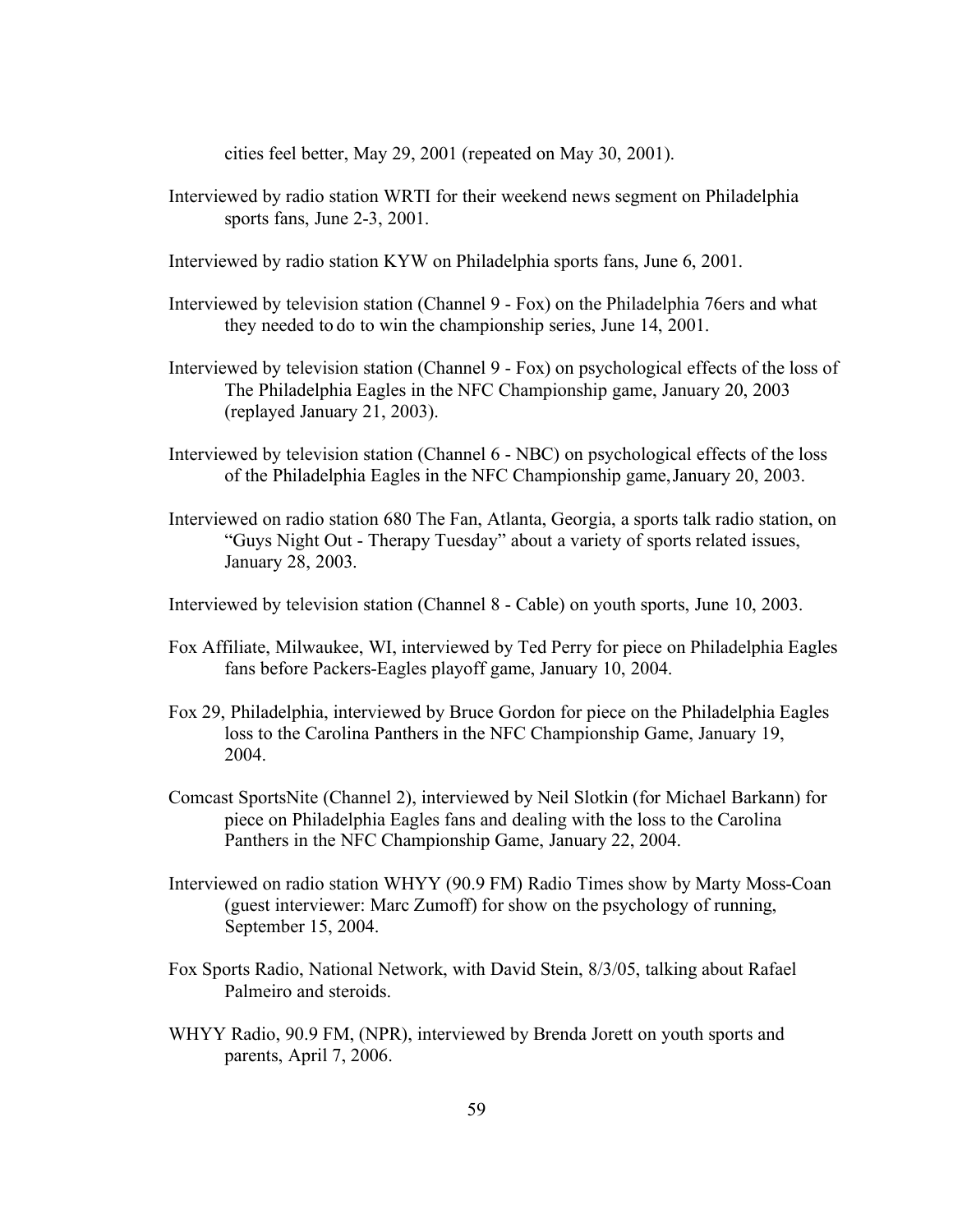- Channel 8 (affiliate of KYW Channel 3) part of panel on "Speak Up" on the Philadelphia Philles' Brett Myers domestic violence case, July 8, 2006
- Washington Post Radio, 107.7 FM, show on youth sport parents, hosted by Jackie Salmon and Hillary Howard, November 1, 2006.
- Comcast (Channel 8), "It's Your Call With Lynn Doyle" show on sports violence, November 27, 2006.
- Comcast (Channel 8), "It's Your Call With Lynn Doyle" show on sports parenting, summer 2007.
- New Hampshire Public Radio, The Front Porch program about running addiction, August 23, 2007.
- Participant on Doctor Radio (Sirius XM), talking about sport psychology and children, July 31, 2009.
- KYW (AM 1060), interviewed about Philadelphia Phillies -New York Yankees World Series, October 26, 2009.
- WHYY interviewed by Megan Kole about overweight students at Lincoln University being required to take a fitness class to graduate, November 26, 2009.
- Appeared on "Navigating Your Life Show" with Dr. Nat Williams, taped June 1, 2010, broadcast by July 9, 2010, on exercise and sport and stress management.
- KYW (Channel 3), interviewed about Philadelphia Phillies by Robin Rieger, October 11, 2010.
- Participant on Sports Medicine Show (Sirius XM), talking About sex testing in athletes, April 28, 2011.
- Participant on Sports Medicine Show (Sirius XM), talking About sports and bullying, November 8, 2013.

Quoted in:

Mirabella, quoted in article on "Staying power," by Judith Newman, September 1993, pp. 134-136.

Men's Health, quoted in article on "The Mind/Body Connection," September 1994, 9(7),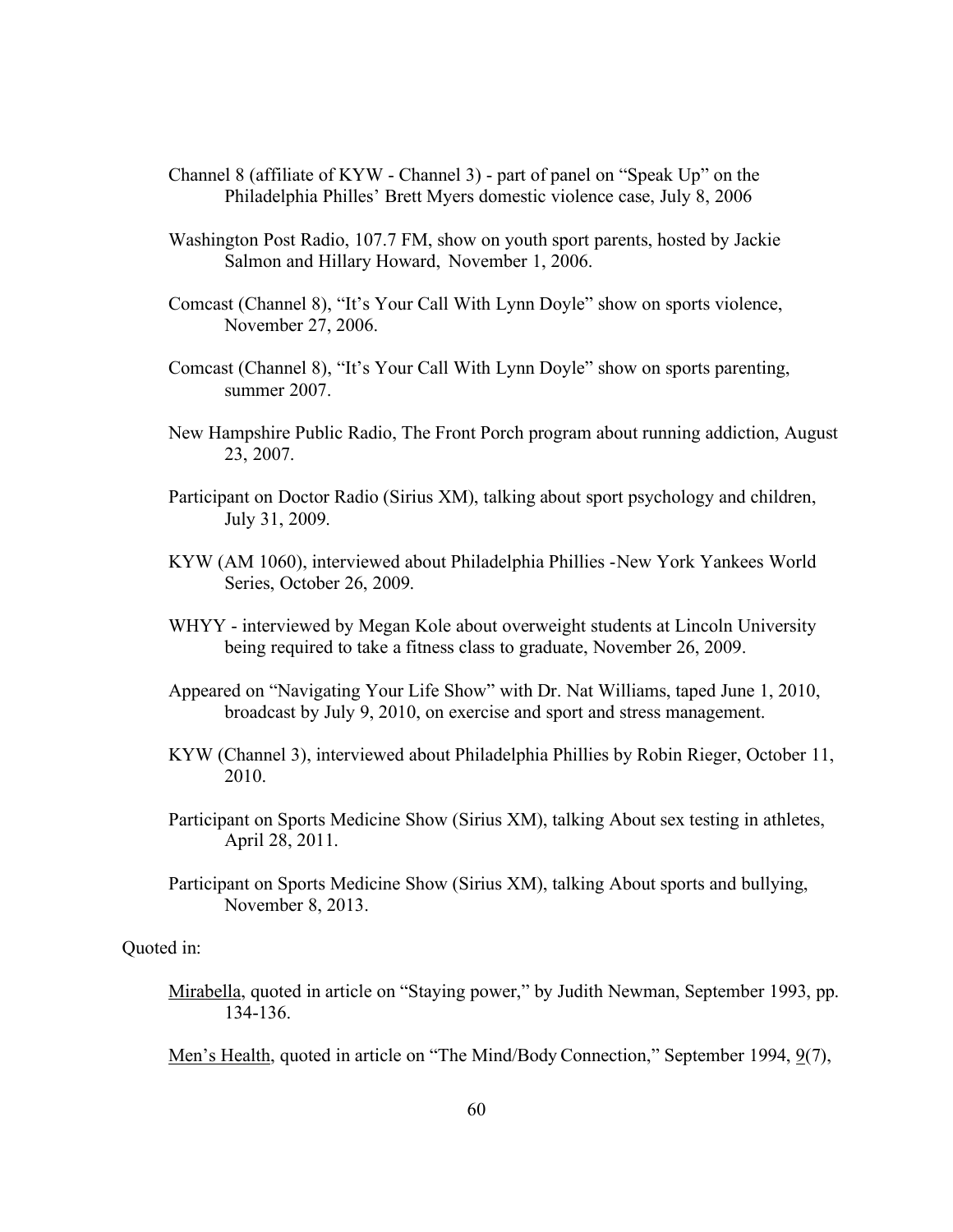pp. 62-69.

- Allure, quoted in article on "Why we don't exercise," by Judith Newman, August 1995, pp. 120-124.
- Men's Health, quoted in article on "Muscles in minutes," August 1997, 12(6), pp. 88, 90-91.
- Runner's World, quoted in article entitled "Breaking through the wall," by Dave Kuehls, on imagery and cognitive strategy use, September 1997, pp. 53-54.
- Philadelphia Daily News article on "Take 'em or leave 'em," October 22, 1997, p. 110.
- Prevention magazine, January 1998, on setting SMART goals.
- Insight (a publication of The Washington Times corporation), article on "Sports Gladiators, Bread and Circuses," August 3, 1998.
- Training & Conditioning article on "Dispensing advice: What do you do when an athlete comes to you with an injury to his or her psyche?" by Guillermo Metz, December 1998, 8(6), 10-17.
- Village Voice, quoted in article entitled Jockbeat: Spree Advice, February 2, 1999.
- Runner's World, quoted in 'article' on "Get out of bed easier," June 1999, 34(6), p. 27.
- Parents magazine, quoted in article entitled "Dream team: Here's how to ensure that your budding athlete will also be a good sport," by Michael Davis, September 1999,  $74(9)$ , 231-232.
- The York Daily Record, quoted in article on youth sports entitled "'I wish they'd just stay home," written by David F. Salter, October 14, 1999, section D.
- New York Runner, quoted in article entitled "Why Run? A crash course in the psychology of a marathon runner," by Jane Darby, November/December 1999, pp. 54-55, 58, 60.
- The East Valley Tribune (Mesa, AZ), and The Reporter (Fond Du Lac, WI), quoted in article on fitness entitled "Hey there, couch - and mouse - potatoes!" Article written by Mark Fuerst, January, 2000.
- www.HealthScout.com, quoted in article entitled "It's not all in the game," about handling adversity (Death and disease) in team sports, written by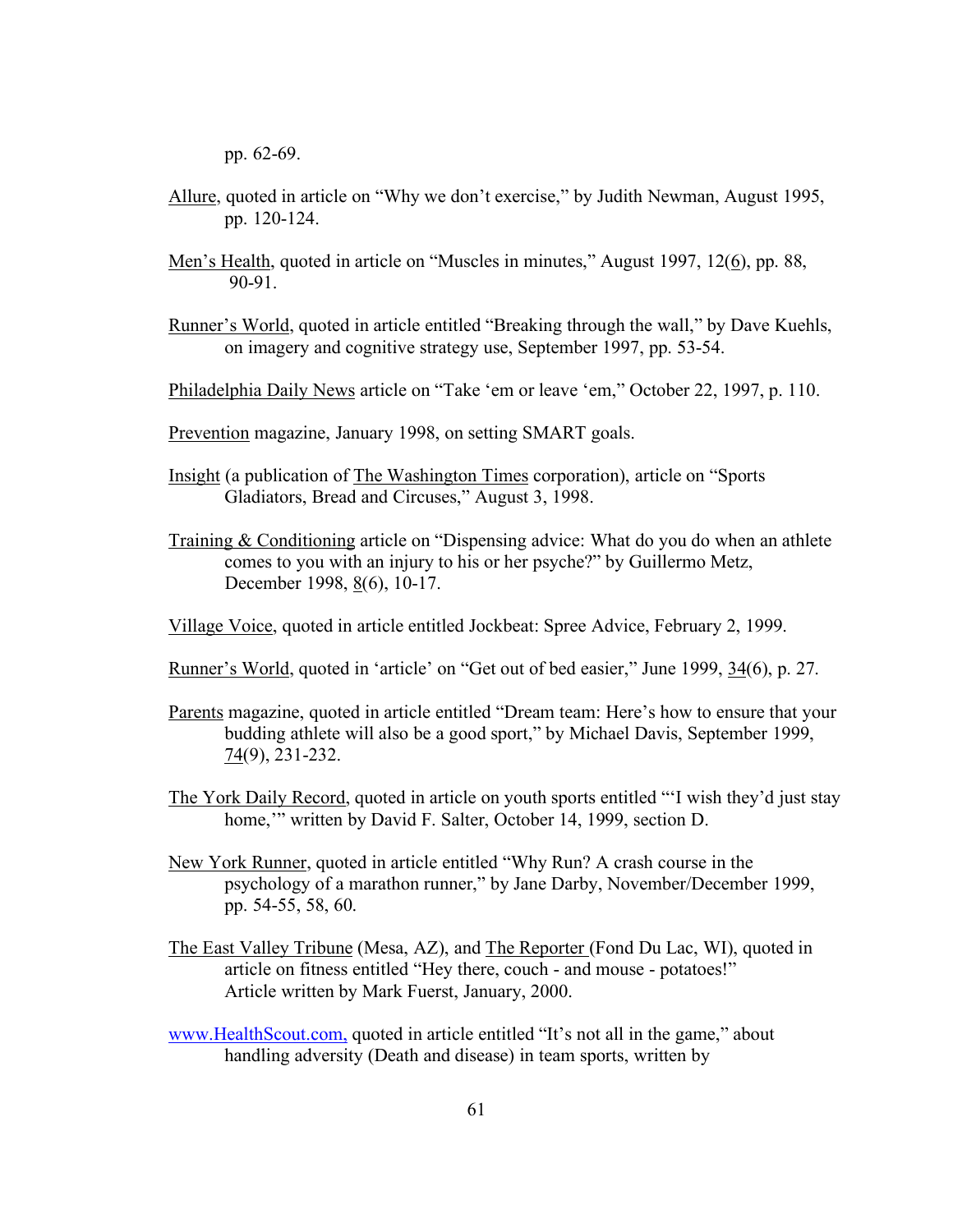Robert Preidt, January 24, 2000.

- Personal Choice Update, quoted in article entitled "Psych Yourself Up for Broad Street," Spring 2000, p. 5.
- Edmonton Journal, quoted in article on youth sports entitled "No screaming, no baiting, no belly painting: Time to practise good manners at your child's game," written by Scott McKeen, March 7, 2000, page E1.
- National Post, quoted in article on youth sports entitled "Children need to tell their Parents when to shut up: Youth sports," written by Scott McKeen, March 9, 2000, p. B5.
- www.HealthScout.com, quoted in article entitled "Take me out of the ball game," about a good sportsmanship program for Little League parents, written by Nancy A. Melville, March 25, 2000.
- www.wellplanet.com, quoted in article on "When bigger isn't better Quest for bigger muscles unhealthy, study says," written by Mark Hoeflich, August 11, 2000.
- Fitness, quoted in article on "How exercise can make you happy," written by Robin Troy, August 2000, pp. 66, 68.
- Muscle & Fitness, quoted in article on "The discipline dividend Muscle growth requires Habitual self-control," written by Dan Handley, August 2000, 61(8), pp. 56, 288
- www.medbroadcast.com, quoted in article entitled "Beating the blues with exercise," written by Claire Sowerbutt, December 30, 2000.
- Philadelphia Daily News, quote in article entitled "Iggles fever hits fans Birds have area abuzz at chances," written by Mark Angeles and Bob Warner, January 6, 2001, pp. 3-4.
- The Philadelphia Inquirer, quoted in article on "Apple of our ire Philly fans just cannot love N.Y.," Written by Frank Fitzpatrick, January 6, 2001, pp. C1 - C4.
- Philly Health and Fitness, quoted in article on "Slippery success: The diary of Shirley George, Part 3," written by Carmen E. Stockdale, February 2001, 6(4), pp. 23, 34-35 (quoted pp. 34-35).

Philadelphia Weekly, quoted in the "Quote of the Week," February 7, 2001, p. 17.

York Daily Record, quoted in article on "Maybe kids are better off without adults,"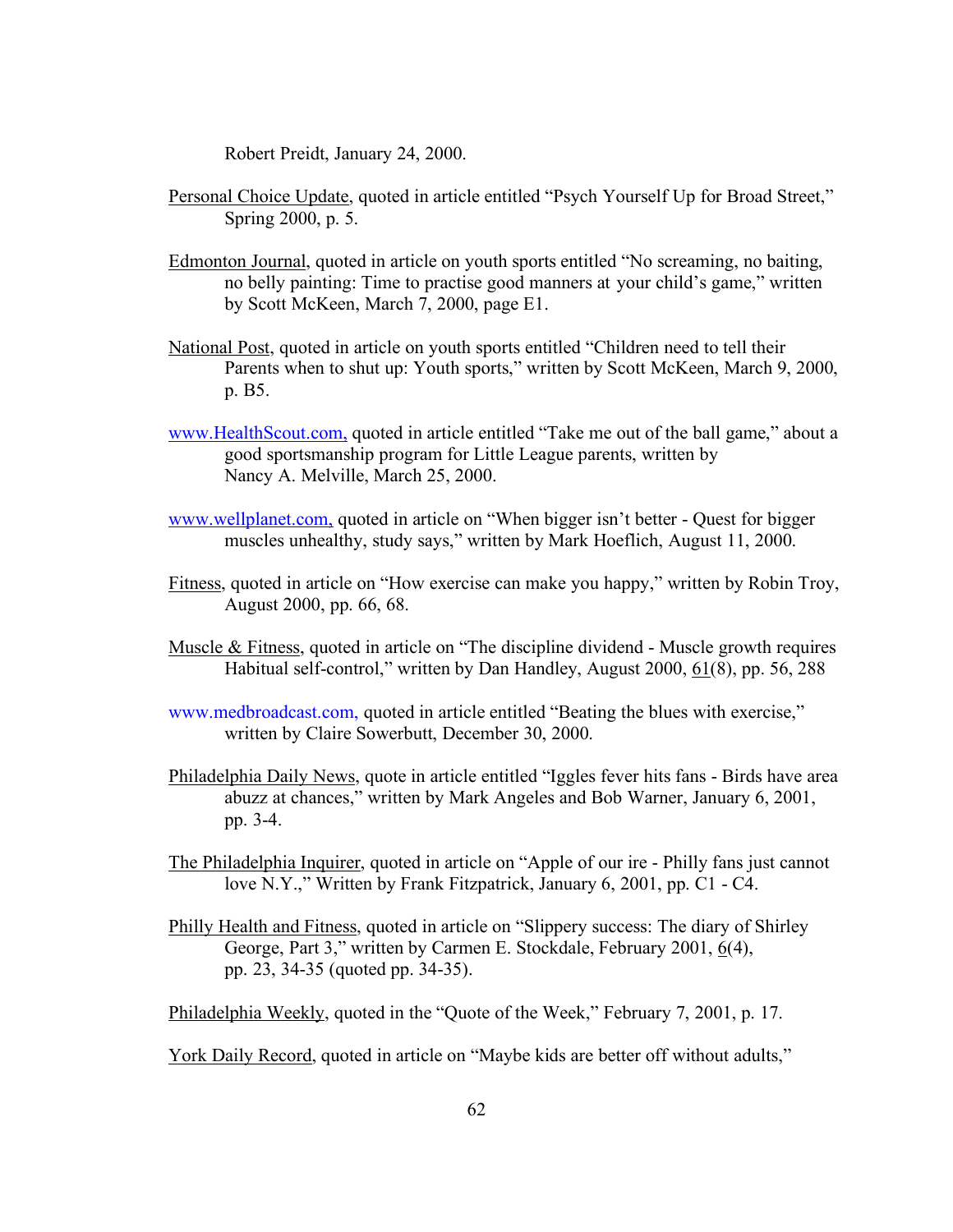written by David Salter, February 15, 2001.

- The Columbus Dispatch, quoted in article on "Varsity green: Money's growing influence on high-school sports raises questions about OHSAA spending Leadership," written by Suzanne Hoholik, March 22, 2001, pp. A1, A5.
- Philadelphia Inquirer, quoted in article on "On Sixers' Bench, a show of support," written by Annette John-Hall, May 26, 2001, p. D4.
- Philadelphia Daily News, quoted in article on "Gritty Sixers suit our town," written by Jim Nolan, June 6, 2001.
- The Philadelphia Tribune, quoted in article on "Understanding a true Philly fanatic," written by Ayana Jones, June 12, 2001, p. 6-D.
- Philadelphia Inquirer, quoted in article on "'Take me out to the ballgame' no hit here," written by Alfred Lubrano, August 19, 2001, pp. A1, A21.
- The New York Times, quoted in column on "Sometimes, children are asked to age too fast," written by Robert Lipsyte, September 2, 2001.
- Erie Times-News, quoted in article on "High adventure: Daring of all ages seek thrill of adventure sports," written by Sarah Trotto, September 4, 2001.
- The New York Times, quoted in column on "Exercise is more than surfing tv," written by Robert Lipsyte, September 9, 2001, p. SP 15.
- Philadelphia Inquirer, quoted in article on "Pro games drop out of sight," written by Frank Fitzpatrick, September 14, 2001, pp. C1, C3.
- Bucks County Courier Times, quoted in article on "Was playing the right thing to do?" written by John Gonzalez, September 16, 2001, p. 3D.
- www.post-gazette.com (online edition of the Pittsburgh Post-Gazette), quoted in article on "Age and the edge," written by Gary Rotstein, November 13, 2001.
- The Record, quoted in article on "Iverson unwittingly offers glimpse into life of contradiction," written by Mike Sielski, May 10, 2002, pp. C1, C5.
- Los Angeles Daily News, quoted in article on "Tyson in need of 'lots' of help," written by Michael Rosenthal, May 13, 2002, no page number (retrieved from on-line edition).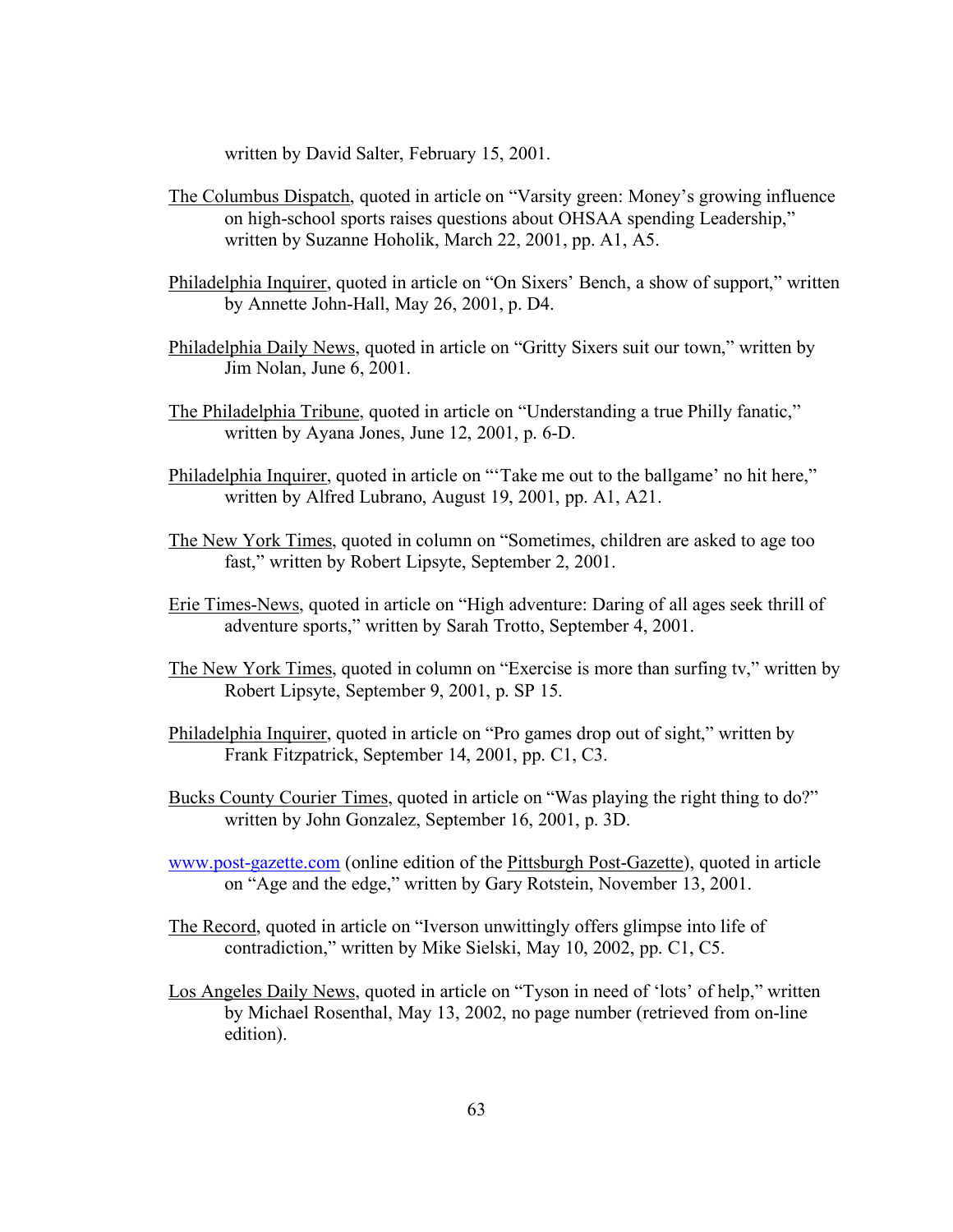- ABCNEWS.com, quoted in article on "Millionaire indulges in pricey adventures could it be better used?" June 30, 2002, from online edition: www.abcnews.go.com/sections/world/DailyNews/fossett020701.html
- Milwaukee Journal-Sentinel, quoted in article on "Soccer mom took team demotion to court" written by Tom Kertscher, July 25, 2002, obtained from online edition, www.jsonline.com/news/metro/jul02/61753.asp
- The Baltimore Sun, quoted in article on "Mom and Dad in huddle, too," written by Mike Klingaman, August 7, 2002.
- Fitness magazine, quoted in article on "Twice the results: Workouts that burn calories and beat the blahs" written by Megan McMorris, August 2002, pp. 19-20.
- Elle magazine, quoted in article on "Physical therapy" written by Rachel Urquhart, about exercises that work for body and mind, September 2002, 43, pp. 320, 322.
- Runner's World magazine, quoted in article on "Mind over matter" written by John Hanc, September 2002, 37(9), pp. 46-47.
- Union College magazine, quoted and featured in article on "The playing fields of the mind" as one of five alumni of Union College working in sport psychology, written by Fran Hall, Fall 2002, pp. 2-5.
- The Philadelphia Inquirer, quoted in article on "Many (painted) faces of fandom" written by Stacey Burling, January 16, 2003, pp. A1, A12.
- The Intelligencer, quoted in article on "Fans pay for their passion" written by Hilary Bentman, January 21, 2003, from online edition: www.phillyburbs.com/pb-dyn/news/30899.html

Above article also appeared in the Bucks County Courier Times, January 21, 2003.

- USA Today, quoted in article on "Super break: One week or two" written by Gary Mihoces, January 21, 2003, pp. C1-C2.
- Parsippany Daily Record, quoted in article on "Lack of byes keeps games tighter" written by Staff Reports/Gannet News Service (taken from USA Today story), January 21, 2003, from online edition: http://www.dailyrecord.com/sports/03/01/21/sports2-superbowl.htm
- Metro newspaper, featured in "Hello There" column, interviewed by Andrew Busch on
- psychological effects of the loss of the Philadelphia Eagles in the NFC Championship Game, January 22, 2003, p. 2.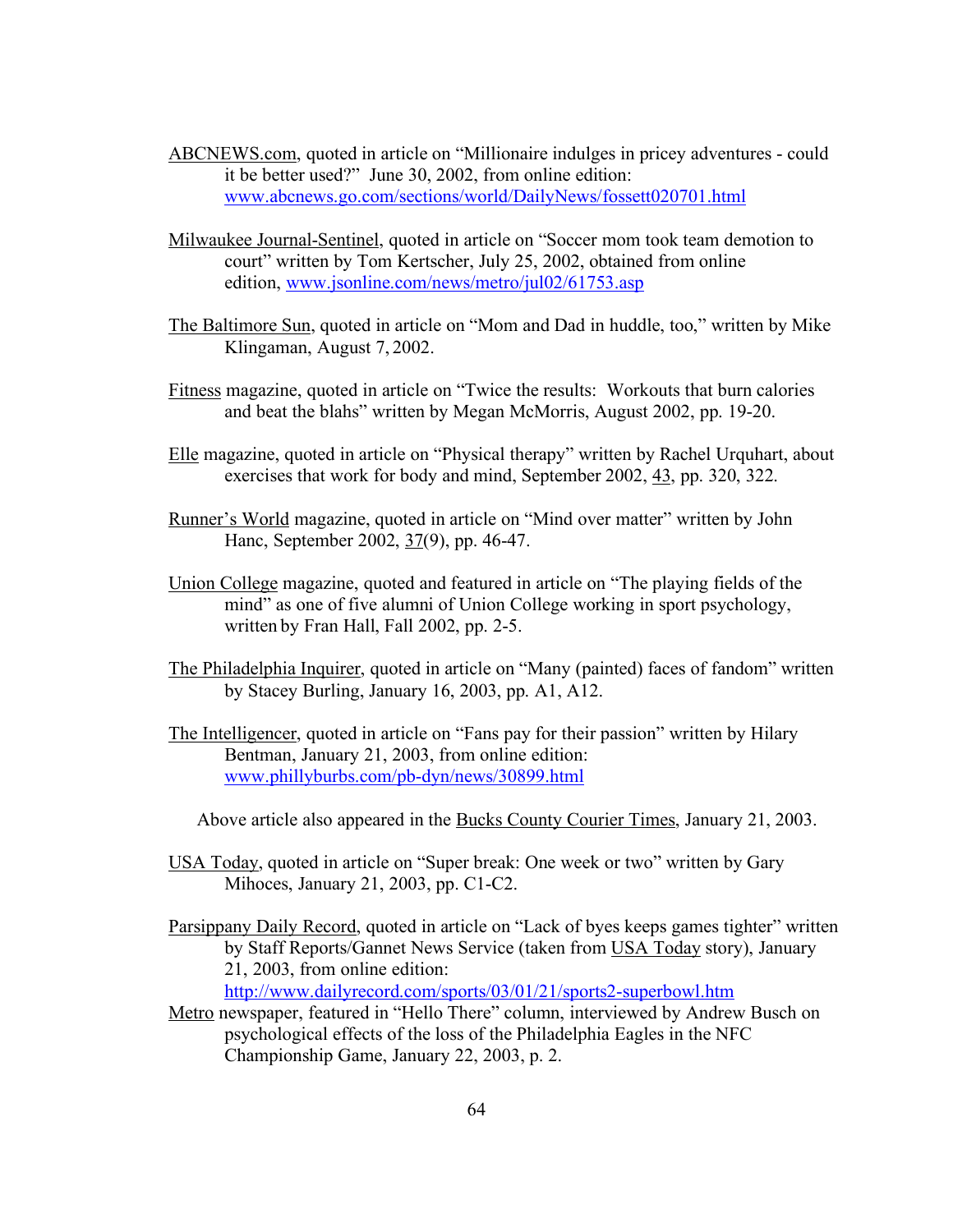Ladies' Home Journal, quoted in article on "Feed a cold, starve a fever" written by Mary Duenwald, on the runner's high, February 2003, pp. 112, 114-115, 118.

The Lansdale Reporter, quoted in article on "Looking at ways to escape war" written by Beth Cohen, on the use of sport to deal with anxiety posed by the war with Iraq, April 9, 2003, from online edition:

http://www.thereporteronline.com/site/news.cfm?newsid=7653146&BRD=2275&PAG=4

Above article also appeared in the Times Herald, Norristown, PA, April 14, 2003.

Fitness, quoted in article on "Life lessons from sports psychologists" written by Lynn Harris, May 2003, pp. 110, 112-113.

New York Newsday, quoted in article on "The Head Game Shrinks: Let the arm do the Talking" written by Michael Woods, on Roger Clemens and his search for victory # 300, June 6, 2003, from online edition:

http://www.nynewsday.com/news/printedition/newyork/nyc-nycclem063320036jun06.story

Florida Today, quoted in article on "Help Available for Addicts" written by Chris Silva, about individuals addicted to fantasy sports leagues, June 28, 2003, from on-line edition:

http://www.floridatoday.com/!NEWSROON/sportstoryA4266A.htm

The Bergen Record, quoted in article on "The world's best athlete" written by Jay Lawrence, about Lance Armstrong, July 5, 2003, from on-line edition: http://www.northjersey.com/page.php?qstr=eXJpcnk3ZjcxN2Y3dnFlZUVFeXk2JmZnYmVsN2 Y3dnFlZUVFeXk2Mzk5MzI4

Parents Express, quoted in article on "Good sport or poor sport? How your behavior affects the way your child copes with competition" written by Betsy Dru Teco, September 2003, p. 15.

Philadelphia Metro, quoted in "Hello There" section on the World Series, October 23, 2003, page 2.

Bucks County Courier Times, quoted in article on "Cool it, Fans! As competition heats up in high school sports, more and more spectators are losing their cool" by Jennifer Wielgus, November 26, 2003, pp. 16-17. Also found in article on "Parents increasingly out of control in youth sports" written by Jennifer Wielgus, November 28, 2003, found at web site:

http://www.phillyburbs.com/pb-dyn/news/108-11282003-203700.html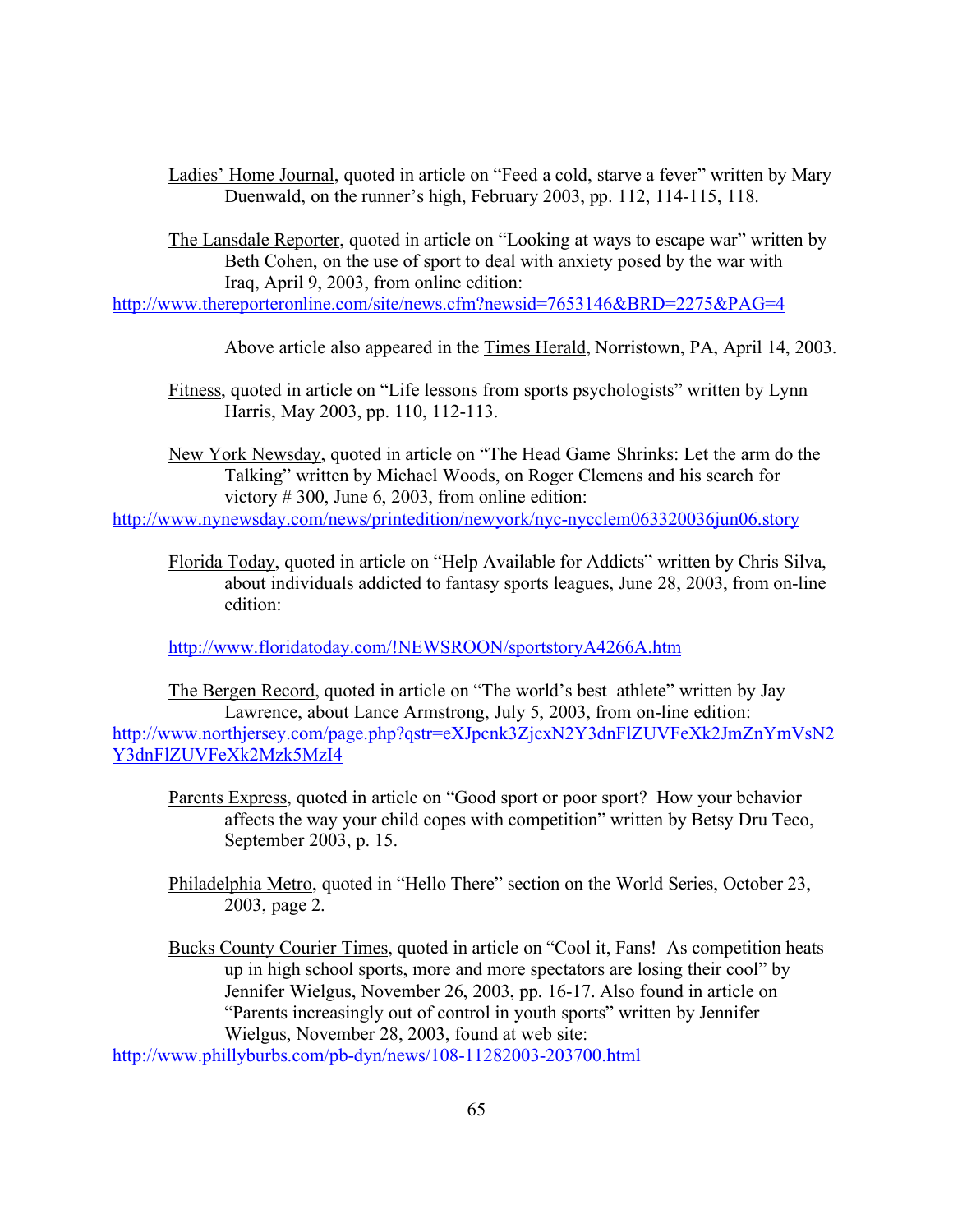Palm Beach Post, quoted in article on "Locker room talk: Harmless or hateful?" written by Charles Elmore, December 21, 2003, found at web site: http://www.palmbeachpost.com/sports/content/auto/epaper/editions/Sunday/sports\_f35e1371378 6c1761030.html

Runner's World, quoted in article on "Run healthy all year: Presenting 52 expert tips for running, eating, and feeling better throughout 2004" written by John Hanc, Dave Kuehls, and Martha Schindler, January 2004, 39(1), pp. 40-45.

The Reporter (Lansdale, PA), quoted in article on "Tried and true Eagles fans" written by Christopher Witkowsky, January 15, 2004, found at web site: http://www.thereporteronline.com/site/news.cfm?newsid=10811263&BRD=2275&PAG=461& DEPT\_ID=495527&RFI=8

The Times Herald (Montgomery County), quoted in article on "Superstitions in sports" written by Katie O'Connor, January 17, 2004, found at web site: http://www.timesherald.com/

Philadelphia Metro, quoted in "Hello There" section on the Philadelphia Eagles, January 20, 2004, page 2.

The Washington Times, quotes in article on "Get off the bus" (on bandwagon jumpers in sports) written by Patrick Hruby, March 9, 2004, found at web site: http://www.washingtontimes.com/sports/20040309-123016-1477r.htm

Newsday, quoted in article entitled "No pain, no gain? No way: Work out smarter, not harder, new research shows" written by John Hanc, March 9, 2004, found at web site:

http://www.newsday.com/news/health/ny-lshealth3700209mar09,0,7699906.story?coll=nyhealth-headlines

SI.com, quoted in article on "NBA takes away Sura's stat-padded triple-double" by Associated Press reporter, April 13, 2004, at following websites (and picked up by a number of newspapers):

http://sportsillustrated.cnn.com/2004/basketball/nba/04/13/bc.bkn.sura.striple.dou.ap/index.html

Philadelphia Style, quoted in article entitled "Power Lunches" written by Jennifer Goldstein, May/June 2004, pp. 156-158.

The Record, quoted in article on "Walking it out, talking it out" by Abigail Leichman, May 9, 2004, found at web site:

http://www.northjersey.com/page.php?qstr=eXJpcnk3ZjcxN2Y3dnF1ZUVFeXkyJmZnYm...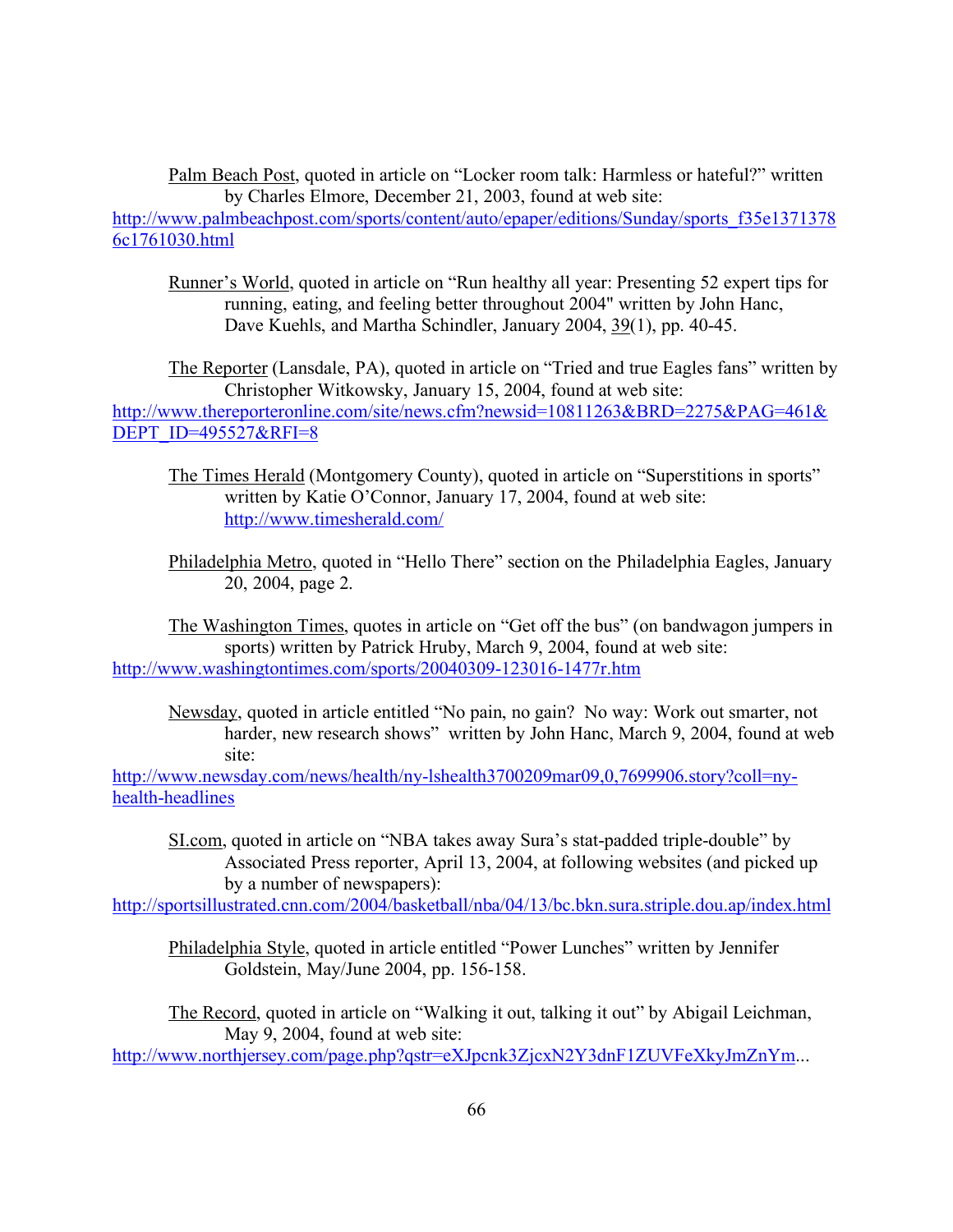- Jewish Exponent, quoted in article entitled "Stressed for Success: Kids feel the heat, as games get rough" by Brian Schwartzman, May 13, 2004, pp. 1, 10.
- The Temple News, quoted in an article on "Choosing sports over education" by Dan Murphy, October 8, 2004, p. 10.
- The Intelligencer, quoted in an article on "Lights too bright? High school football under microscope with movie's release" by Drew Markol, October 8, 2004, pp. C1, C5.

The Sacramento Bee, quoted in an article on "Tough talk: Chris Webber declares that the Kings need to be stronger mentally; achieving that will be difficult, sports psychologists say" by Sam Amick, October 25, 2004, found at web site: http://www.sacbee.com/content/sports/story/11210907p=12126702c.html

New York Runner, quoted in an article on "Running buddies: There's nothing quite like a Friendship forged on the run" by John Hanc, Fall 2004, 55(4), pp. 27-29.

Metro newspaper, quoted in article on "Psychologist: Be optimistic" by Andrew Busch, on psychology of fans, January 14-16, 2005, p. 23.

The Trenton Times, quoted in article on "Through sports psychology, athletes are gaining ..." by Craig Haley, January 18, 2005, found at web site: http://www.nj.com/sports/times/index.ssf?/base/sports-10/1106039141242143.xml

Bucks County Courier Times, quoted in article on "It's one, two, three strikes and pout" on youth sports, by Jo Ciavaglia, August 15, 2005, found at web site:

http://www.phillyburbs.com/pb-dyn/news/108-08152005-527901.html

Bucks County Courier Times, quoted in article on "This week will put Philly fans to the test" on Philadelphia fans, by Mike Sielski, May 9, 2006, found at web site: http://www.phillyburbs.com/pb-dyn/news/256-05092006-653468.html

Trail Runner, quoted in article on "Gotta have it: Can you get too much of a good thing" on addiction to running, by Tim Sprinkle, May 2006, issue 39, pp. 18, 20-21.

The New York Times, quoted in article on "Why some athletes crack, and others don't" on Zidane head butt in the World Cup soccer final, by Henry Fountain, May 16, 2006, found at web site:

http://www.nytimes.com/2006/07/16/weekinreview/16fountain.html?r+1&oref=slogin

Bucks County Courier Times, quoted in article on "Just a WIFF of athleticism" about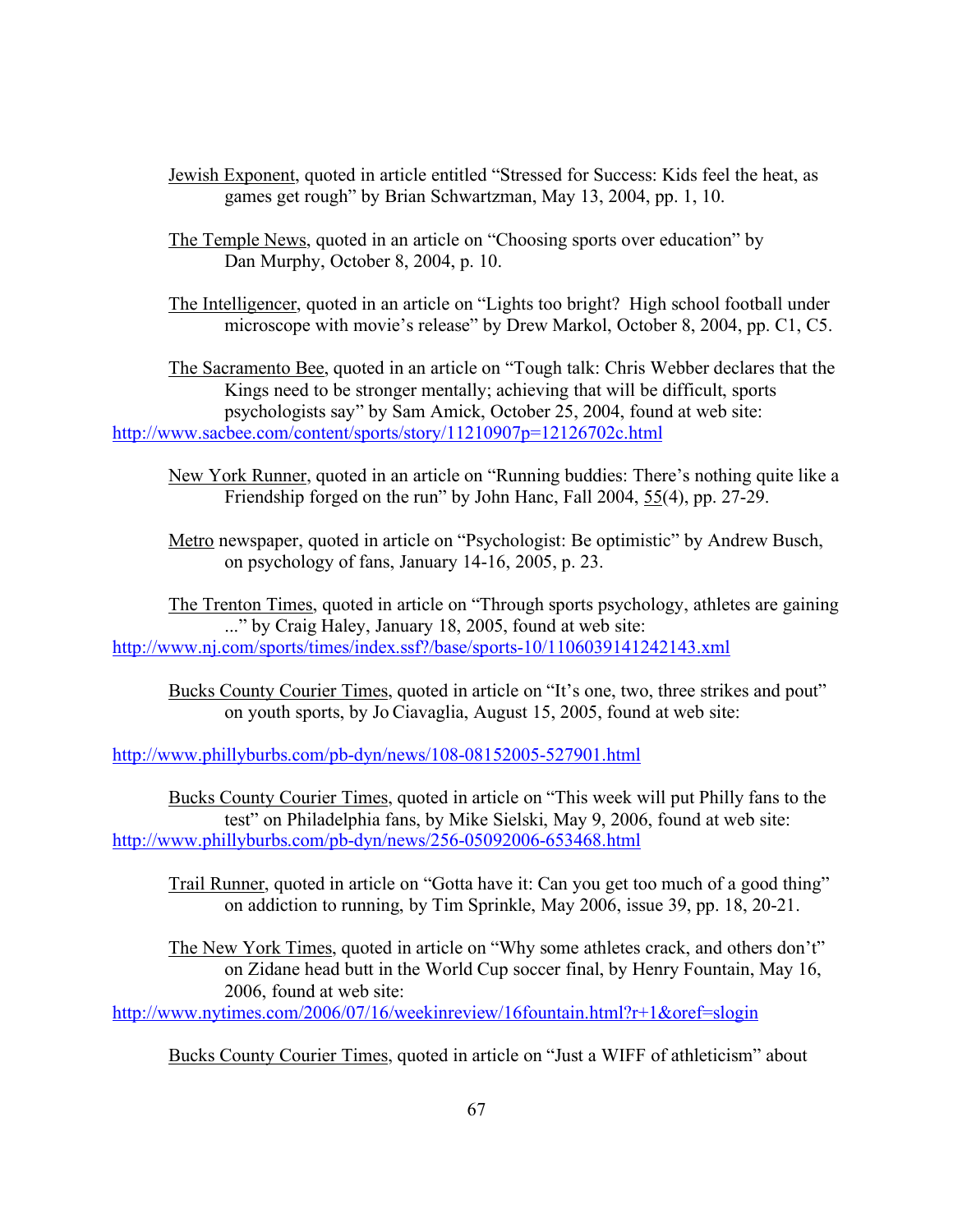wiffleball, by Ben Finley, August 4, 2006, found at web site: http://www.phillyburbs.com/pb-dyn/articlePrint.cfm?id=693357

- Jewish Exponent, quoted in article on "The 'L' word: Philly fans are used to losing but how does it affect their behavior post-game?" by Frank Rosci, August 24, 2006, p. 37.
- Metrokids Philadelphia, quoted in article on "Body wise sports trainers advise families: Don't overdo it!" by June Portnoy, 17(9), pp. 18-19.
- Experience Life, quoted in article on "Train your brain" by Hope Hamashige, November 2006,  $8(9)$ , pp. 68-69.
- Philadelphia Style magazine, quoted in article on "Too much of a good thing" by Lindsey Aspinall Getz, about exercise addiction, May/June 2007, 9(3), 162-165.
- LancasterOnline.com, quoted in article on "The name of the game is confidence" by Linda Espenshade, May 21, 2008, http://articles.lancasteronline.com/local/4/221781
- AmNY.com, quoted in article on "Att Tabloid Yankees and Mets Teams" by Pete Catapano, July 15, 2008, http://www.amny.com/news/local/am-
- Popular Science, quoted in article on "Getting into the zone" by Steven Kotler, August 2008, 273(2), p. 41.
- Runner's World, quoted in article on "Think well: mental strategies to avoid (deal with) injury" by John Hanc, March 2009, p. 54.
- Runner's World, quoted in article on "Train your brain" by Gigi Douban, April 2009, pp. 45-46.
- Bucks County Courier Times, quoted in article on "Woman seeking tickets gets her wish" by Ben Finley and Rachel Canelli, October 29, 2009.
- Men's Life Today, interviewed for an article on "Be Your Alpha Best" by John Hanc, November 14, 2009.

The Wall Street Journal, quoted in article on "For 'mega marathoners,' the race is on - to run more races" by Neil King, November 18, 2009. At: http://online.wsj.com/article/SB125849597789952679.html

*Fitness* magazine, quoted in article on "Motivation makeover" by Jan Sheehan, May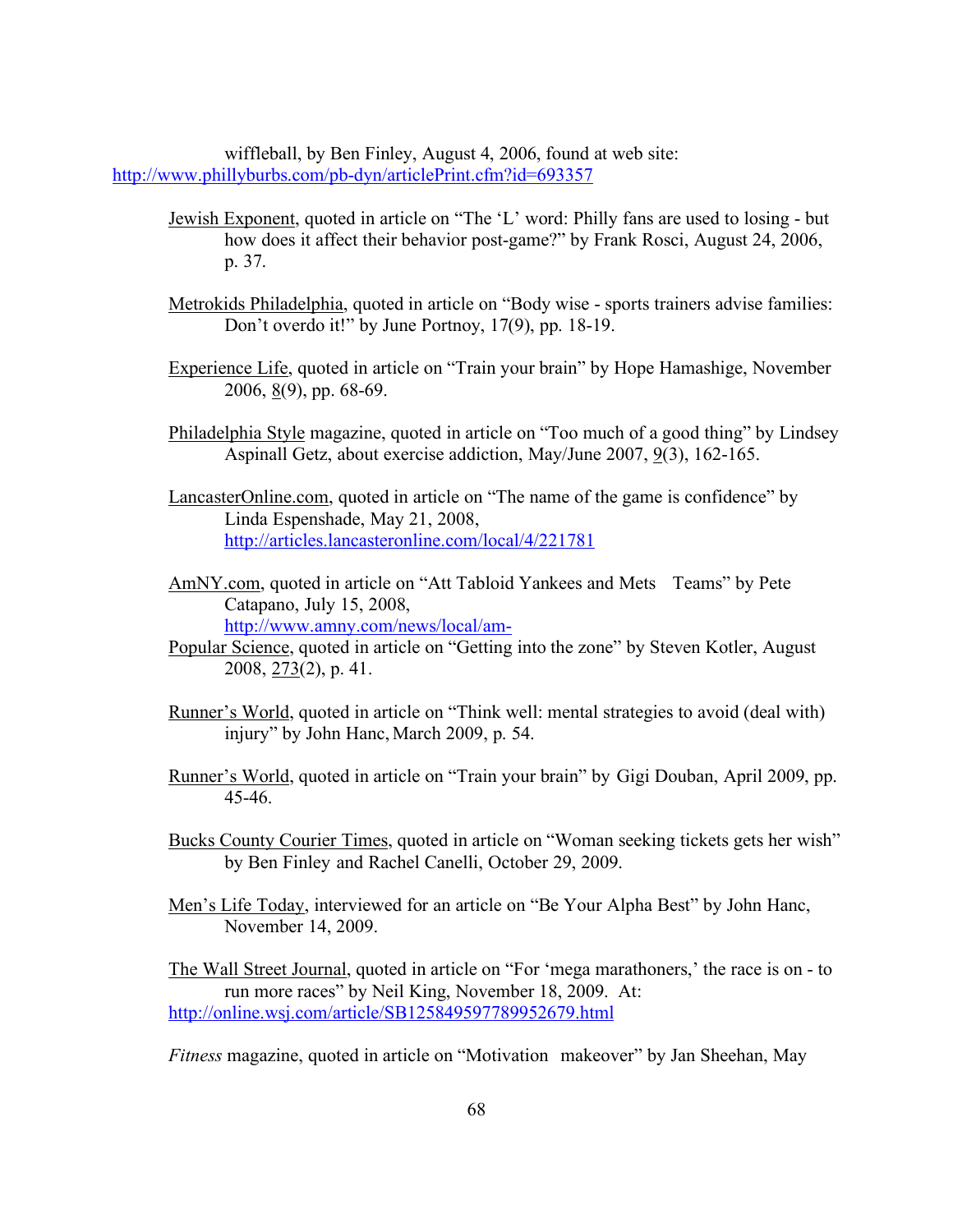2010, issue number 5, pp. 131-137.

- Runner's World, quoted in article on "Extreme makeover: Running edition" by John Hanc, January 2011, p. 76.
- Women's Health, quoted in article on "Deaf to danger" by Paige Greenfield, June 2011, pp. 66, 68-70.
- *Monitor on Psychology*, video link for American Psychological Association, for article on "The exercise effect" by Kirsten Weir, December 2011, *42*(11), pp. 48-52.
- *Alaska Airlines Magazine*, quoted in article on "Training like a pro" by Andrea Berninger Thomas, June 2012, pp. 155-156, 158.
- *The New York Times*, quoted in article on "Exaggerating your race results" by Gina Kolata, September 17, 2012.
- *The Wall Street Journal*, quoted in article on ultradistance running, December 3, 2013.
- *Running Times*, quoted in article on "How to handle a head case" by Liam Boylan-Pett, March/April 2015, pp.36-37.

*Philadelphia Inquirer*, quoted in an article on the Broad Street run entitled "An Early Rush on Broad Street," by Jeff Gammage, May 4, 2015, pp. A1, A8 http://www.philly.com/philly/health/sportsmedicine/broad-streetrun/20150504\_Broad\_Street\_runners\_shake\_off\_winter\_blues.html

*Competitor.com*, quoted in article on "Feeling Blah Before a Workout or Race? No Worries!, by Brad Stulberg, 6/25/2015. http://running.competitor.com/2015/06/training/not-feeling-great-before-a-

workout-or-race-no-worries\_130244

*The New York Time*s, quoted in article by John Hanc entitled "When Amateur Ironmen Pay for the Elite Treatment," February 12, 2016, http://nyti.ms/20sSM42

*The Philadelphia Inquirer*, quoted in an article by Diane Stopyra entitled "'You're a psycho': Surfers flock to Jersey Shore beaches in the dead of winter to ride the waves," January 3, 2019, http://www.philly.com/life/surfing-southjersey-winter-20190103.html

# **Association Volunteer Activity:**

Association for the Advancement of Applied Sport Psychology (AAASP), Executive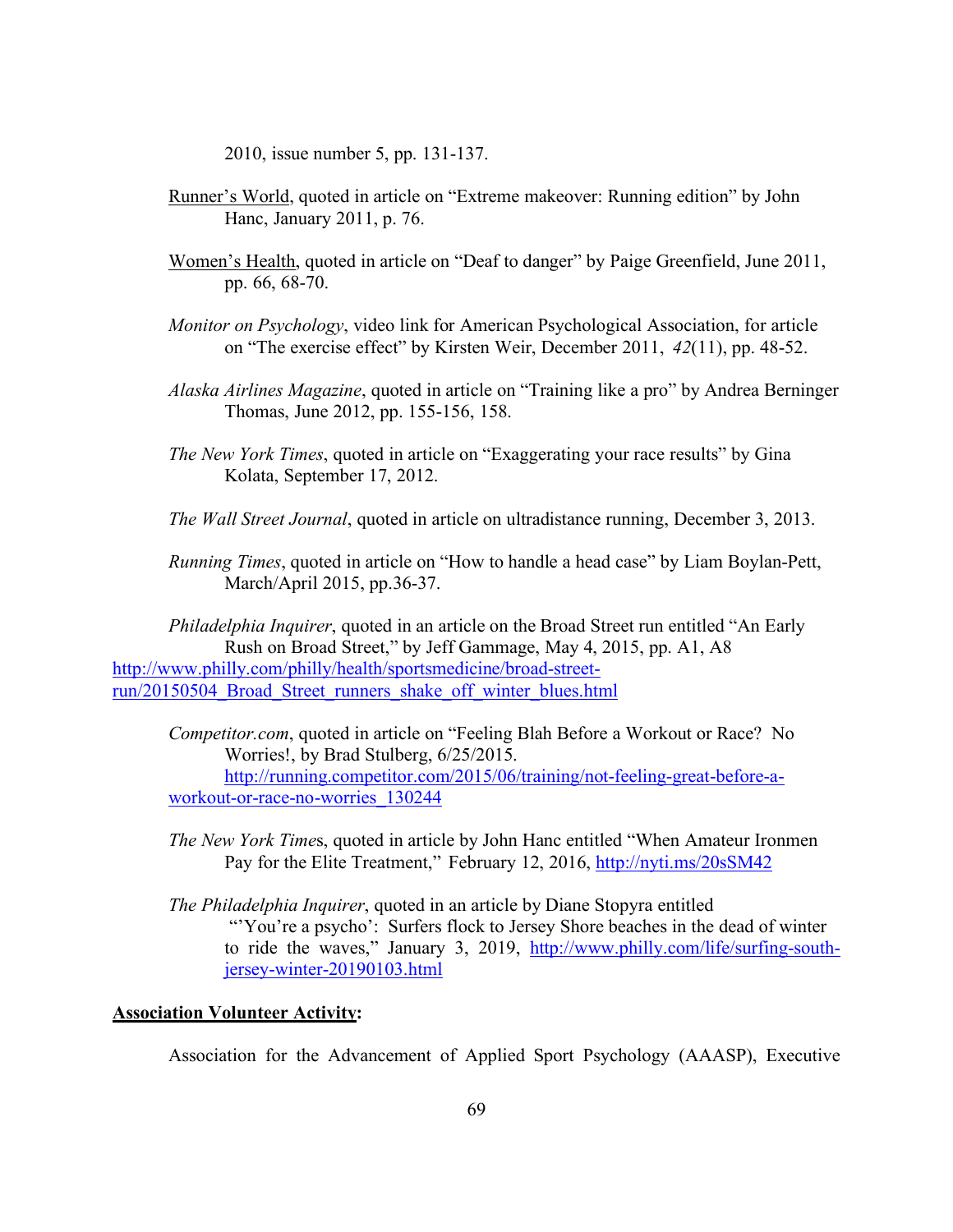Board member, Chairperson, Health Psychology Committee, 1985-1988. President-Elect, 1990-91, President, 1991-92, Past-President, 1992-93.

- Reviewed abstracts submitted for presentation for Division 47, the Division of Sport, Exercise and Performance Psychology, American Psychological Association, for 1987, 1990, 1993, 1995, and 2019 annual conferences.
- Elected Chairperson of the Sport Psychology Council, a council of associations with focus upon/interest in sport psychology, 1993-2003.
- Member, Human Diversity Committee, Association for the Advancement of Applied Sport Psychology, 1993-2001. Chairperson, 1995-1996.
- Member, Continuing Education Committee, Association for the Advancement of Applied Sport Psychology, 2001-2003. Co-chairperson, with Emily Roper, 2002-2003.
- Member, Graduate Education and Training Committee, Association for the Advancement of Applied Sport Psychology, 1998-2001.
- Chairperson, Graduate Program Committee, Association for Applied Sport Psychology, 2002-2015.
- Member of the Research Committee of the Eastern District Association (EDA) of the American Alliance for Health, Physical Education, Recreation, and Dance, 1994-1997.
- Reviewed abstracts submitted for presentation for the Research Consortium of the American Alliance for Health, Physical Education, Recreation, and Dance (now SHAPE America – Society for Health and Physical Educators), for the 1996, 2007, 2010, 2012, 2014, and 2018 annual conferences.
- Reviewed abstracts submitted for presentation for the FEPSAC (European Federation of Sport Psychology) 2015 Conference in Bern, Switzerland.
- Reviewed abstracts submitted for presentation for the annual conference of the Association for Applied Sport Psychology (AASP): 2013, 2015, 2016, 2017, and 2018 conferences.
- Elected President, Division 47 (Exercise and Sport Psychology), of APA (American Psychological Association). President-Elect, 2008-2009, President, 2009-2010, Past-President, 2010-2011.

Participated in Mentorship Match Program with AASP (Association for Applied Sport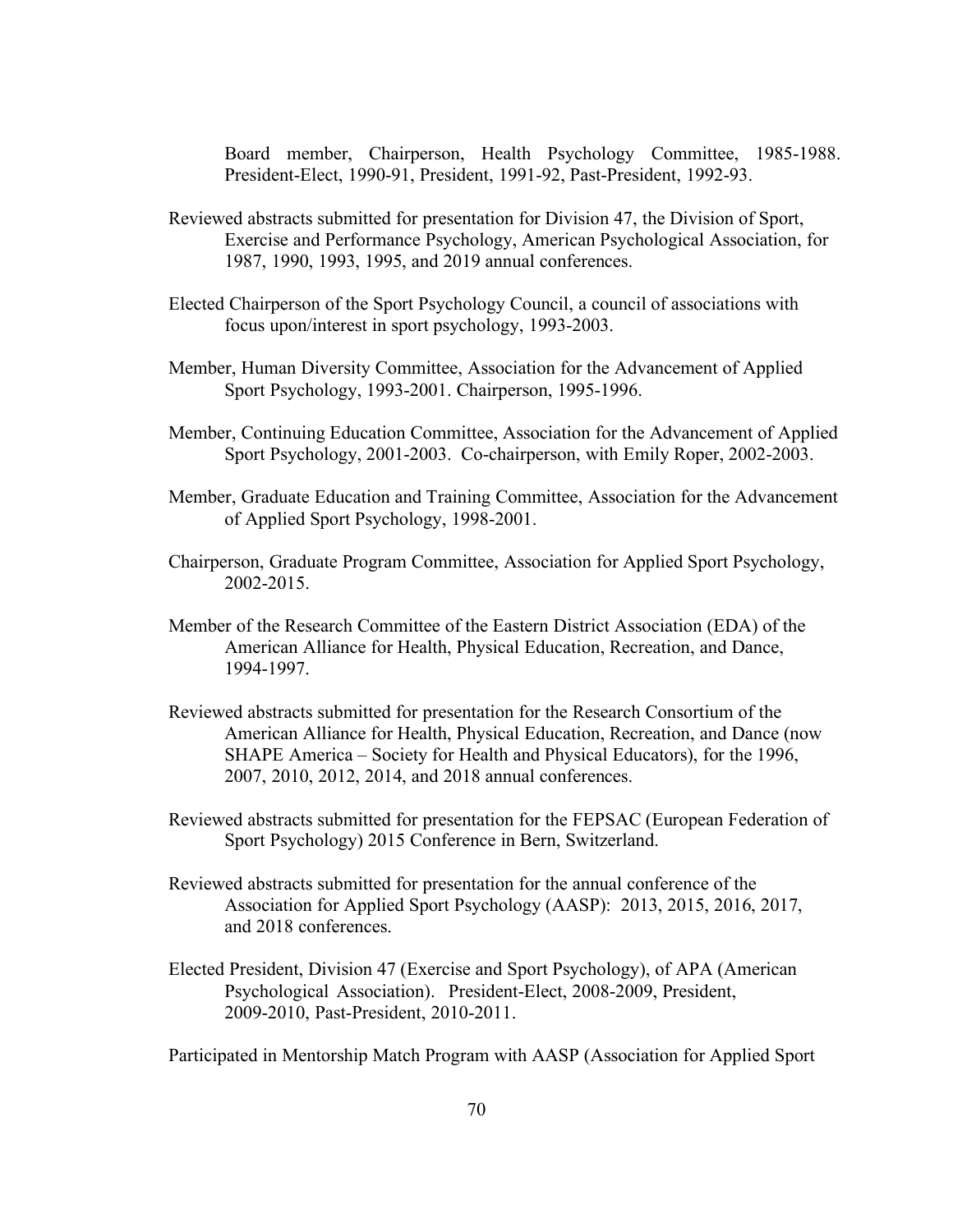Psychology), 2009-2015. Mentored Erica Woekel, Oregon State University. Mentored Eric Carlson, Argosy University.

- Chairperson, Dorothy Harris Memorial Award Committee, Association for Applied Sport Psychology, 2011-2014. Member, 2015-present.
- Member, Finance Committee, Association for Applied Sport Psychology, 2011-present.
- Chairperson, Association for Applied Sport Psychology Foundation Committee, 2012- 2019. Member, 2019-present.

### **Consulting**:

Served as Editor in assisting Senior Medical Writer for www.americasdoctor.com in editing articles for the web site and for contractual work (Wal-Mart series of articles on medical topics), October 1999 - February 2000.

# **Other:**

- Member, New York City Marathon "Psyching Team" group of approximately 40 psychologists, psychiatrists, and other mental health professionals who provide psychological counseling services for runners at the New York City Marathon, November, 1990, 1991, 1993, 1994.
- Philadelphia Marathon "Head Coach" member, group of approximately 25 psychologists and other mental health professionals who provided psychological counseling services for runners at the Philadelphia Marathon, December 1994.
- Participated in National Collegiate Athletic AssociationYES Clinic for 183 adolescent field hockey players. Served as supervisor/assistant for life skills clinics provided for players. Temple University, Philadelphia, PA, November 5, 1995.
- Serve as List Coordinator for SPORTPSY the exercise and sport psychology bulletin Board on the Internet. Initiated 1989. Approximately 1800 members as of October 2018
- Copy edited book Soul Graffiti: Stories That Inspire Action, written by Joe Powers, January 2004.
- Served as a facilitator at Speak Up! On Sports, The Haverford School, Haverford, PA, February 25, 2016.
- Participated in Temple University Upward Bound Career Panel, Temple University,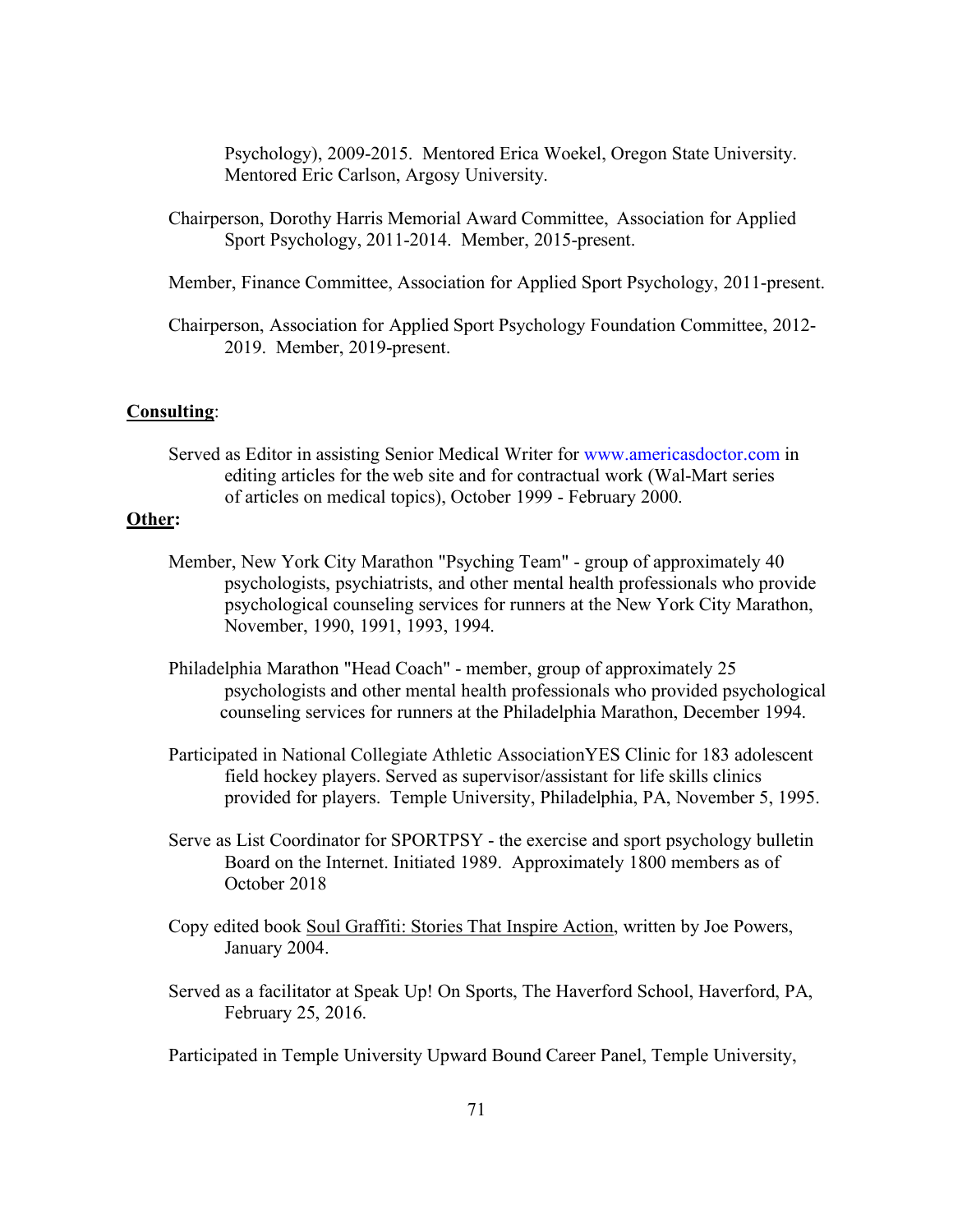March 23, 2016.

Participated in Philadelphia Marathon Expo booth for sport psychology services, November 2017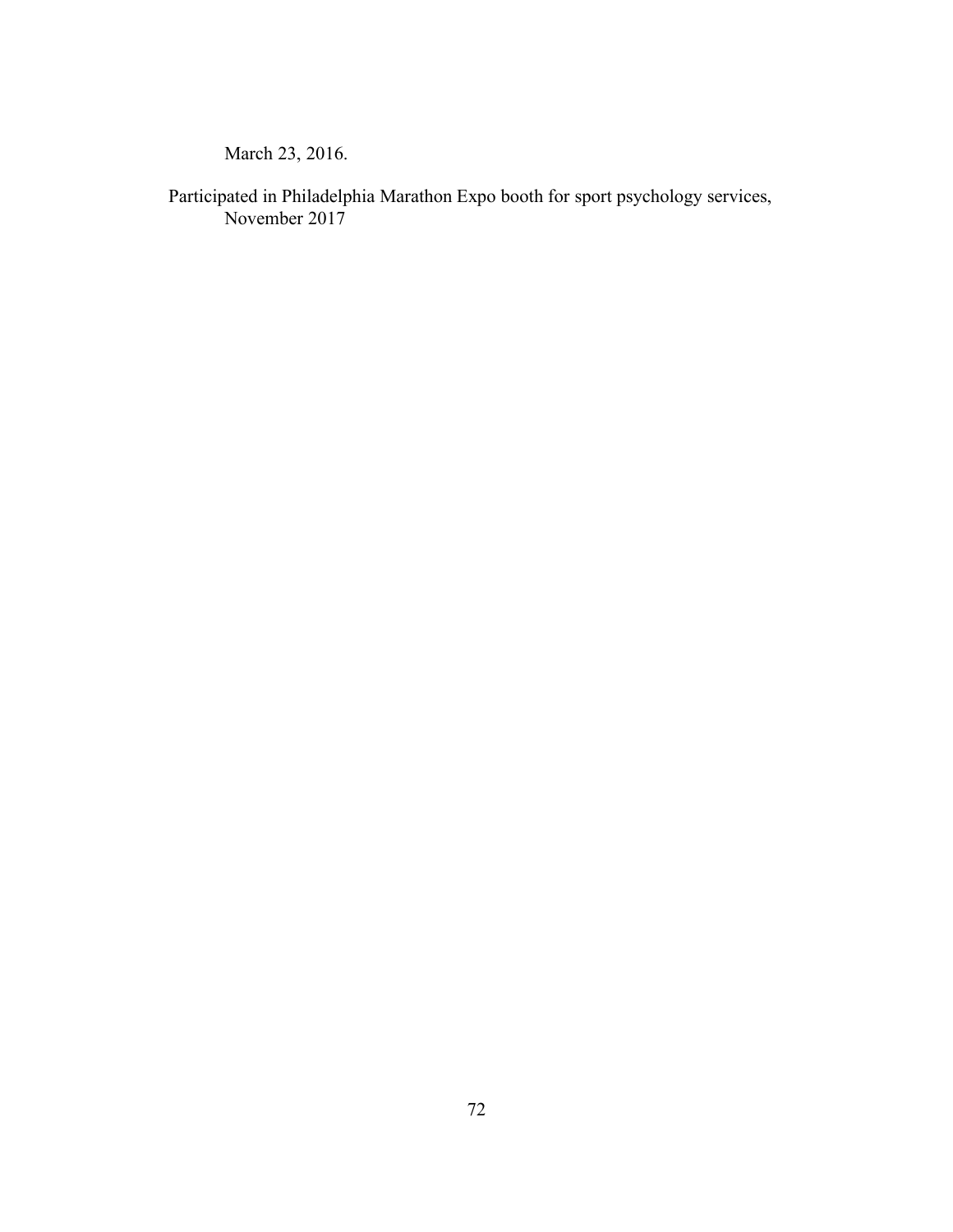# Temple University

## **Teaching**

- KIN 1: Introduction to Human Movement
- PE 18: Fitness for Life
- KIN 3296: Social Psychology of Kinesiology
- KIN 4282: Independent Study
- KIN 9402: Psychology of Human Motivation and Development
- PE 531: Sport and Theories of Psychological Processes
- PE 534: Exercise and Mental Health
- KIN 9405: Psychosocial Interactions and Skilled Performance
- KIN 9406: Psychosocial Testing in Exercise and Sport Psychology
- KIN 709: Internship in Physical Education
- KIN 903: Research Design
- KIN 910: Mentored Research I
- KIN 8500: Seminar in Kinesiology
- KIN 9901: Research Methods in Kinesiology
- KIN 9882: Supervised Research

\*\*\*\*\*\*\*\*\*\*\*\*\*\*\*\*\*\*\*\*

## Service

Department of Kinesiology (formerly Physical Education)

Member, Ad Hoc Committee on recommendations for the job description for the Oxendine position, August/September 1989

Member, Search Committee for:

Motor Learning/Motor Control position, 1989-90 Curriculum & Instruction position, 1992-93 Athletic Training positions, 1998-99 Exercise Physiology position, 1999-2000 Four positions, 2005-2006 Exercise and Sport Psychology position, 2006-2007 Chairperson position, 2012-2013 Integrative Exercise Physiology and Neuroscience positions, 2013-2014 Integrative Exercise Physiology position, 2014-2015

Member, Personnel Committee:

1989-1990: Secretary

1990-1991: Chairperson and Secretary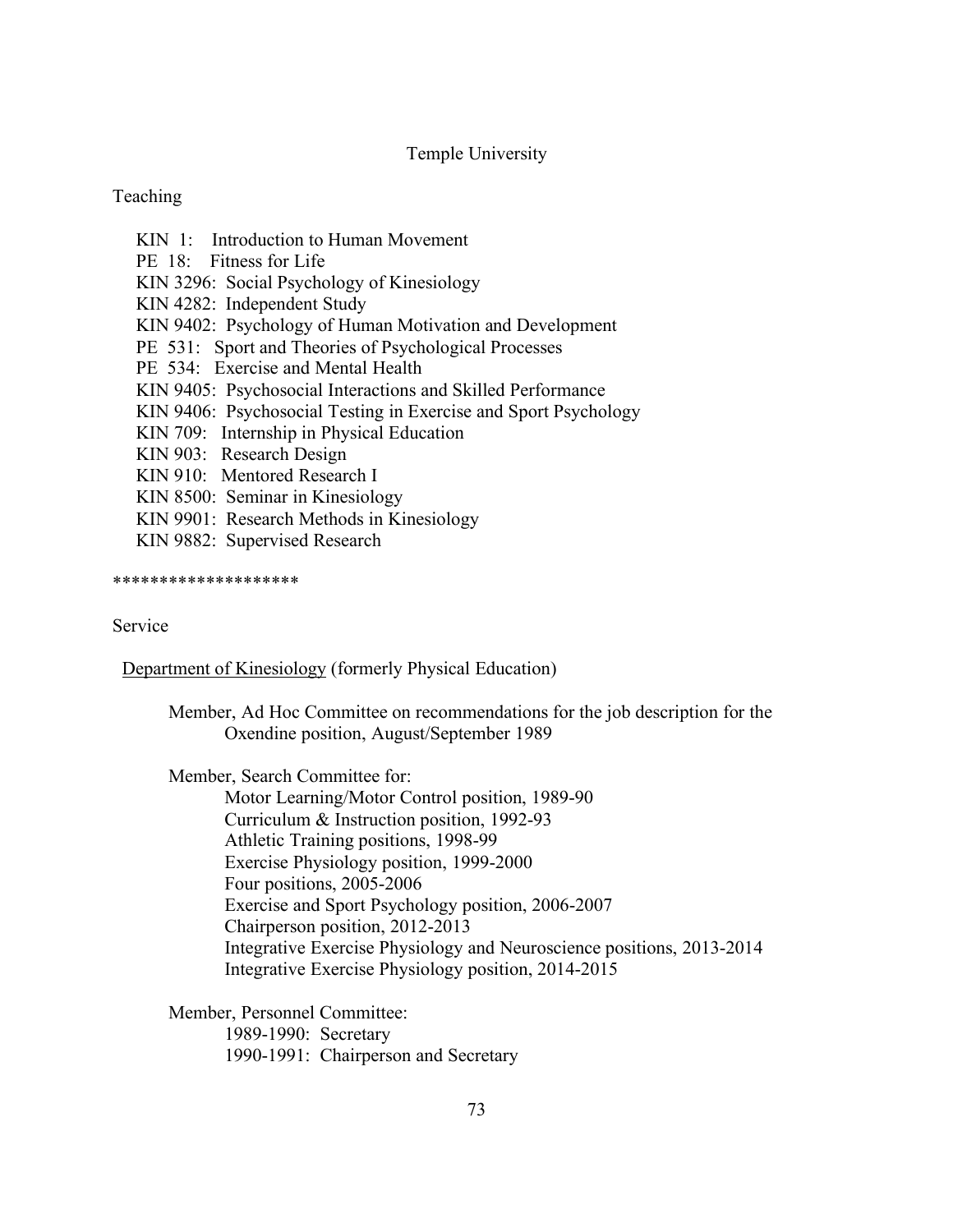1993-1994: Feedback Committee 1994-1995: Member 1995-1996: Feedback Committee 1996-1997: Member 1998-1999: Chairperson 1999-2009: Member

Member, Long Range Planning Committee: 10/89-6/91: Recorder

Member, Biokinetics Research Laboratory

Member, Departmental Human Subjects Review Committee

Representative from Department to Paley Library,1996-2000

Ombudsperson, 1996-1997

Psychology Program Group: 1989-1990: Recorder 1990-1991: Chairperson 1994-1995: Recorder Behavioral Sciences Program Group 1995-1999: Chairperson

Assistant Chairperson, Department of Physical Education, 1991-1992

Member, Awards Committee, 1998-1999

Graduate Coordinator, 1997-2010

Departmental Representative to College of Education Steering Committee, 1998-2005

Interim Chairperson, July 2010 - December 2012

Kinesiology Assembly, Chairperson, 2013-2015

Graduate Program Director, 2015-2017

Physical Education Assembly (PEA), Chairperson, 1990-91, Spring 1997, Fall 1999 (Kinesiology Assembly)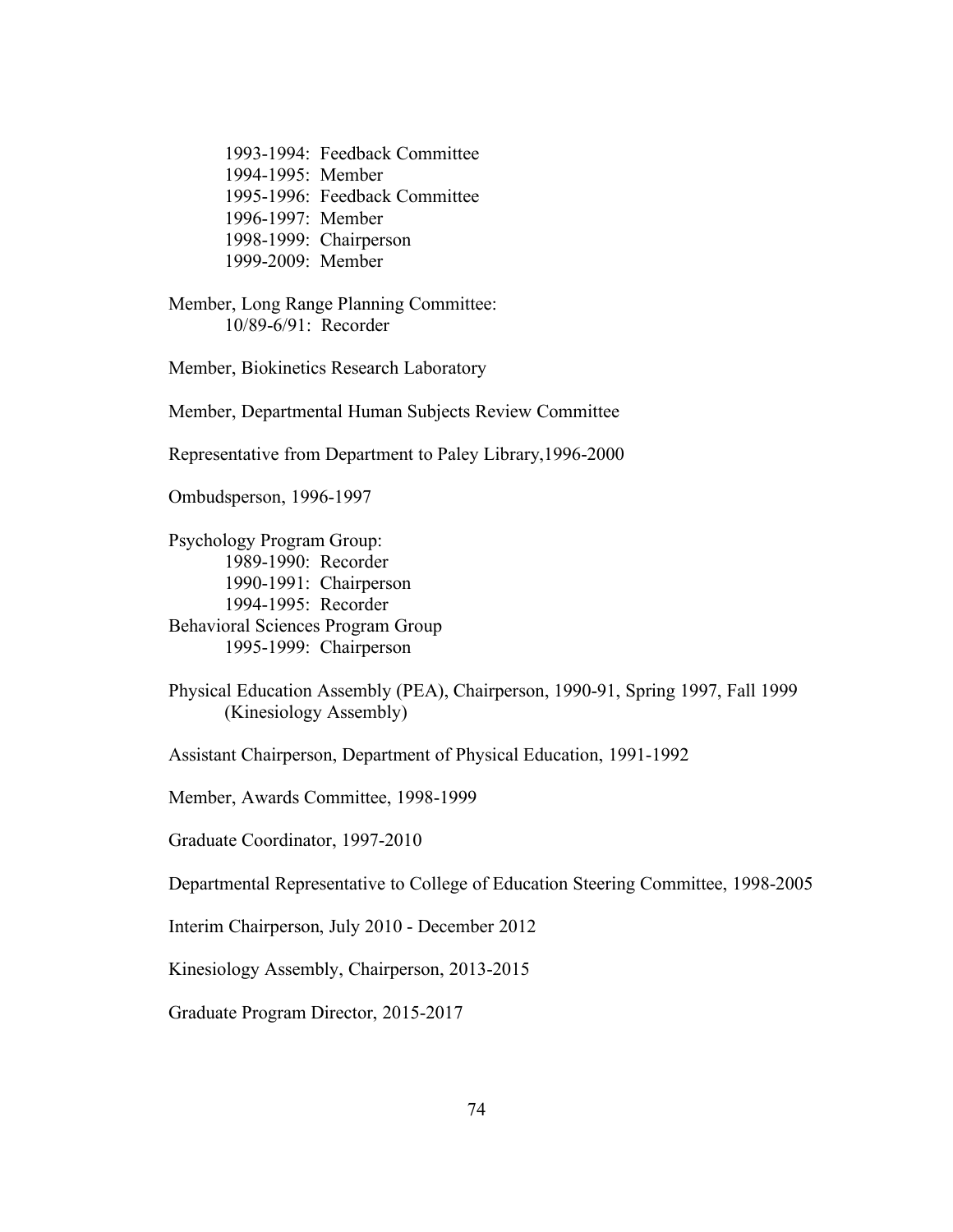## College of HPERD

Member, Graduate Council, 1989-1992, 1995-1998

President, College Assembly, 1992-1993

Member, Personnel Committee, 1993-1995

Member, Cardiovascular Fitness Center Advisory Committee, 1994-1996

College Representative, Faculty Senate Steering Committee, 1994-1997

#### College of Education

Member, College of Education Steering Committee, 1998-2005 (departmental representative)

College Representative, Temple University Representative Faculty Senate, 1999-2003

College Steering Committee, Strategic Planning Committee, Chairperson 2001-2003, Member, 2003-2005

Assistant Dean for Graduate Studies, 2002-2005

Reviewed dissertation for CPRC, February 15, 2004.

### College of Health Professions and Social Work (now College of Public Health)

Member, Graduate Council, 2005-2010

Member, Promotion and Tenure Committee, 2005-2009

Representative to Faculty Senate, 2005-2015

Chairperson, Collegial Assembly, 2008-2009, 2010-2011, 2012-2015

Member, Merit Committee, 2008-2010

College of Health Professions and Social Work representative to the Faculty Senate Steering Committee, 2012 – 2015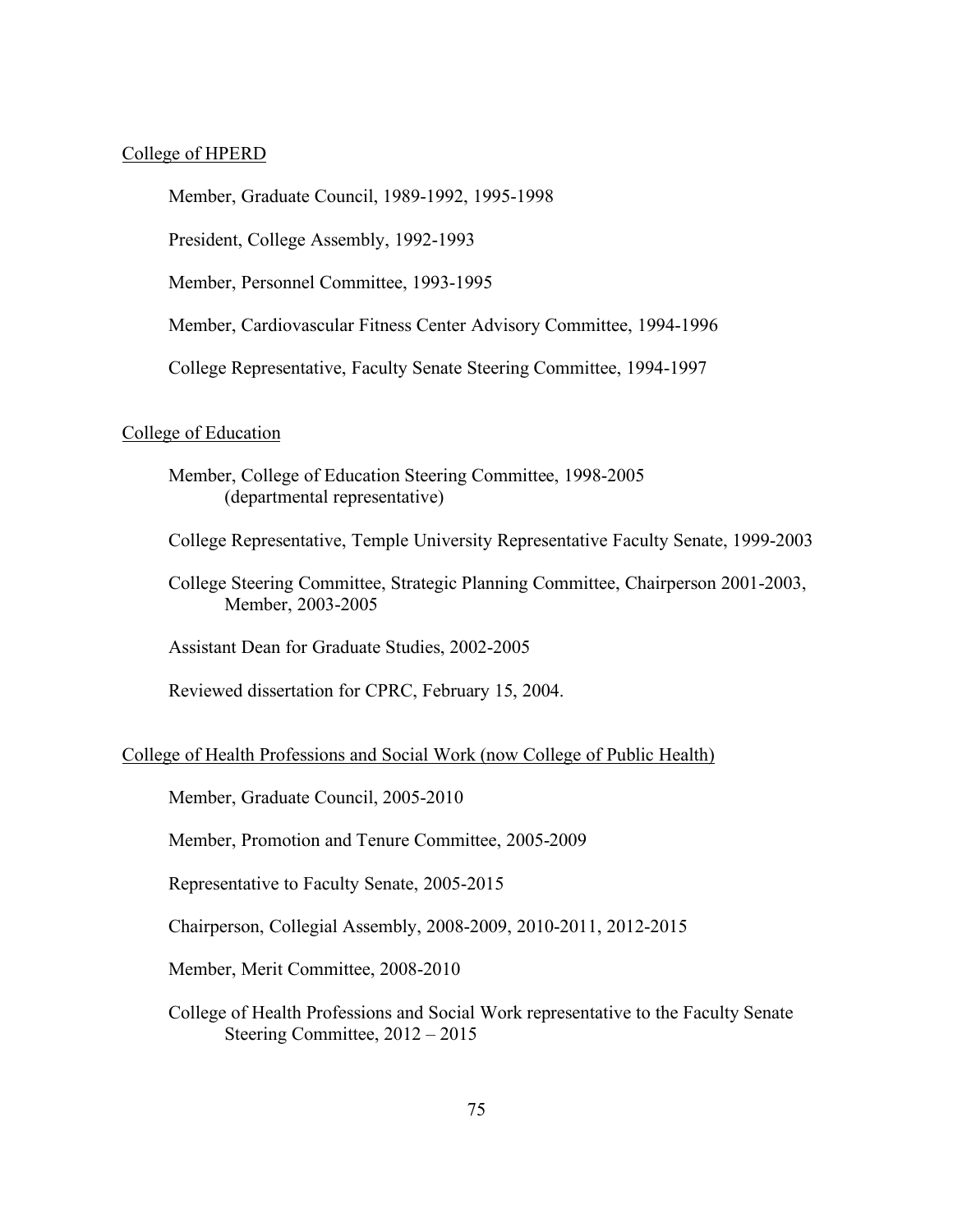Research Day Abstract Reviewer (and judge), 2013, 2014, 2015, 2016

## University

- Member, Interdisciplinary Faculty Council on Disabilities, 1991-1999
- College Representative, Social Sciences Committee reviewing Provost's Research Plan for University, 1990
- Member, Committee to Develop/Review Plans for Temple University's Recreation/Convocation Center, 1991-1993
- Secretary, Faculty Senate, 1991-92
- Vice-President, Faculty Senate, 1992-93, 1993-94
- Member, Faculty Senate Library Committee, 1994-1995
- Faculty Representative, Temple University Board of Trustees Athletics Committee, 1994-1997, 2016-2019
- Member, Ancillary Building of the Apollo Color Scheme Advisory Committee, 1997
- Member, Department of Athletics Advisory Committee, 1995-2002
- Member (elected), Graduate Board, 1997-2003, 2004-2010, 2012-2018
- Member, President's Advisory Committee on Intercollegiate Athletics, 2008-2013
- Member, College of Health Professions and Social Work Dean's Search Committee, 2012-2013
- Member, Nancy and Donald Resnick Athletic Academic Advising Center advisory committee, 2013-present
- University Marshal, 2013-2015
- Secretary, Faculty Senate, 2015-2016
- President, Faculty Senate, 2016-2017, 2017-2018